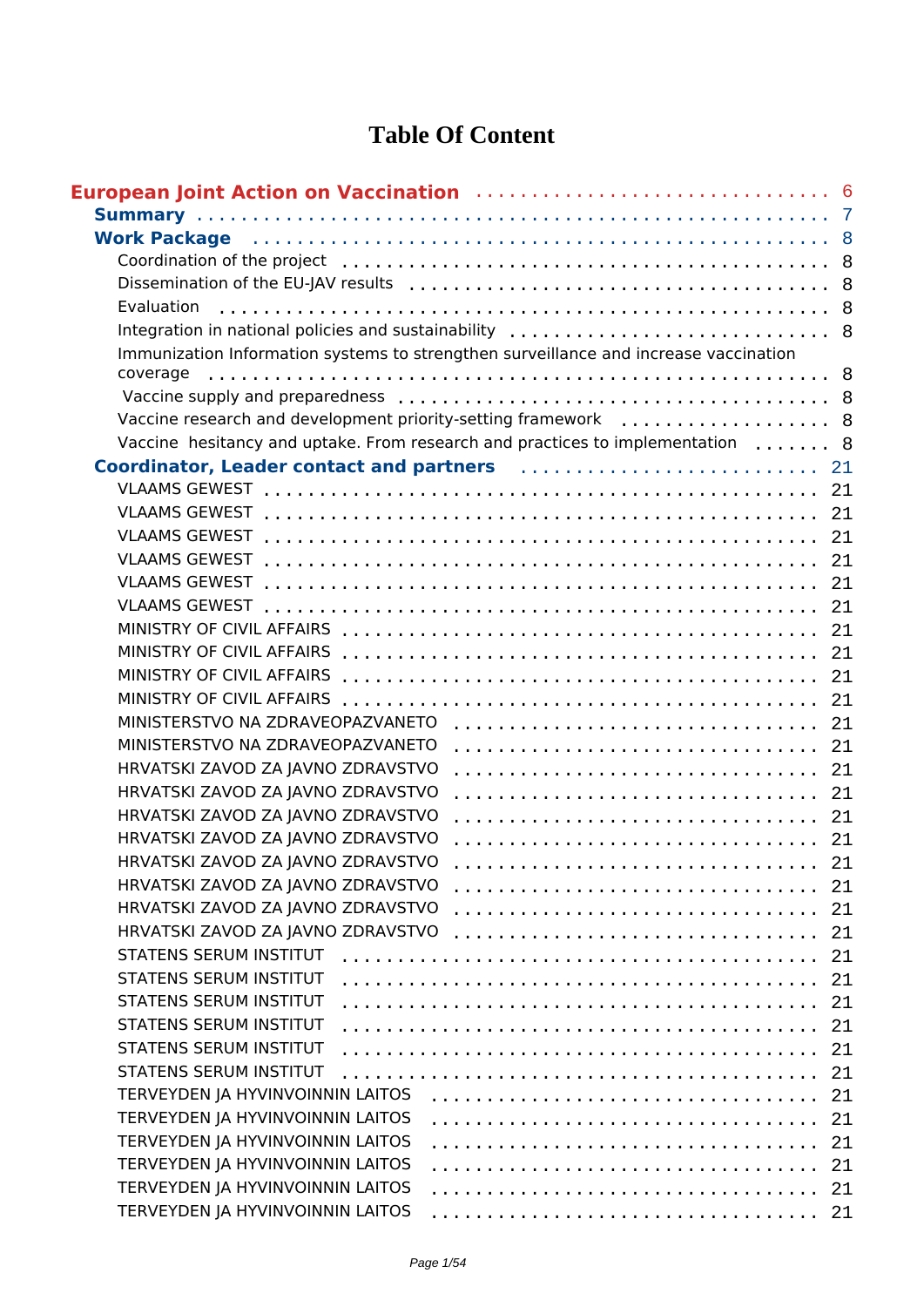| TERVEYDEN JA HYVINVOINNIN LAITOS                    | 21  |
|-----------------------------------------------------|-----|
| TERVEYDEN JA HYVINVOINNIN LAITOS                    | 21  |
| THE NATIONAL PUBLIC HEALTH ORGANIZATION(NPHO)       | 21  |
| ETHNIKOS ORGANISMOS DIMOSIAS YGEIAS                 | 21  |
| ETHNIKOS ORGANISMOS DIMOSIAS YGEIAS                 | 21  |
| ETHNIKOS ORGANISMOS DIMOSIAS YGEIAS                 | 21  |
| ETHNIKOS ORGANISMOS DIMOSIAS YGEIAS                 | 21  |
| ETHNIKOS ORGANISMOS DIMOSIAS YGEIAS                 | 21  |
| KENTRO ELENCHOU & PROLIPSIS NOSIMATON               | 21  |
| KENTRO ELENCHOU & PROLIPSIS NOSIMATON               | 21  |
| KENTRO ELENCHOU & PROLIPSIS NOSIMATON               | 21  |
| KENTRO ELENCHOU & PROLIPSIS NOSIMATON               | 21  |
| KENTRO ELENCHOU & PROLIPSIS NOSIMATON               | 21  |
| KENTRO ELENCHOU & PROLIPSIS NOSIMATON               |     |
| KENTRO ELENCHOU & PROLIPSIS NOSIMATON               | 21  |
|                                                     | 21  |
| KENTRO ELENCHOU & PROLIPSIS NOSIMATON               | 21  |
| KENTRO ELENCHOU & PROLIPSIS NOSIMATON               | 21  |
| KENTRO ELENCHOU & PROLIPSIS NOSIMATON               | 21  |
| ISTITUTO SUPERIORE DI SANITA                        | 21  |
|                                                     | 21  |
| ISTITUTO SUPERIORE DI SANITA                        | 21  |
|                                                     | 21  |
|                                                     | 21  |
| SLIMIBU PROFILAKSES UN KONTROLES CENTRS             | 21  |
| SLIMIBU PROFILAKSES UN KONTROLES CENTRS             | 21  |
| SLIMIBU PROFILAKSES UN KONTROLES CENTRS             | 21  |
| SLIMIBU PROFILAKSES UN KONTROLES CENTRS             | 21  |
| SLIMIBU PROFILAKSES UN KONTROLES CENTRS             | 21  |
| SLIMIBU PROFILAKSES UN KONTROLES CENTRS             | 21  |
| SLIMIBU PROFILAKSES UN KONTROLES CENTRS             | 21  |
| SLIMIBU PROFILAKSES UN KONTROLES CENTRS             | 21  |
| SLIMIBU PROFILAKSES UN KONTROLES CENTRS             | 21  |
| LIETUVOS RESPUBLIKOS SVEIKATOS APSAUGOS MINISTERIJA | 21  |
| LIETUVOS RESPUBLIKOS SVEIKATOS APSAUGOS MINISTERIJA | 21  |
|                                                     | 21  |
|                                                     | 21  |
| Ministry for Health - Government of Malta           | 21  |
| RIJKSINSTITUUT VOOR VOLKSGEZONDHEID EN MILIEU       |     |
| RIJKSINSTITUUT VOOR VOLKSGEZONDHEID EN MILIEU       | 21  |
| RIJKSINSTITUUT VOOR VOLKSGEZONDHEID EN MILIEU       | 21  |
|                                                     | 21  |
| RIJKSINSTITUUT VOOR VOLKSGEZONDHEID EN MILIEU       | 21  |
| RIJKSINSTITUUT VOOR VOLKSGEZONDHEID EN MILIEU       | 21  |
| RIJKSINSTITUUT VOOR VOLKSGEZONDHEID EN MILIEU       | 21  |
| RIJKSINSTITUUT VOOR VOLKSGEZONDHEID EN MILIEU       | 21  |
| RIJKSINSTITUUT VOOR VOLKSGEZONDHEID EN MILIEU       | 21  |
| RIJKSINSTITUUT VOOR VOLKSGEZONDHEID EN MILIEU       | 21  |
| RIJKSINSTITUUT VOOR VOLKSGEZONDHEID EN MILIEU       | 21  |
|                                                     | -21 |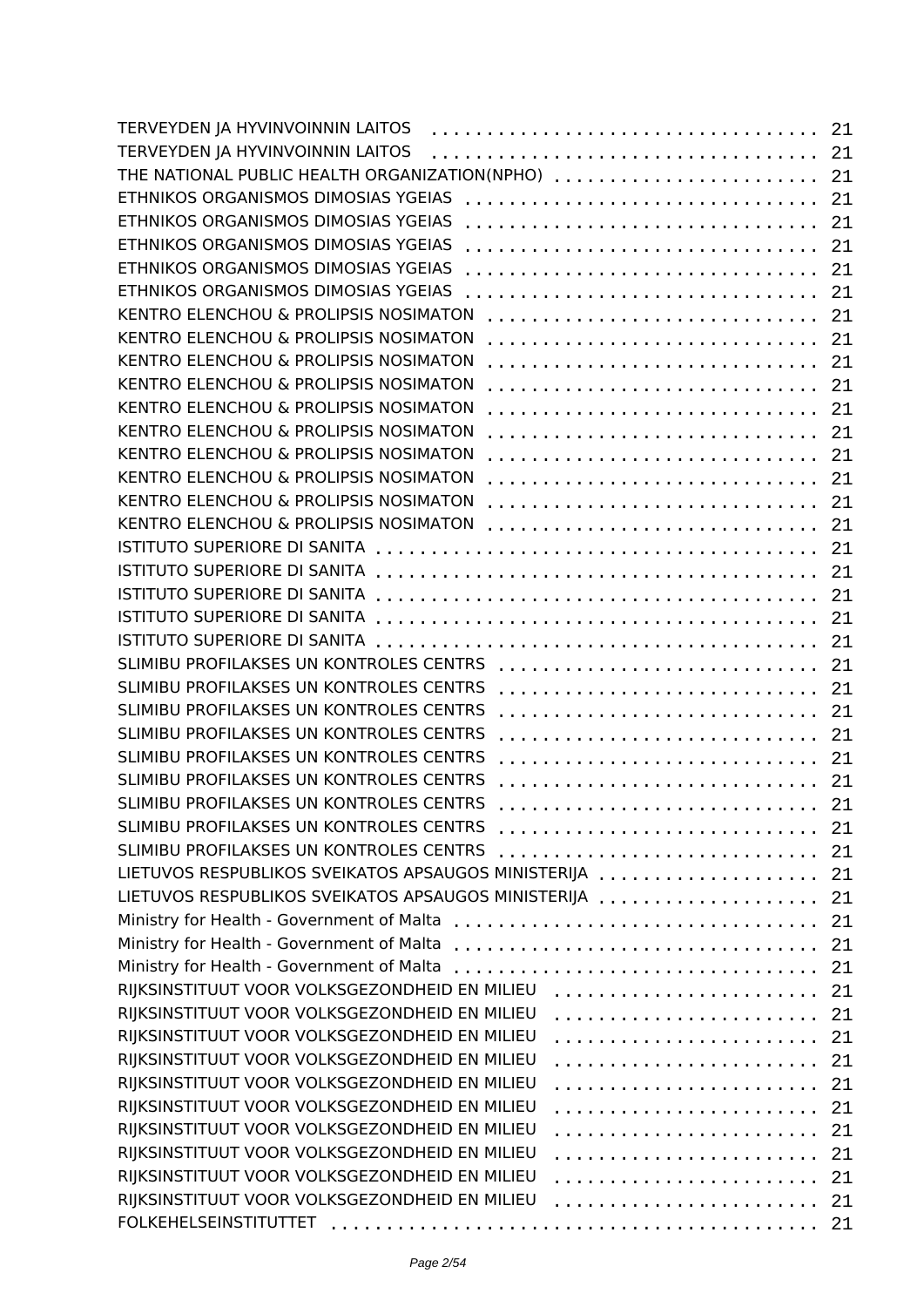| <b>FOLKEHELSEINSTITUTTET</b>                                     | 21 |
|------------------------------------------------------------------|----|
| <b>FOLKEHELSEINSTITUTTET</b>                                     | 21 |
| <b>FOLKEHELSEINSTITUTTET</b>                                     | 21 |
| <b>FOLKEHELSEINSTITUTTET</b>                                     | 21 |
| <b>FOLKEHELSEINSTITUTTET</b>                                     | 21 |
| <b>FOLKEHELSEINSTITUTTET</b>                                     | 21 |
| <b>FOLKEHELSEINSTITUTTET</b>                                     | 21 |
| <b>FOLKEHELSEINSTITUTTET</b>                                     | 21 |
| <b>FOLKEHELSEINSTITUTTET</b>                                     | 21 |
| <b>FOLKEHELSEINSTITUTTET</b>                                     | 21 |
| INSTITUTUL NATIONAL DE SANATATE PUBLICA                          |    |
|                                                                  | 21 |
| INSTITUTUL NATIONAL DE SANATATE PUBLICA                          | 21 |
| INSTITUTUL NATIONAL DE SANATATE PUBLICA                          | 21 |
| INSTITUT ZA JAVNO ZDRAVLJE SRBIJE 'MILAN JOVANOVIC - BATUT'<br>. | 21 |
| INSTITUT ZA JAVNO ZDRAVLJE SRBIJE 'MILAN JOVANOVIC - BATUT'<br>. | 21 |
| INSTITUT ZA JAVNO ZDRAVLJE SRBIJE 'MILAN JOVANOVIC - BATUT'<br>. | 21 |
| INSTITUT ZA JAVNO ZDRAVLJE SRBIJE 'MILAN JOVANOVIC - BATUT'<br>. | 21 |
| INSTITUT ZA JAVNO ZDRAVLJE SRBIJE 'MILAN JOVANOVIC - BATUT'<br>. | 21 |
| INSTITUT ZA JAVNO ZDRAVLJE SRBIJE 'MILAN JOVANOVIC - BATUT'<br>. | 21 |
| INSTITUT ZA JAVNO ZDRAVLJE SRBIJE 'MILAN JOVANOVIC - BATUT'<br>. | 21 |
| MINISTERSTVO ZDRAVOTNICTVA SLOVENSKEJ REPUBLIKY                  | 21 |
| MINISTERSTVO ZDRAVOTNICTVA SLOVENSKEJ REPUBLIKY                  | 21 |
| MINISTERSTVO ZDRAVOTNICTVA SLOVENSKEJ REPUBLIKY                  | 21 |
| MINISTERSTVO ZDRAVOTNICTVA SLOVENSKEJ REPUBLIKY                  | 21 |
| MINISTERSTVO ZDRAVOTNICTVA SLOVENSKEJ REPUBLIKY                  | 21 |
| NACIONALNI INSTITUT ZA JAVNO ZDRAVJE                             | 21 |
| NACIONALNI INSTITUT ZA JAVNO ZDRAVJE                             | 21 |
| NACIONALNI INSTITUT ZA JAVNO ZDRAVJE                             |    |
| NACIONALNI INSTITUT ZA JAVNO ZDRAVJE                             | 21 |
|                                                                  | 21 |
| NACIONALNI INSTITUT ZA JAVNO ZDRAVJE                             | 21 |
| NACIONALNI INSTITUT ZA JAVNO ZDRAVJE                             | 21 |
| NACIONALNI INSTITUT ZA JAVNO ZDRAVJE                             | 21 |
| NACIONALNI INSTITUT ZA JAVNO ZDRAVJE                             | 21 |
| NACIONALNI INSTITUT ZA JAVNO ZDRAVJE                             | 21 |
| <b>FUNDACION PUBLICA MIGUEL SERVET</b>                           | 21 |
| FUNDACION PUBLICA MIGUEL SERVET                                  | 21 |
| <b>FUNDACION PUBLICA MIGUEL SERVET</b>                           | 21 |
| <b>FUNDACION PUBLICA MIGUEL SERVET</b>                           | 21 |
| FUNDACION PUBLICA MIGUEL SERVET                                  | 21 |
| FUNDACION PUBLICA MIGUEL SERVET                                  | 21 |
| FUNDACION PUBLICA MIGUEL SERVET                                  | 21 |
| <b>FOLKHALSOMYNDIGHETEN</b>                                      | 21 |
| <b>FOLKHALSOMYNDIGHETEN</b>                                      | 21 |
| <b>FOLKHALSOMYNDIGHETEN</b>                                      | 21 |
| <b>FOLKHALSOMYNDIGHETEN</b>                                      | 21 |
| <b>FOLKHALSOMYNDIGHETEN</b>                                      | 21 |
| <b>FOLKHALSOMYNDIGHETEN</b>                                      |    |
|                                                                  | 21 |
| <b>FOLKHALSOMYNDIGHETEN</b>                                      | 21 |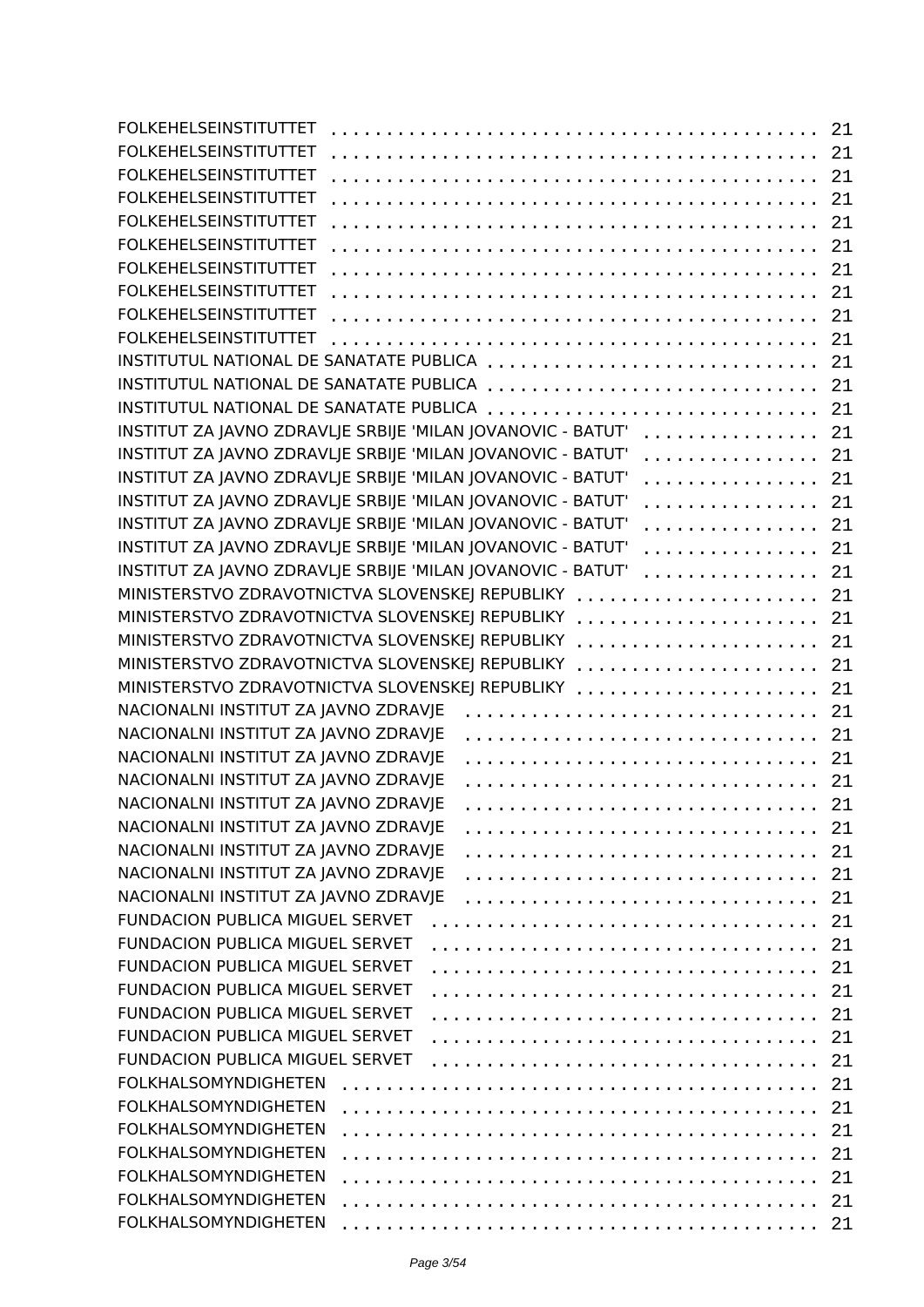| <b>FOLKHALSOMYNDIGHETEN</b>                                                          |    |
|--------------------------------------------------------------------------------------|----|
| <b>FOLKHALSOMYNDIGHETEN</b>                                                          |    |
| <b>FOLKHALSOMYNDIGHETEN</b>                                                          |    |
|                                                                                      |    |
|                                                                                      |    |
|                                                                                      |    |
|                                                                                      |    |
|                                                                                      |    |
|                                                                                      |    |
| Final report: Integration into national policies & sustainability" plan  44          |    |
| Report on In-service vaccinology trainings-module  44                                |    |
|                                                                                      |    |
|                                                                                      |    |
| Final report evidence-base of National immunization programmes: analysis and         | 44 |
|                                                                                      |    |
| Report on interoperability of IIS's in the EU area                                   | 44 |
| Report on previous experience about vaccine shortages and responses of EU countries  |    |
|                                                                                      | 44 |
| Guidelines on procedures to estimate vaccine needs and procurement in EU             | 44 |
| Cross-border measles vaccination campaign report                                     | 44 |
| Guidelines on procedures to estimate vaccine needs and procurement in EU             | 44 |
| Report Guidelines/Best practices to establish priorities for vaccine and vaccination |    |
| Annual list of research prioritiesy on vaccination                                   | 44 |
| Final report and recommendation of Task 6.2 Mechanisms of management of              | 44 |
|                                                                                      |    |
| Appraisal report on dissemination tools and activities  44                           |    |
| Appraisal report on dissemination tools and activities                               | 44 |
| Report on collective attention data analysis and on the Immunization Opinion and     |    |
| Design and development of visualization tools  44                                    |    |
|                                                                                      |    |
| Report on a proposal for shared funding mechanism                                    | 44 |
| Report on the communication pilot launched  44                                       |    |
|                                                                                      |    |
| <b>Dissemination Plan</b>                                                            |    |
| Methodology and plan for pilot study and draft plan for extended study               | 44 |
| Report on the financial mechanism for centralized procurement  44                    |    |
| Annual list of research prioritiesy on vaccination  44                               |    |
|                                                                                      |    |
|                                                                                      | 44 |
|                                                                                      |    |
| Report on Standardized estimations of vaccination coverage  44                       |    |
| Midterm evaluation report                                                            |    |
|                                                                                      |    |
| Report Guidelines/Best practices to establish priorities for vaccine and vaccination |    |
| research to increase vaccination coverage                                            |    |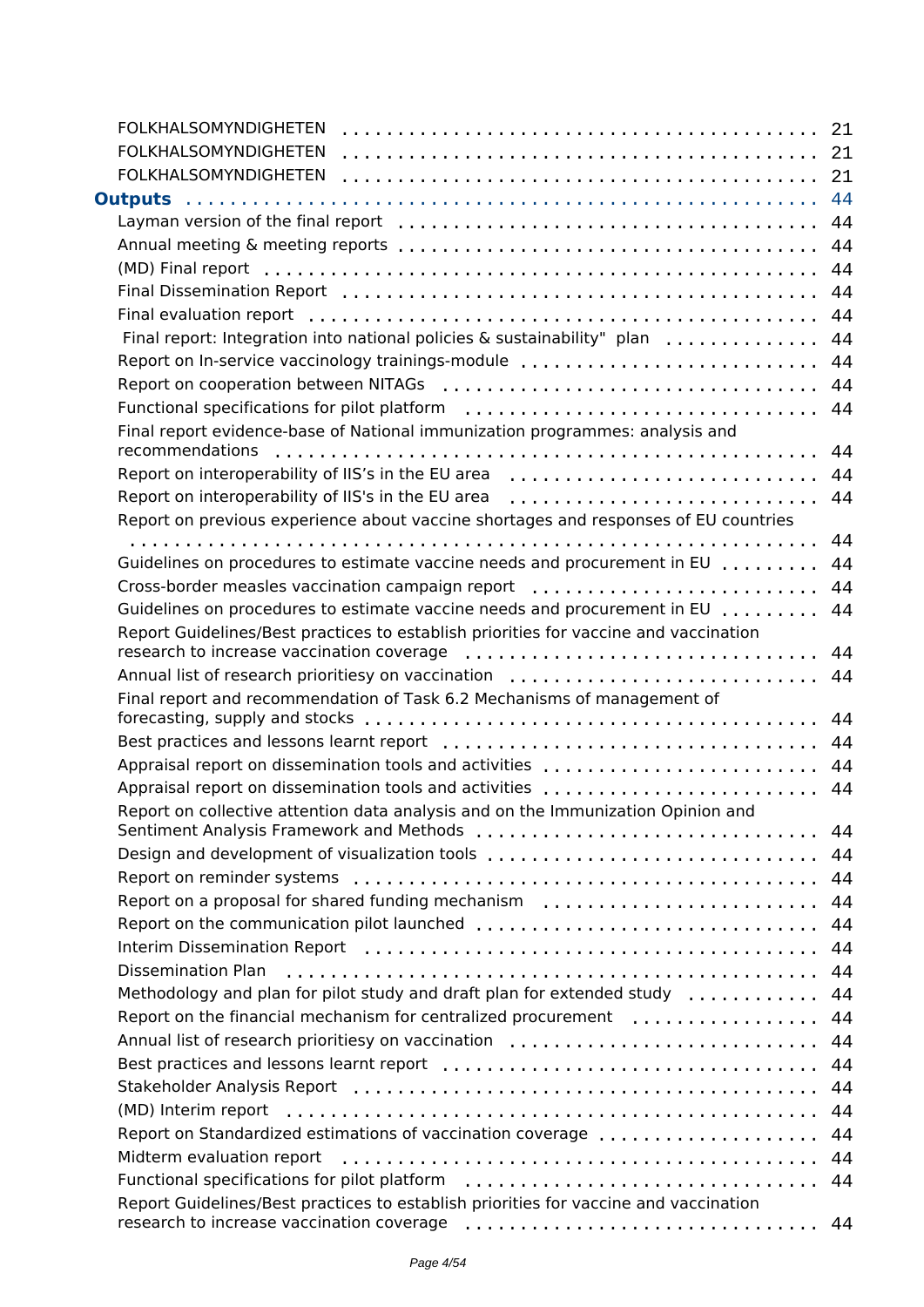| Report on possibilities, gaps and options for building a "concept type" for regional or<br>European virtual stockpiles on vaccine management needs and stocks  44 |  |
|-------------------------------------------------------------------------------------------------------------------------------------------------------------------|--|
|                                                                                                                                                                   |  |
|                                                                                                                                                                   |  |
| Report on previous experience about vaccine shortages and responses of EU countries                                                                               |  |
|                                                                                                                                                                   |  |
| Report on the anticipated needs to ensure sufficient size of supply and stockpiles,                                                                               |  |
|                                                                                                                                                                   |  |
|                                                                                                                                                                   |  |
|                                                                                                                                                                   |  |
|                                                                                                                                                                   |  |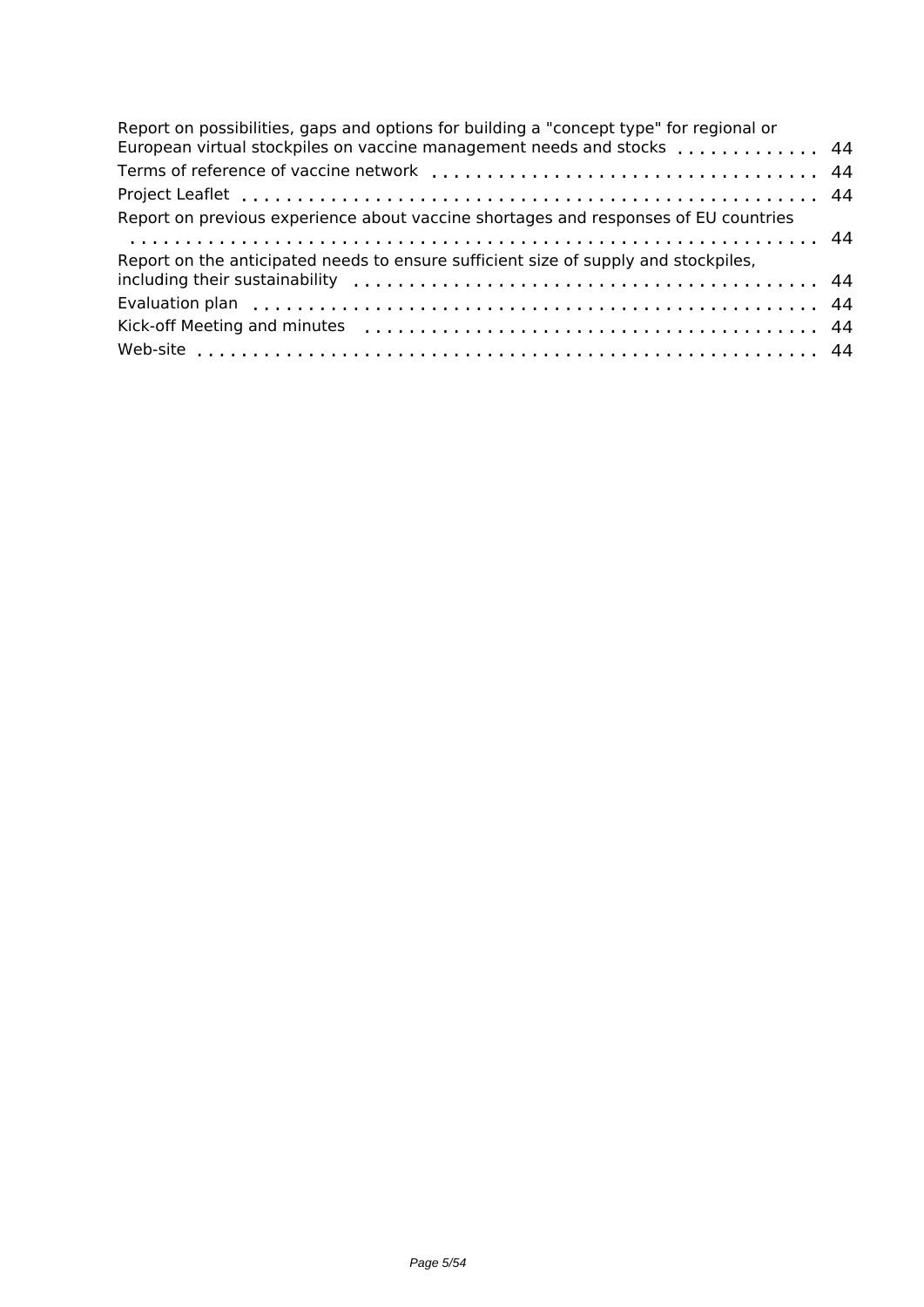# <span id="page-5-0"></span>*European Joint Action on Vaccination*

# *JA2015 - GPSD [705038]*

 *START DATE: 01/08/2018*

 *END DATE: 31/03/2022*

 *DURATION: 36 month(s)*

 *CURRENT STATUS: Finalised*

 *PROGRAMME TITLE: 3rd Health Programme (2014-2020)* 

 *PROGRAMME PRIORITY: -*

 *CALL: Joint Actions 2017*

 *TOPIC: Joint Action on vaccination*

 *EC CONTRIBUTION: 3511177.02 EUR*

 *KEYWORDS: Eu-Data Warehouse, Hesitancy, Preparedness, Shortages, Stockouts, Supply, Uptake, Vaccination*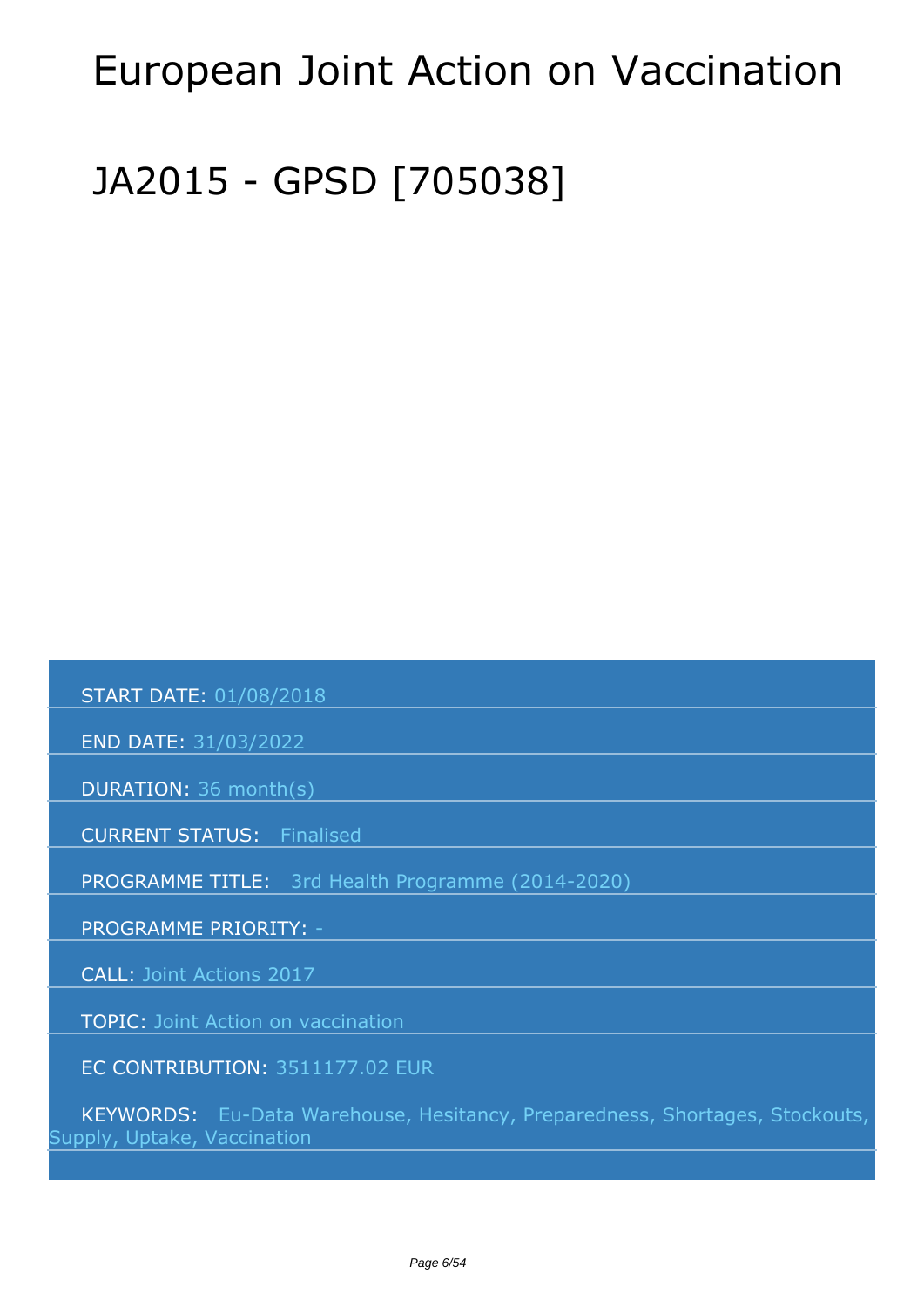## <span id="page-6-0"></span>*Project abstract*

*Vaccination is a valuable investment in health with highly positive return for the sustained development of populations. It is a preventive tool involving much less cost than the cost of targeted diseases and their consequences. Vaccination is a truly complex cross sectoral issue, as pertaining to basic immunology discovery, benefit/safety evaluation and epidemiological surveillance, to public health policies and health system planning, to forecasting and financing, to health professionals' education and health literacy, to cultural identities and social norms. By involving a wide variety of stakeholders, the EU-JAV project aims at building concrete tools to improve vaccination coverage in EU and therefore improve population health. EU-JAV will also capitalise on the numerous existing initiatives and projects, to challenge and strengthen the European cooperation of Member states on vaccination while contributing to sustainably integrate EU-JAV achievements in health policies of European countries. The JA Vaccination proposes to address several important issues, common to many countries such as establishing a sustained cooperation of relevant Member State authorities, defining basic principles for vaccine demand forecasting, developing a concept and prototype for a data warehouse for EU-wide sharing of vaccine supply and demand data among dedicated stakeholders, defining common stages and criteria for priority-setting of vaccine research and development, developing a concept and prototype for a vaccine R&D priority setting framework, defining structural, technical and legal specifications as regards data requirements for electronic vaccine registries/databases/immunisation information systems and providing a framework to cooperate on confidence from research to best practices and implementation. To achieve this ambitious concrete actions, the project gathers 20 partners from 20 different countries as well as international organisations and relevant stakeholders.*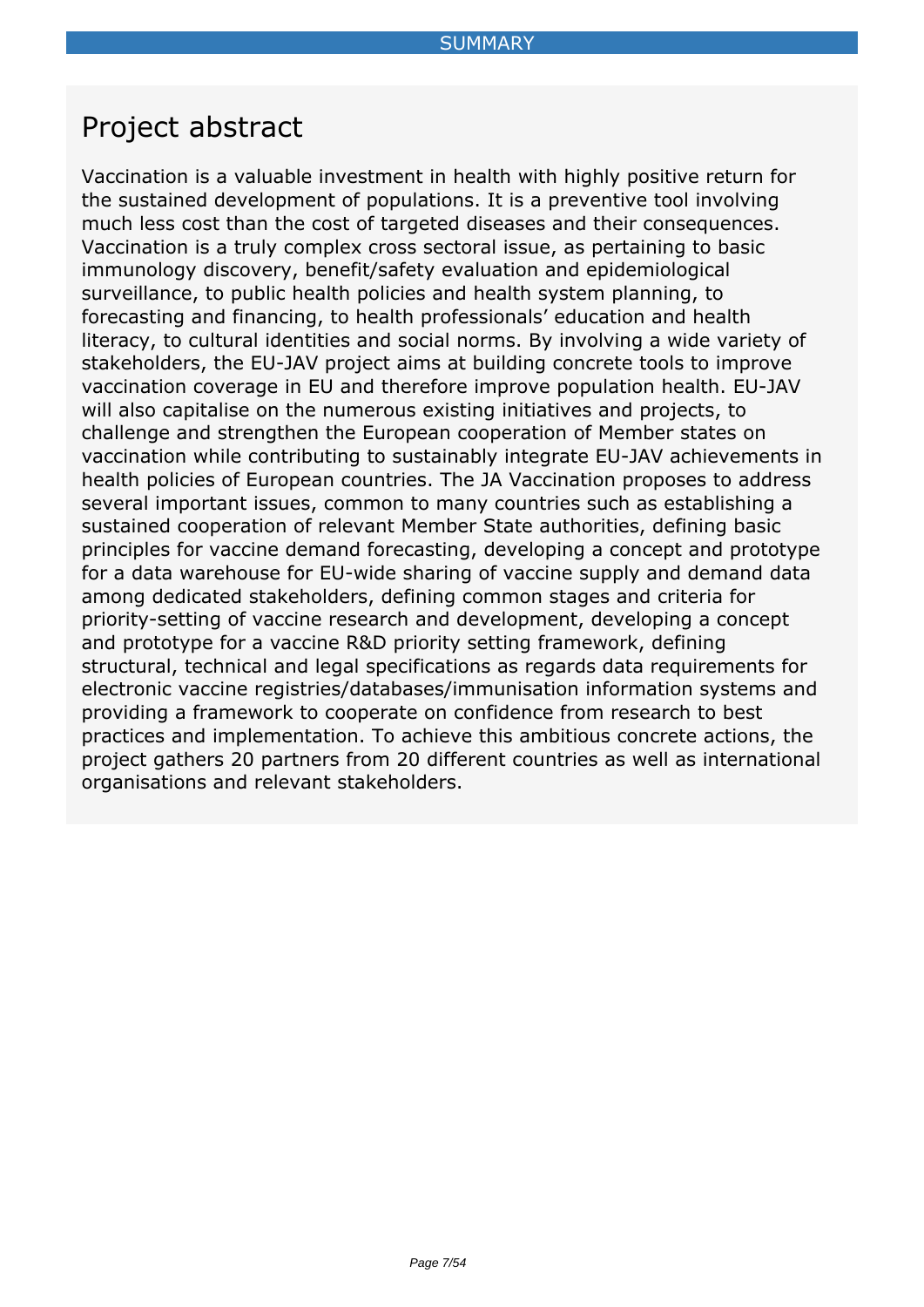# <span id="page-7-0"></span>*Work package*

## *Work Package 1: Coordination of the project*

*Start month: 1 End month: 36 Work Package Leader: INSERM*

*Task 1.1 : Strategic steering and support to governance*

*Leader: INSERM / Contributors: Governance bodies ; Start date: M1 End date: M36 Task description: The following governance structure will ensure the relevance of the EU-JAV activities in line with the workplan and national strategies. This task involves setting up and managing the relevant steering and management bodies introduced in section 9 and fully described in appendix.*

*General Assembly: Board with decision power related to the Joint Action Vaccination, composed of one representative per associated partner*

*• Executive Board: Board in charge of executive decisions and overseeing daily activities, composed of coordination and WP leaders*

*• Member States Committee: Board in charge of strategic orientations and composed of one representative (competent authority) from each Member State. The members will be nominated at the start of the project.*

*• Stakeholders forum: composed of stakeholders including DG SANTE, ECDC, WHO-Europe, EMA, OECD, health professionals, patients and civil society as well as industry representatives, and others as needed (see section 9 for details).*

*• A vaccine network will gather both the Member State Committee and the Stakeholders forum. More details can be found in WP4, task 4.1.*

*Task 1.2: Contractual and financial management*

*Leader: INSERM / Contributors: WP Leaders ; Start date: M1 End date: M36 Task description: The Joint Action Secretariat (JAS) will coordinate this task and will be responsible for the day-to-day management. It is composed of the project coordinator (INSERM) assisted by resources including a project manager based at INSERM. The JAS will be in charge of:*

*• Preparing the Consortium Agreement to be signed by all associated partners at the start of the project;*

*• Evaluating and monitoring the project costs in order to oversee and check the overall costs incurred per Work package and per associated partners (beneficiaries);*

*• Managing and distributing EC payments;*

*• Assisting individual project partners on specific administrative and financial issues The JAS will meet monthly and will hold trimester teleconferences with the Executive Board to share updates on progress of the WPs.*

*Two annual meetings will be organised after the kick‐off at M12 and M24 and a final meeting at M36, in order to allow all management boards and partners to meet. As much as possible, these annual meetings will be organized back to back to the European Immunization Week (April). A private space intended to allow EU-JAV partners to share documents will be created in the EU-JAV website (in accordance*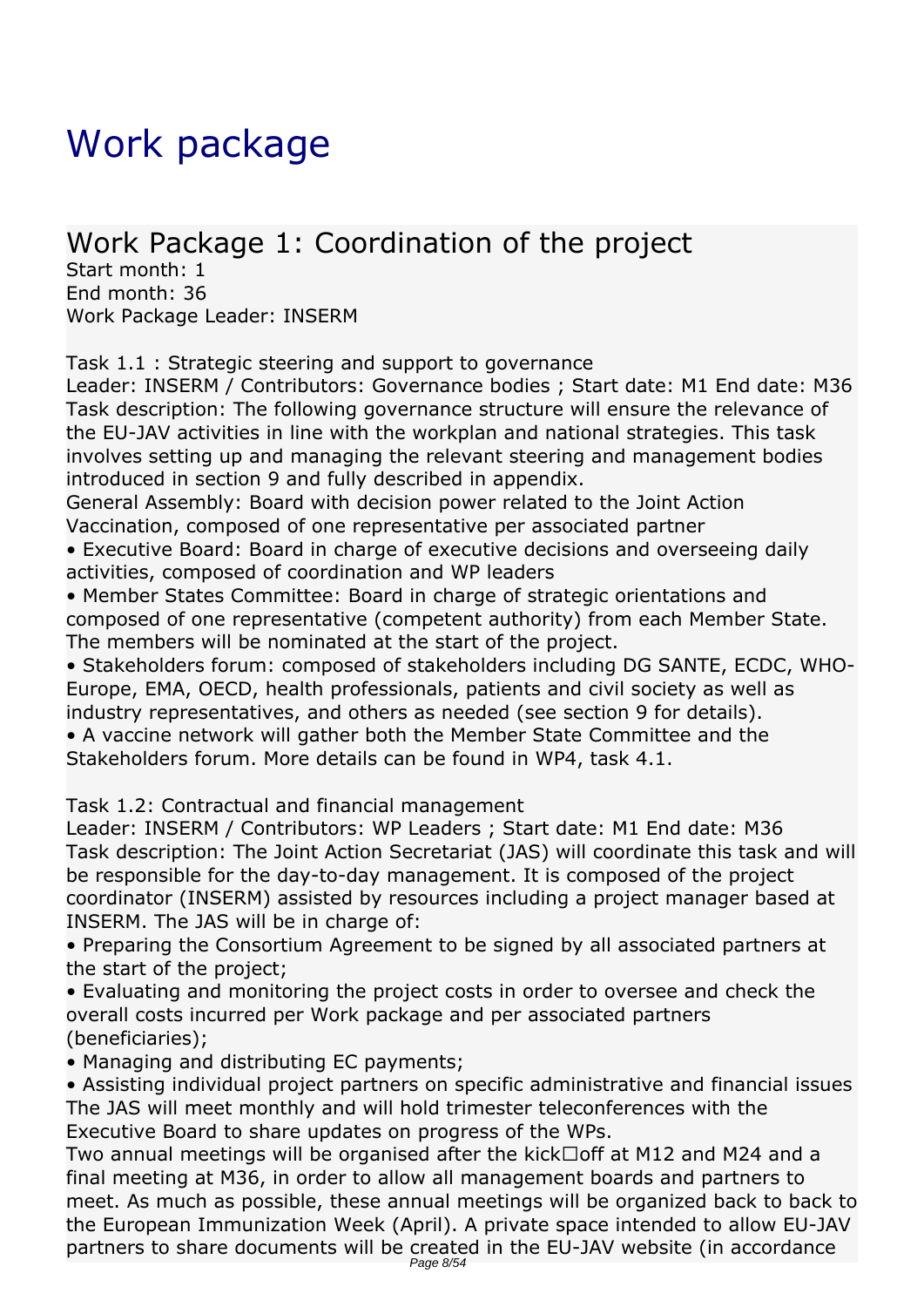*with WP2 tools).*

*Task 1.3 : Periodic reporting*

*Leader: INSERM / Contributors: Executive Board (technical), All partners (financial reporting) ; Start date: M1 End date: M36*

*Task description: This task will:*

*• Monitor the progress of the project in terms of deliverables, milestones, etc., using dedicated project management tools;*

*• Identify and monitor risks and propose appropriate mitigation measures to the General Assembly*

*• Prepare one interim periodic and final reporting to ensure timely and efficient submission to the EC*

*• The project coordinator will act as the official representative towards the Chafea and DG SANTE. The project coordinator will provide them with two interim reports and a final report, assisted by the Project Manager at Inserm Bordeaux and with the support of a project manager at Inserm Transfert who will have an advisory role.*

*Task 1.4 : Communication*

*Leader : INSERM / Contributors: All partners ; Start date: M1 End date: M36 Task description: The following activities will be carried out:*

*• Use the project website to be set up in WP2. It will act as a platform to share all internal project documents;*

*• Support WP collaboration and interactions through regular web/audio conferences on demand and initiated by WP leaders;*

• Act as liaison with coordinators or contact points of other ongoing or recen

### *Work Package 2: Dissemination of the EU-JAV results*

*Start month: 1 End month: 36 Work Package Leader: HCDCP*

*WP Methodology*

*Website platform created for internal and public information sharing. Regular quality checking of the website.*

*Contact person designated by each partner. Communication between the WP2 leader and each WP contact person via EU-JAV website, email and teleconference. English as primary language for main dissemination tools (website, leaflet, layman report...) and materials. Each partner free to translate the material in its own language. Systematic review for the mapping activities.*

*Task descriptions*

*Task 2.1 : Stakeholder mapping*

*Leader HCDCP Contributors: Inserm, MoCA, ISS, CDPC, SAM, CPSU, RIVM, FHI, NIPH, IPHS, SK MoH, NIJZ, FMS, FOHM ; Start date: M01 End date: M04 Task description: This task aims at mapping the stakeholders involved in vaccination in all MS/partners involved in the JA including existing networks and EU-*Page 9/54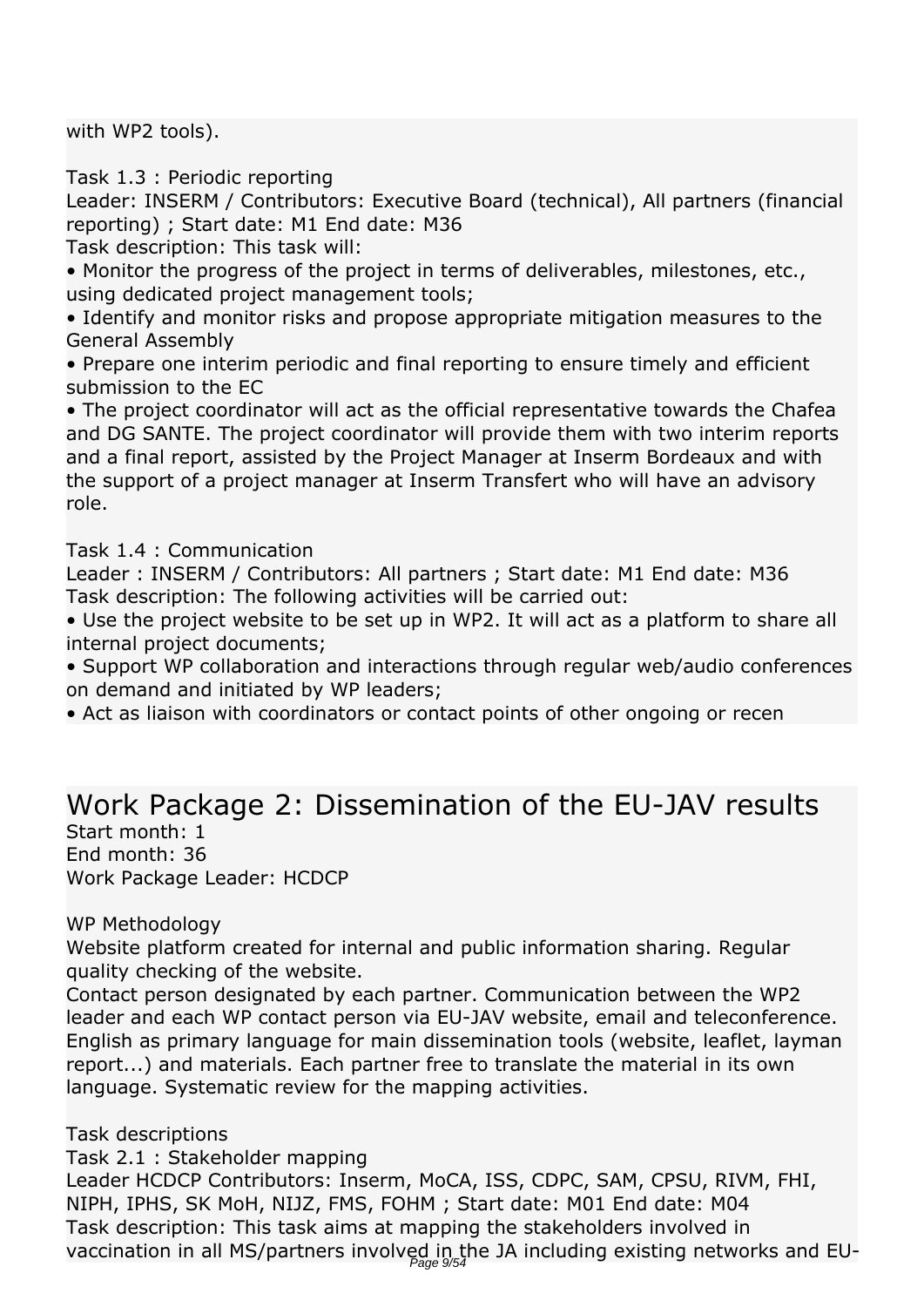*funded or international projects. This task will take place at the beginning of the project. The objective is to identify through systematic review all categories of the population who could directly benefit from the project (professionals, population groups, patients, citizens), who could be the best advocates (policy makers, Member States governments, health managers, private sector) or who could develop resistance (anti-vaccination movement, health professionals). As a starting point, each country has been asked to provide a detailed list of key stakeholders before the beginning of the project at both the national and international levels (See Section 14 Collaborating Stakeholders). Further work will be done on 1) the potential involvement of stakeholders 2) the key messages to share with them throughout the project and 3) information to be provided by the stakeholders.*

#### *Task 2.2 : Dissemination Plan*

*Leader HCDCP Contributors: Inserm, MoCA, ISS, CDPC, SAM, CPSU, RIVM, FHI, NIPH, IPHS, SK MoH, NIJZ, FMS, FOHM & all partners Start date: M01 End date: M04*

*Task description: The Dissemination Plan (DP) will be developed by a team of communication and health professionals at KEELPNO in collaboration with the coordinator and WP leaders. The DP will use results of task 2.1 to implement clear distribution of work needed to disseminate relevant information to stakeholders and the public. The DP will also include the development of the project logo and brand materials of the project (e.g. website, report, ppt templates, press release templates, communication kit, etc.).*

*2.2.1. An EU-JAV strategic Dissemination Plan*

*Leader: HCDCP*

*Start date: M01 End date: M04*

*Contributors: INSERM, NIPH, ISS, NIJZ, IPHS, FMS, CDPC, all partners The leading partner will produce a "Dissemination Strategy" including:*

- *1. Goals of the Dissemination*
- *2. Information and Publicity requirements*
- *3. Description of EU-JAV Target Groups*
- *4. Description of EU-JAV Key Messages*
- *5. Communication means and tools*
- *6. National and European and Dissemination Plans*
- *7. Dissemination guidelines*
- *8. Monitoring of Dissemination activities.*

*The deliverable EU-JAV strategic Dissemination Plan will be prepared by M03 and it will be circulated within the EU-JAV contributors; local national dissemination plans will be prepared and adapted in English by each partner and will be included in this document, to be finished and submitted by M06.*

*2.2.2 EU-JAV Project Logo creation*

*Leader: HCDCP*

*Start date: M01 End date: M03*

*Contributors: INSERM, NIPH*

*The EU-JAV vision and mission will be determined and the project logo will be created. Project's leaflets will be designed at the beginning, by M03, and will be promoted and exchanged with other EC projects, health agencies, etc.* Page 10/54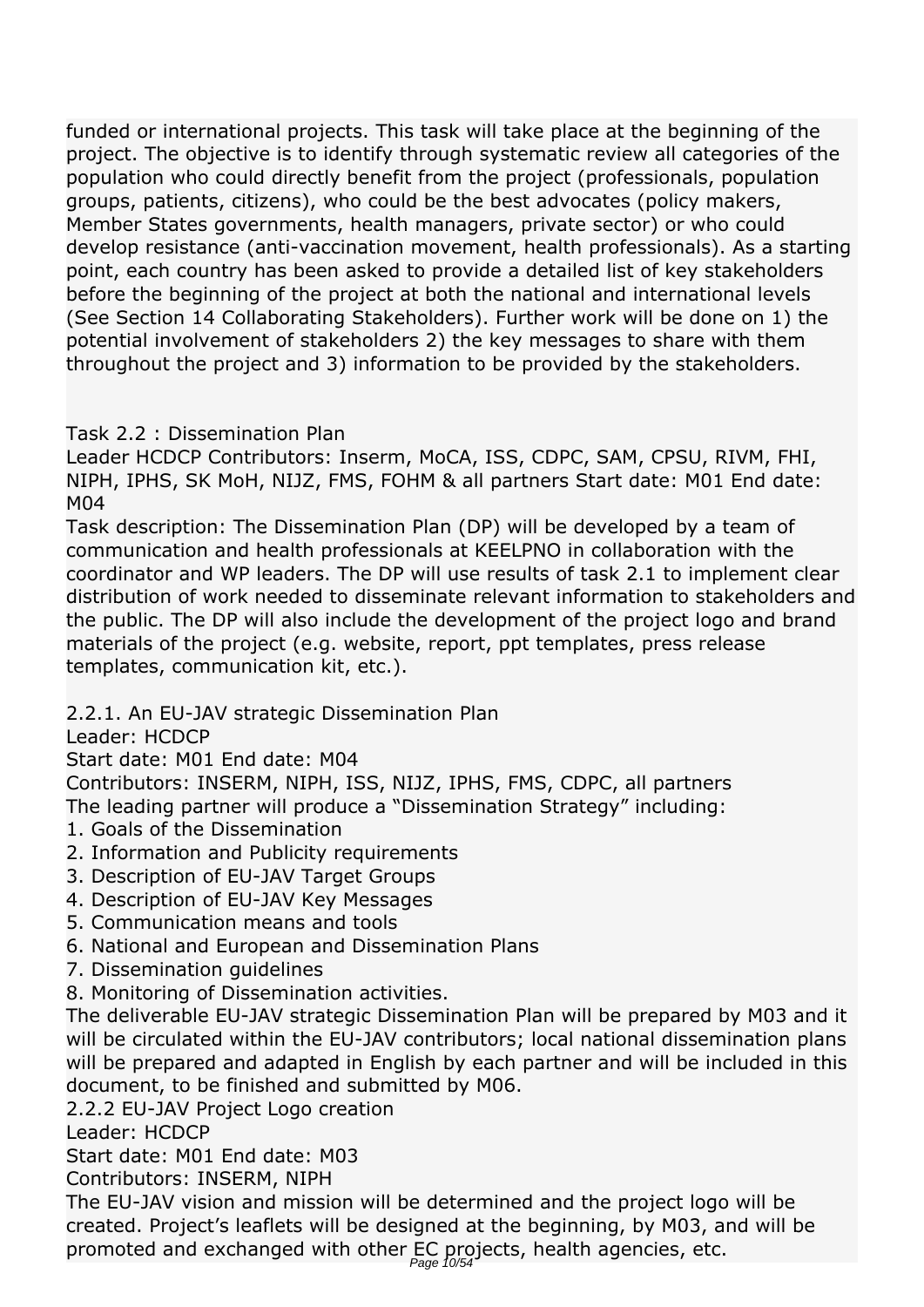*2.2.3 EU-JAV Press Communication Kit Leader: HCDCP Start date: M01 End date: M03 Contributors: INSERM, NIPH Journalists will be targeted by a Press Communication Kit, available in English. Communicators, journalists and policy makers will receive regular press releases during the whole project life. It will establish a coordinated presence on social media: Facebook P* 

### *Work Package 3: Evaluation*

*Start month: 1 End month: 36 Work Package Leader: FoHM*

*WP Methodology Set of indicators evaluating process, outcome/output, impact Logical framework approach Quantitative (questionnaires, surveys) and qualitative (in-depth interviews) evaluation methods. Baseline and follow-up assessments to measure progress.*

#### *Task 3.1 : Elaboration of the evaluation plan*

*Leader FOHM Contributors: All partners ; Start date: M01 End date: M06 Task description: The task will finalise the evaluation plan based on the plans available at M1 for all the other WPs. The evaluation plan will examine both the process and effect (outcome and impact) of the vertical and horizontal WPs of the project through a systematic appraisal in terms of results (if the objectives were met) and in terms of quality (whether the outcomes meet the needs of the target groups).*

*Evaluation will pay specific attention to the sustainability of activities, e.g. inclusion of activities at the national levels and if they are firmly embedding in organizations or policies. The evaluation will also include shared lessons learned for the future. Baseline assessments will be prioritized aiming for M02-M04.*

*Major steps in the evaluation plan include i) a round table meeting at the beginning of the EU-JAV with all WP leaders for coordination and agreement on indicators and targets with the aim of applying a logical framework approach; ii) development of the evaluation design and methods; including the tools for evaluation; iii) formulate questionnaires and baseline assessments based on existing data and expectations of stakeholders. This initial assessment will include a mapping of already existing structures to avoid duplications and maximise incorporation of existing work and knowledge. If the information is not available elsewhere a questionnaire to partners* and stakeholders on national vaccination programmes and vaccination coverage will *be included in the baseline assessment in cooperation with WP8 (task 8.1 of the proposal- analysis on best practices and lessons learnt on vaccine coverage). Questions on social, cultural and behavioural aspects will be included in the assessment.*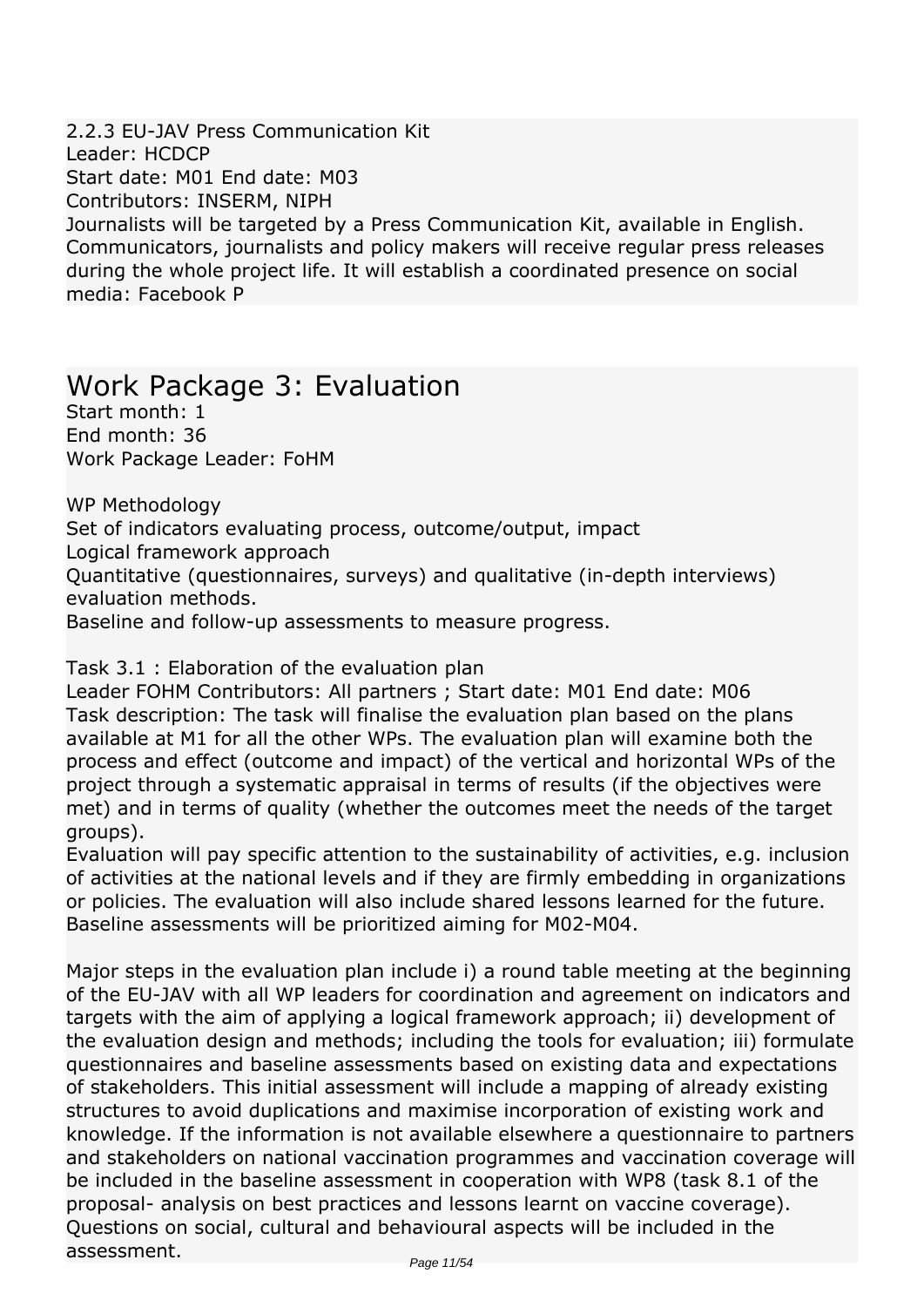*The evaluation logical frameworks with objectives, indicators and sources of verification will be designed for all WPs. Each WP will have its own evaluation framework with activities, specific objectives and aims/results. It will also describe the specific data that will be collected, the means and methods that will be used for data collection, analysing procedures and reporting. The indicators should preferably abide by the SMART criteria. The evaluation frameworks will serve as a guide throughout the project. If necessary, due to circumstances, the frameworks can be adapted and further fine-tuned during the project. A preliminary list on examples of process and impact indicators with targets, as suggested by WP leads, is included in the proposal (Section 2.2 Specific objectives of the proposal).*

*NIPH will be involved in developing check lists, in cooperation with WP1, for process evaluation and monitoring of the WPs to be used by the individual WP leaders. NIPH will participate in the development and follow up of the baseline assessment tool/questionnaire targeting programme managers. NIPH will also contribute to the report on the baseline assessment and the follow-up assessment to be included in the midterm and final evaluation report.*

*Task 3.2 : Systematic assessment, monitoring and evaluation of EU-JAV Leader FOHM / Contributors: Inserm, MoCA, HCDCP, ISS, CDPC, SAM, CPSU, RIVM, FHI, NIPH, IPHS, SK MoH, NIJZ, FMS, FOHM ; Start date: M01 End date: M36 Task description:*

*The evaluation process is ongoing throughout the project, assessing the implementation of planned actions so that timely interventions and necessary corrections can be made both regarding factors related to process as well as effect, thus improving the possibility to achieve the expected outcomes and impacts of the project. Coordination with the monitoring processes of WP1 is e* 

## *Work Package 4: Integration in national policies and sustainability*

*Start month: 1 End month: 36 Work Package Leader: INSERM*

*WP Methodology*

*The plan to build on deliverables and activities developed within the WPs 5 to 8. Integrative exercise of a review of common issues, priorities identified by MS and the outcomes of the whole EU-JAV. Pilot actions will explore the feasibility of joint public health actions in targeted areas.*

*A vaccine network to coordinate the progress of the sustainable development plan. In parallel, 3 pilot actions to explore the feasibility of joint and concrete Public Health actions.*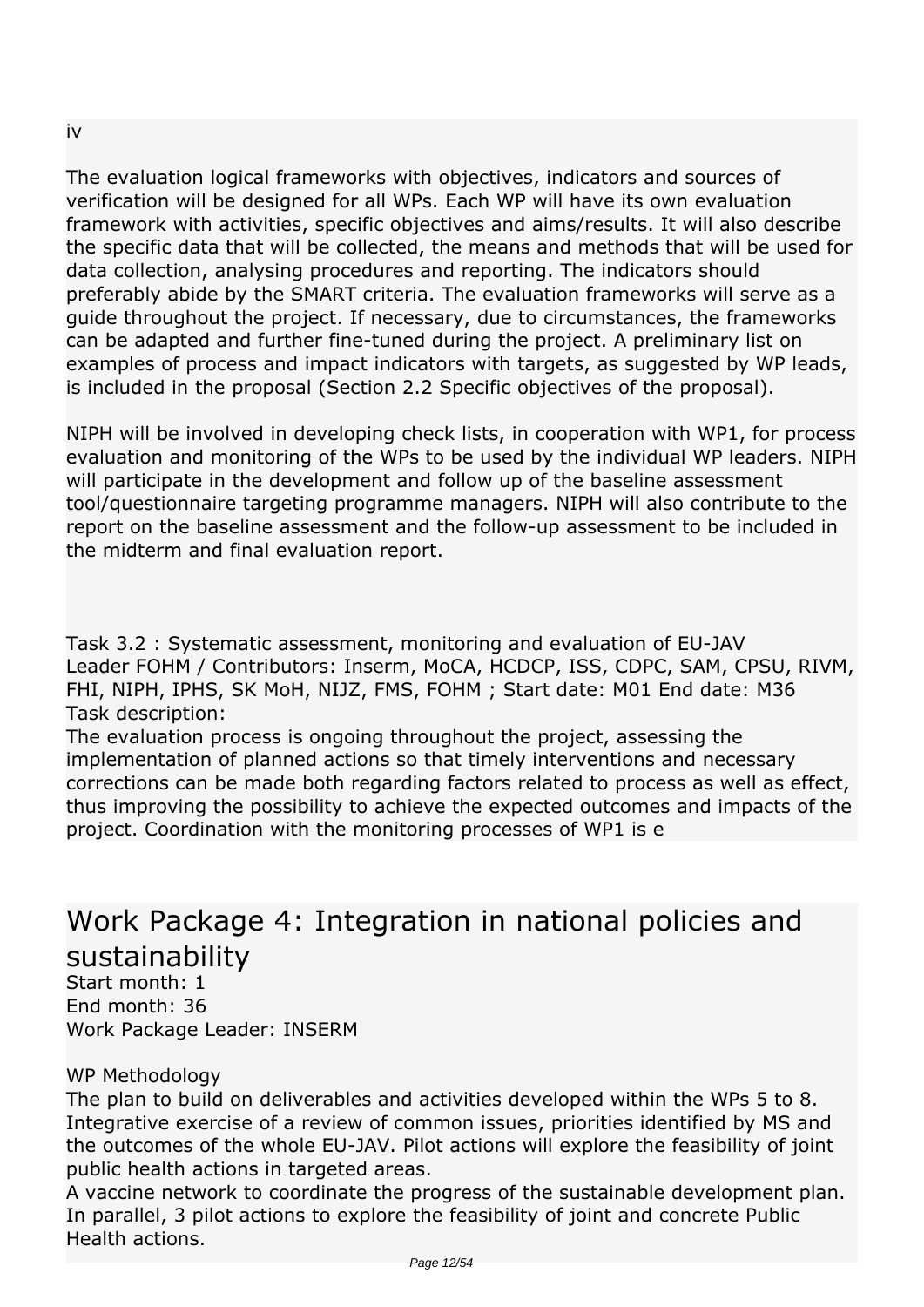*Electronic survey targeting health care workers (needs for training, mapping unmet needs). Liaisons with relevant projects, specifically VENICE, or other Joint Actions, particularly the JA on antimicrobial resistance (EU-JAMRAI) and the JA in preparation on Health Technology Assessment, where appropriate, through the coordination team (WP1).*

*Task descriptions*

*Task 4.1: Establish a vaccine network Leader: INSERM (MoH) / Contributors: all partners Collaborating partners: ECDC, WHO Euro, EMA, EFPIA Involvement of DG SANTE Start date: M1 End date: M36*

*Task description: The vaccine network will play a pivotal role in ensuring the sustainability of actions at the EU level after the project ends. The intention is for the vaccine network to become an inclusive platform for the preparation of key decision-making. Throughout the project, the vaccine network will ensure that ways to leverage sustainability beyond the project are identified. For example, EU-JAV will ensure that both the vaccination priorities and target populations flagged by all countries as well as the tools needed to improve the context will be taken into consideration.*

*The vaccine network will include 2 governance bodies of the EU-JAV: the Member State Committee and the stakeholder forum (see Section 9 on EU-JAV governance structure). The MS representatives from the Member State Committee will have a decisive role with regard to strategic orientations of the vaccine network, particularly to sustain actions.*

*The Ministry of Health of all MSs will be invited to nominate a representative to establish the Member State Committee. Representatives of European institutions, namely, DG SANTE, EMA, ECDC, OECD, and organizations like WHO EURO will also be invited to participate in the Stakeholder Forum, as well as representatives from the civil society through representative bodies or community key opinion leaders, healthcare professionals, NGOs, industry (like EFPIA), scientific community and other stakeholders involved in vaccines. The purpose of the vaccine network will be to review the "national integration & sustainability" as it develops, as well as comment and input the pilot actions. Its main task under WP4 is to ensure sustainability and full coherence and convergence towards an EU action plan. The meetings of the vaccine network will be convened by the coordinator of the JA, in close cooperation with WP4 leader. Terms of reference for the vaccine network will be developed, including composition, mission, role, rules for information sharing and for governance of the information (D4.1).*

*Task 4.2: Develop an "integration into national policies & sustainability" plan Leader: INSERM (MoH)/ Contributors: NIPH, THL*

*Start date: M3 End date: M36*

*Task description: Common and feasible public health actions are crucial to implement so as to tackle the main current vaccination-related issues and foster cross country cooperation. The plan will hence strive towards a converging vaccine agenda for the most commonly used vaccines at EU level, with a priority for the population of children and adolescents. The social and cultural background will be* Page 13/54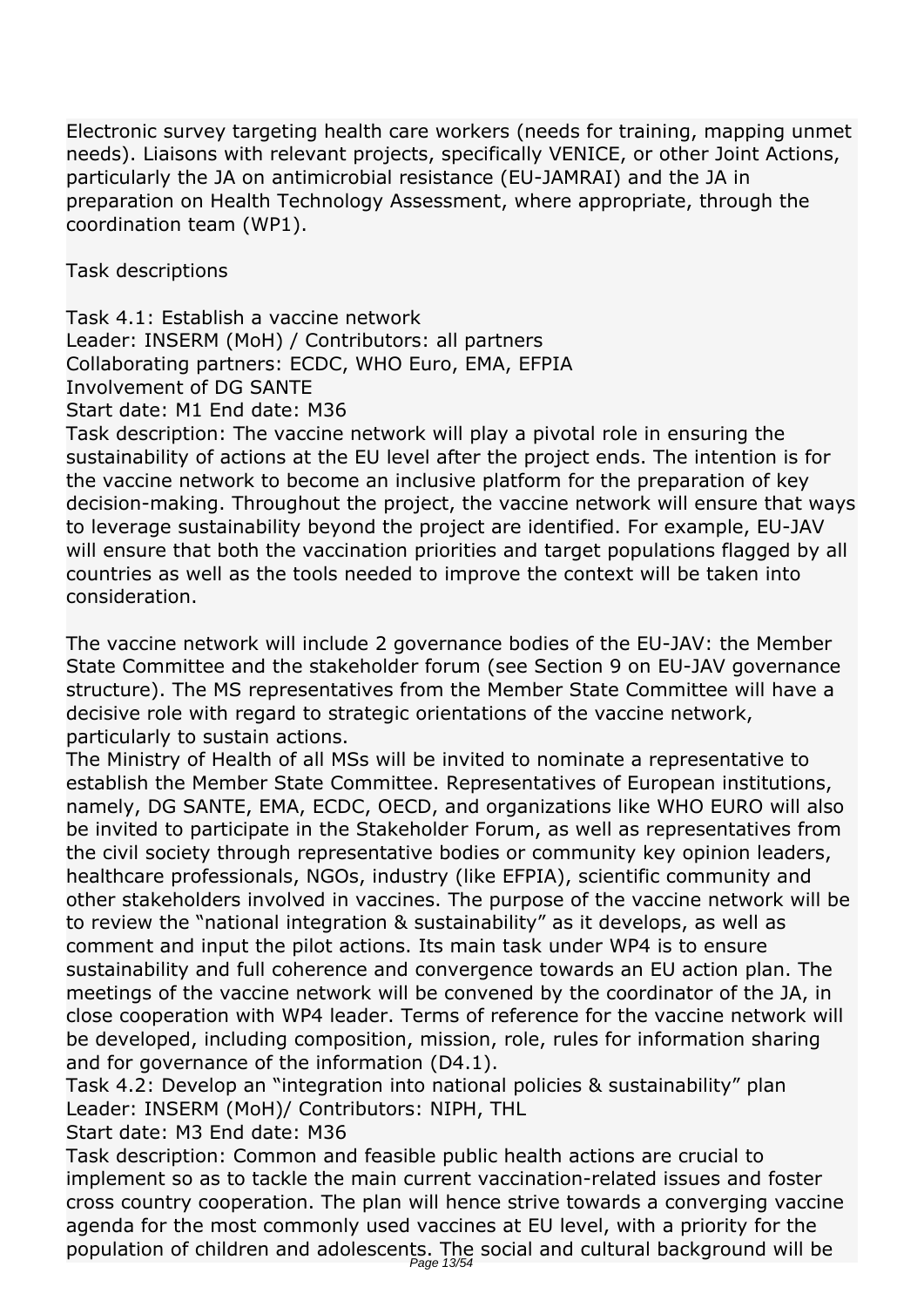*accounted for in the implementation guidelines. Outcomes from WP6 regarding the potential of the Joint Procurement Agreement will be carefully considered. The plan (D4.2) will be drafted and submitted for comments to the vaccine network (task 4.1). A yearly review will be organized with email consultations prior to technical meetings.*

*The fi* 

## *Work Package 5: Immunization Information systems to strengthen surveillance and increase vaccination*

*coverage*

*Start month: 1 End month: 36 Work Package Leader: SSI*

*Co-WP leader: CIPH (HR)*

*The assessment of interoperability and a vaccine reminder system will be conducted through a common survey of IIS holders in the EU area. The survey will be designed in collaboration with contributing partners of the JA, and external experts of relevant stakeholders (ECDC), who will also participate in technical meetings to design the survey, the functional specification of the pilot platform, and preliminary analysis of survey results. The development of the pilot platform will be subcontracted, but the implementation and governance will be the responsibility of the WP5 leaders and contributors. The feasibility study under task 5.4 will consider outputs and preliminary reports from the JA activities, as well as external sources in its implementation.*

*Link with existing projects, including ADVANCE (methods for vaccine coverage estimation), and electronic vaccine records (e.g. "mesvaccins.net")*

*Link with the forthcoming Joint Action on health information to ensure consistency between work done in this WP and the overall issue of health information system improvement.*

*Technical meetings will be organized to gather all partners and relevant expertise at M3, M9, M19 and M27. The meetings will be common for all and not divided on the specific tasks.*

*Task 5.1: Assess the Interoperability/harmonisation of European IIS Leader: CIPH / Contributors: SSI, INSERM, VAZG, MoCA, MoH HPDPD, THL, HCDCP, ISS, CDPC, SAM, RIVM, FHI, NIJZ, FMS, FOHM Collaborating partners: ECDC, PHE Start date: M1 End date: M24 Task description: • Conduct an assessment on the data quality, data collection processes, and*

*interoperability of IIS's in Europe using survey and semi-structured interviews with relevant registry and database owners;*

*• Assess compliance of existing IIS's to the New European Interoperability Framework;*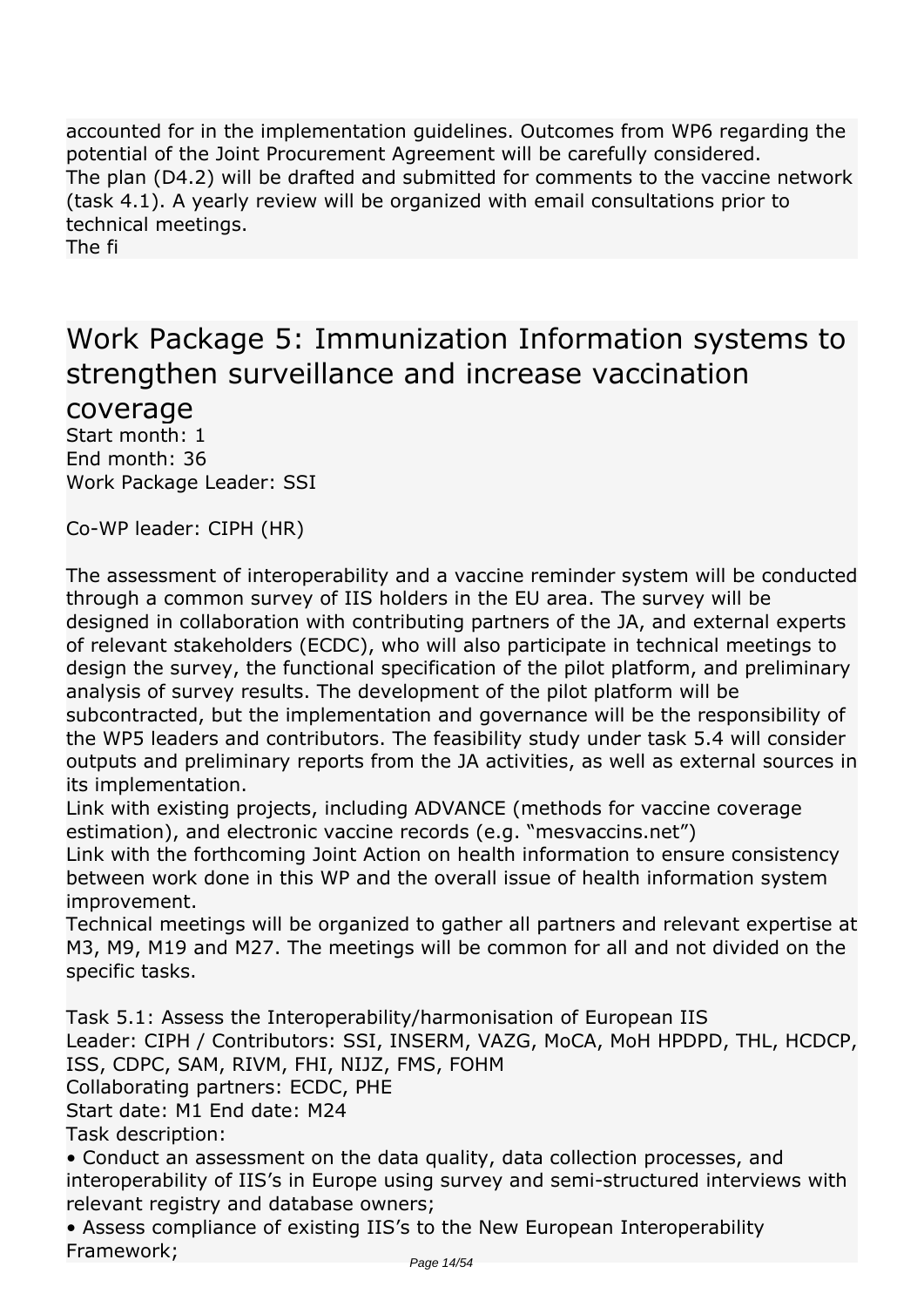*• Assess information on current methodology used to estimate MMR coverage and review other existing methodologies (to be used in the construction of an algorithm as part of task 5.2);*

*• Collect information from key stakeholders to identify challenges and needs related to information-sharing with regards to IIS implementation and prerequisites for implementation for a common platform, taking into account structural (e.g. ownership of data) and legal (e.g. data confidentiality, privacy protection) specifications;*

*• Develop a core minimum data model and specify core functionalities for use within a common platform for cross-border vaccine coverage assessment;*

*• Produce functional specifications for the pilot platform to be produced in Task 5.2.;*

*• Produce a report regarding current state of data collection and interoperability of IIS and vaccine data in the EU area.*

*Task 5.2. Pilot platform for cross-border vaccine coverage assessment Leader: SSI / Contributors: CIPH, FOHM, THL, SK MoH, CDPC, RIVM, VAZG Collaborating partners: ECDC, PHE*

*Start date: M18 End date: M30*

*Task description: European vaccination coverage data have been collected by WHO and within projects such as VENICE III. We will attempt to provide cross-Europe MMR vaccination coverage using a standardized approach with the following steps:*

*• Develop a protocol for harmonized estimations of vaccination coverage of MMR1 and MMR2 including definition of variables to be included in the core data model based on deliverables from Task 5.1.; the aim is for the protocol to be adopted by at least 2-3 countries with common borders.*

*• Distribute an open-source computer algorithm that can be shared and run by regions, countries with IIS or other similar data source, completed by data on doses of Measles Containing Vaccines (MVC);*

*• Deploy a common pilot platform where vaccine coverage estimations for crossborder vaccine coverage assessments can be shared publicly;*

*• Recruit key stakeholders to contribute content and participate in the pilot platform;*

*• Implement additional functionalities based on needs and gaps identified in t* 

### *Work Package 6: Vaccine supply and preparedness Start month: 1 End month: 36 Work Package Leader: ISS*

*Co-WP leader: FHI*

*Build on existing experience of MSs, collected through surveys and relevant documents (grey literature) gathered from key stakeholders identified at National level both within public health institutions (MoHs, PHIs, regulatory agencies, ECDC, WHO, EU and MS Joint Procurement Agreements and NITAGs) and industry (Vaccines Europe). The potential of the Joint Procurement Agreement mechanism*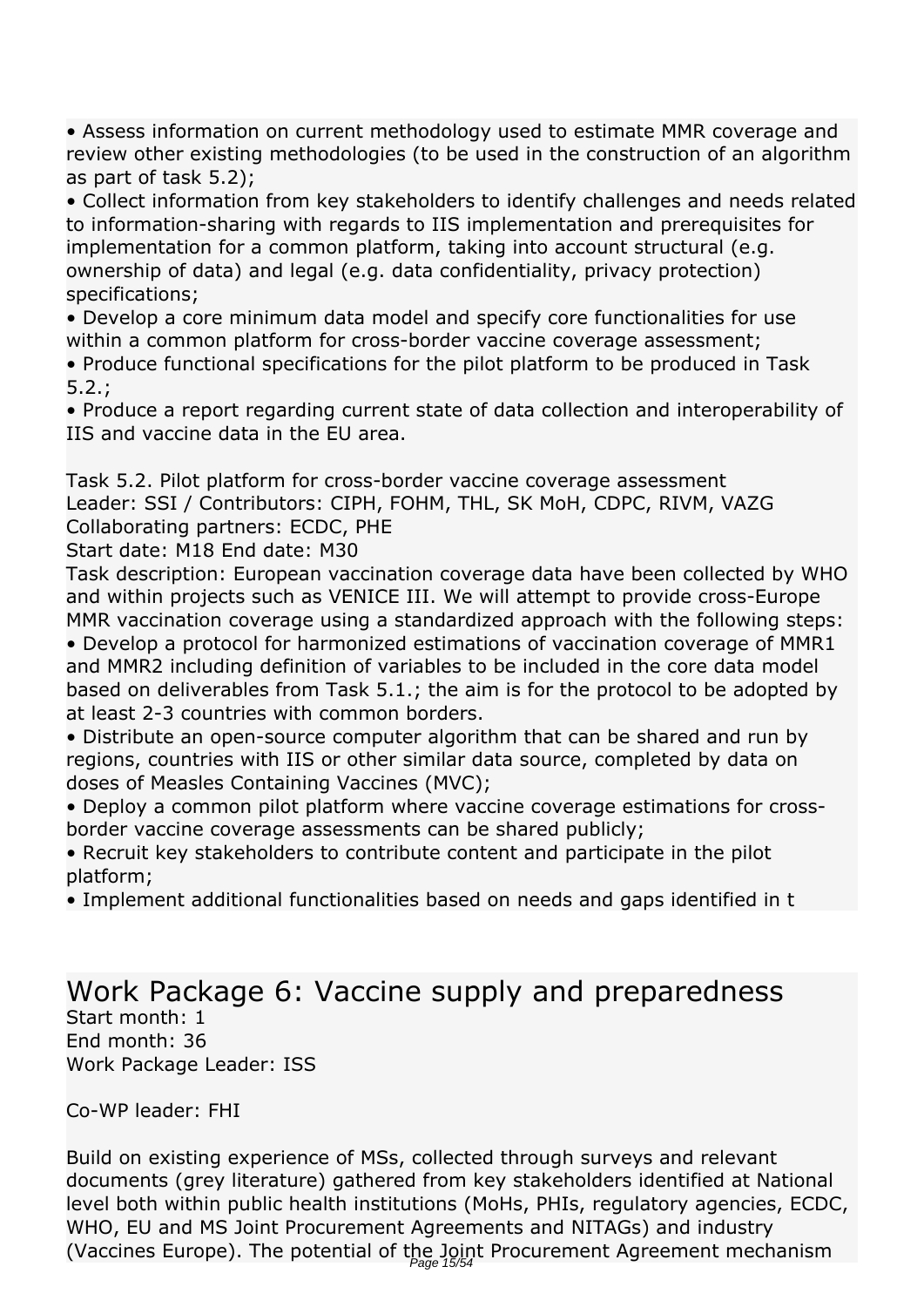*will be carefully analysed. Open dialogue to be initiated with industry on supply. A concept for an EU data warehouse will be developed, in preparation for a full database. Legal constraints and ethical challenges to the concept will be discussed. The affordability issue will be addressed and recommendations on how this can be managed beyond the project will be put forward.*

*Links with existing projects, including VENICE (information-sharing on national vaccination programmes, ECDC).*

*Task descriptions*

*Task 6.1: Forecasting of vaccine needs and demand*

*Leader ISS / Contributors INSERM, MoCA, THL, FMS, FHI, RIVM, HCDCP, CDPC, SSI, SAM, CPSU, NIJZ*

*Collaborating partners: ECDC, WHO, EMA, Vaccine Europe*

*Start date: M1 End date: M36*

*Task description: This task will map vaccine demand at the European level to ensure adequate availability of high quality vaccines and estimate financial needs to conduct immunisation programmes. The mapping will be based on data gathered from the national regulatory agencies, public health institutes, ministries of health (MoH) and product manufacturers that can provide information on past vaccine supply, vaccination programmes and projections and can evaluate future needs. This data will be collected from the MSs through the collaboration with MS's country procurement and supply units and other relevant stakeholders as foreseen in WP4 (task 4.3). Rules established in WP4 (task 4.1) for information-sharing and governance of the information will apply also for this WP.*

*6.1.1 Review previous experiences on vaccine shortage and evaluate the response at national and at EU level as well as elaborate realistic procedures to share relevant information from industry about potential vaccine shortages.*

*6.1.2 Capitalise on existing initiatives, elaborate procedures and methods to estimate needs and procurement of vaccines in the different countries in the short and long-term (5-10 years) and share information among MSs. We will define the type of products and different actions to be undertaken depending on the level of risk (linked to Task 4.2).*

*6.1.3 Analyse and evaluate the local financing mechanisms useful to identify original solutions to ensure sustainable purchase and stock of vaccines to the EU countries.*

*Task 6.2: Mechanisms of management of supply and stocks*

*Leader: FHI / Contributors INSERM, MoCA, THL, FMS, ISS, RIVM, HCDCP, CDPC, SSI, SAM, CPSU, NIJZ*

*Collaborating partners: ECDC, WHO, EMA, Vaccine Europe Start date: M1 End date: M36*

*Task description: Based on existing experiences and platforms (e.g. EPIS) we will explore the feasibility and a concept to build a European system to prevent shortages. The final outcome of this Task will be to improve exchange of vaccine stocks between countries in cooperation with vaccine industry. A midterm meeting with the WP6 participants and relevant stakeholders will take place, preferably in connection to the General Assembly at M12 to obtain expert feedback and advice to build the concept.*

*6.2.1 Develop a plan with industry and other stakeholders to anticipate changes in* Page 16/54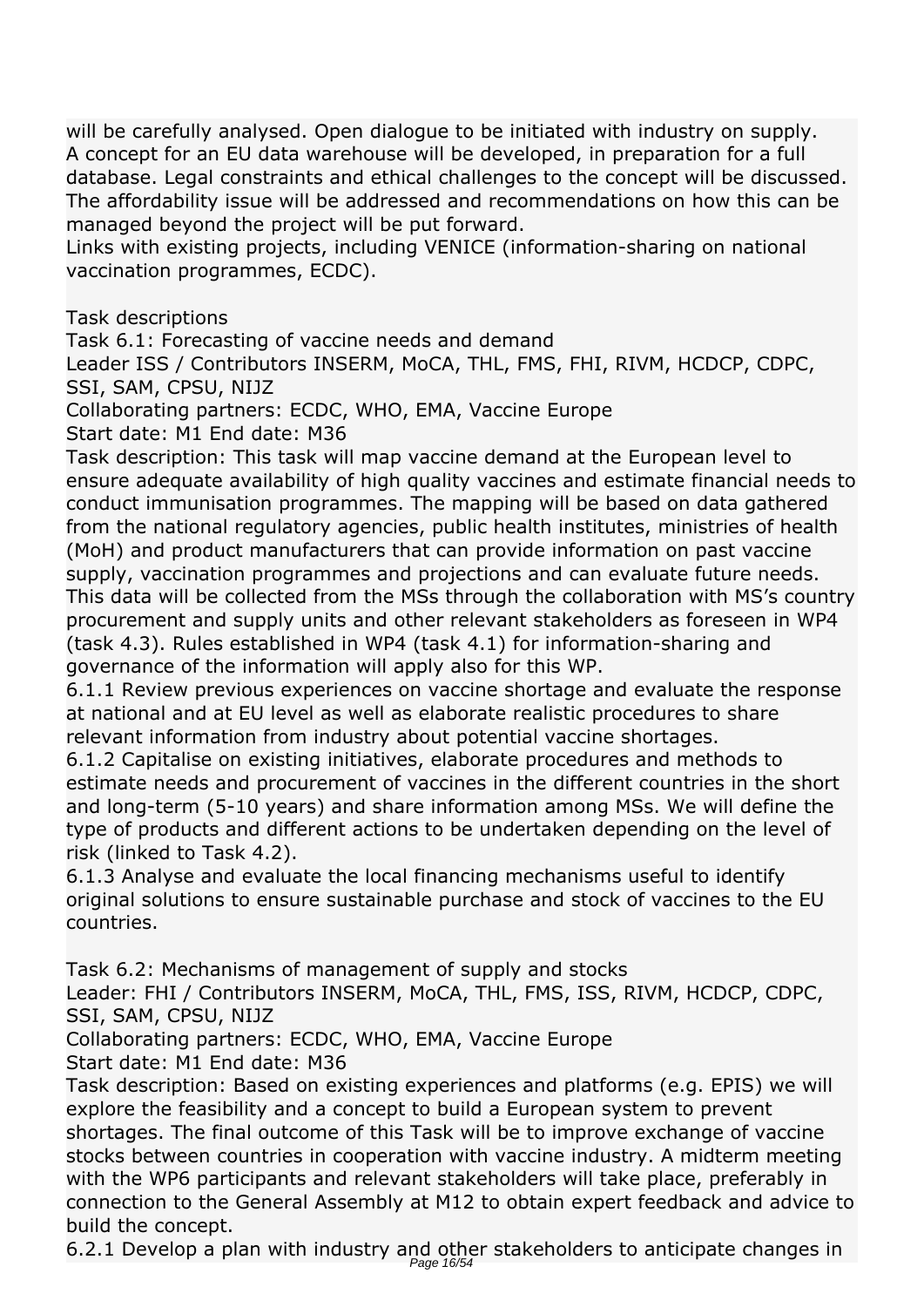*vaccine recommendations and, more accurately, gain critical information to ensure preparedness as well as improving the forecast of vaccine demand of specific priority vaccines in the routine immunization schedule and manufacturing planning (in cooperation with Task 6.1). In doing so, this would reduce risks for both the purchaser and manufacturer and decrease the risk of vaccine shortages and stockouts. The plan will recommend mechanisms for defining the anticipated needs (i.e. geographical* 

## *Work Package 7: Vaccine research and development priority-setting framework*

*Start month: 1 End month: 36 Work Package Leader: INSERM*

*Co-WP leader: FHI*

*Consultations, systematic review, consensus methods, quantitative and qualitative surveys of experts, institutions and companies in charge of gathering and setting priorities for vaccine research, mapping of disciplines needed and their scientific societies, sociological, economic and public methods ("payback") to build indicators and processes for setting priorities.*

*Mapping and critical assessment of existing and possible funding mechanisms for identified priorities along the value chain*

*Links with major tools used for R&D vaccine research and development, including WHO R&D Blueprint, CEPI (Coalition for Epidemic Preparedness Innovations), UK Vaccine Network, EC/IMI, BARDA, GHIT (Global Health Innovative Technology Fund), DG Research, NIH/NIAID*

*Links with other EU-funded initiatives related to vaccine R&D, including the Joint Action on AMR and Healthcare Associated Infection Links with industry*

*Task descriptions*

*Task 7.1. Priorities for vaccine research and development.*

*Leader INSERM / Contributors: THL, FMS, ISS, RIVM, HCDCP, FOHM, FHI, MoCA Collaboration needed with MS research bodies, MoH, NITAG, DG research, DG SANTE, ECDC, EMA, EFPIA, WHO, WHO EURO, NGOs, civil society, parents' associations, initiatives to develop new vaccines, etc.*

*Start date: M2 End date: M24*

*Objective: Establish a process involving all relevant stakeholders to develop a concept and prototype research priority setting framework to identify critical needs and priorities in terms of vaccine and vaccination research (over the whole value chain from basic, clinical and epidemiological to social and societal aspects of hesitancy) to increase vaccination coverage in EU MS.*

*Sub-Task 7.1.1: Identify a subset of 3-6 different vaccines for different stages of life to be used as pilots*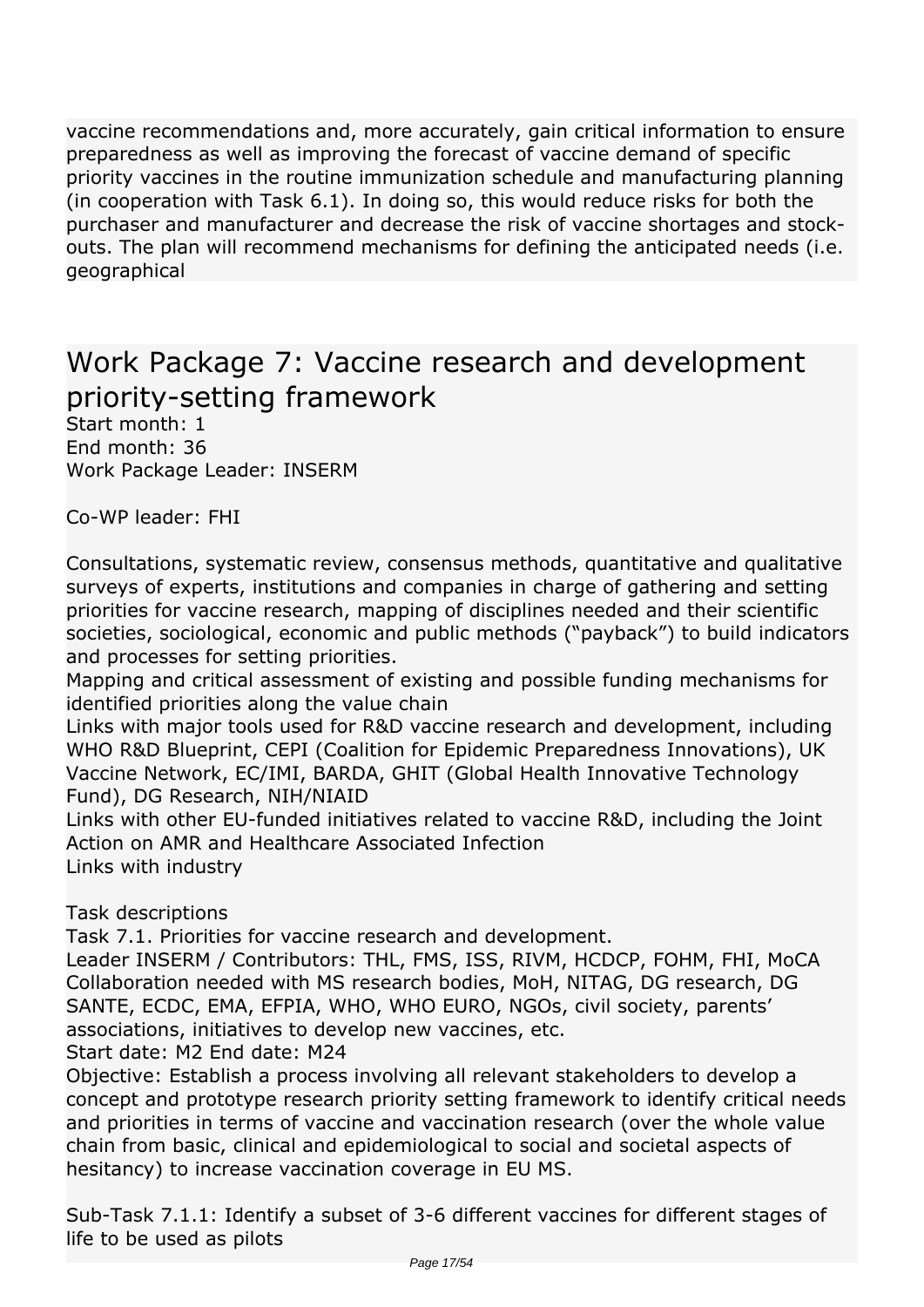*Start date: M2 End date: M6*

*Task description: As vaccination issues are quite different depending on age, three pilots categories will be used to develop this task in an exhaustive way: this task aims at obtaining a list of vaccines based on unmet needs in EU, through the following steps :*

*- Identify all relevant stakeholders in research vaccination: researchers, funders, vaccination networks, industries, health authorities, and participants from civil society from appointed representatives or key opinion leaders, NGOs involved in vaccination to select a representative expert's group.*

*- Organize an expert consultation to define one or two vaccines for each pilot age category, for which current coverage in EU MS is suboptimal. This subset of vaccines will constitute a support to propose secondary potential prioritization criteria and develop the priority-setting framework. The pilots will feed into the establishment of an annual list of research priorities on vaccination (D7.2) and will provide input for D7.3.*

*Sub-Task 7.1.2: Define a concept framework for decision-making on research priorities for the agreed subset of vaccines*

*Start date: M6 End date: M18*

*Task description:*

*Several prioritization methods and tools exist, applied in different contexts and pursuing different objectives. This purpose of this task is to develop and propose a framework adapted to the European context in research, which will be developed through the following steps:*

*- Establish a list of research prioritization methods and tools from a review of literature and analyze their transferability in an European vaccination research context;*

*- Choose the most appropriate method;*

*- Define from literature, and a subset of vaccines identified in sub-task 7.1.1, objective prioritization criteria and method for scoring/rating each criterion;*

*- Propose a framework for decision-making on research priorities;*

*- Conduct a web-based consultation of relevant stakeholders to refine the proposed framework.*

*Sub-Task 7.1.3: Apply framework to define annual EU priorities Start date: M18 End date: M34*

*Task description: The framework developed in sub-task 7.1.2 will be applied to define EU* 

*Work Package 8: Vaccine hesitancy and uptake. From research and practices to implementation*

*Start month: 1 End month: 36 Work Package Leader: THL*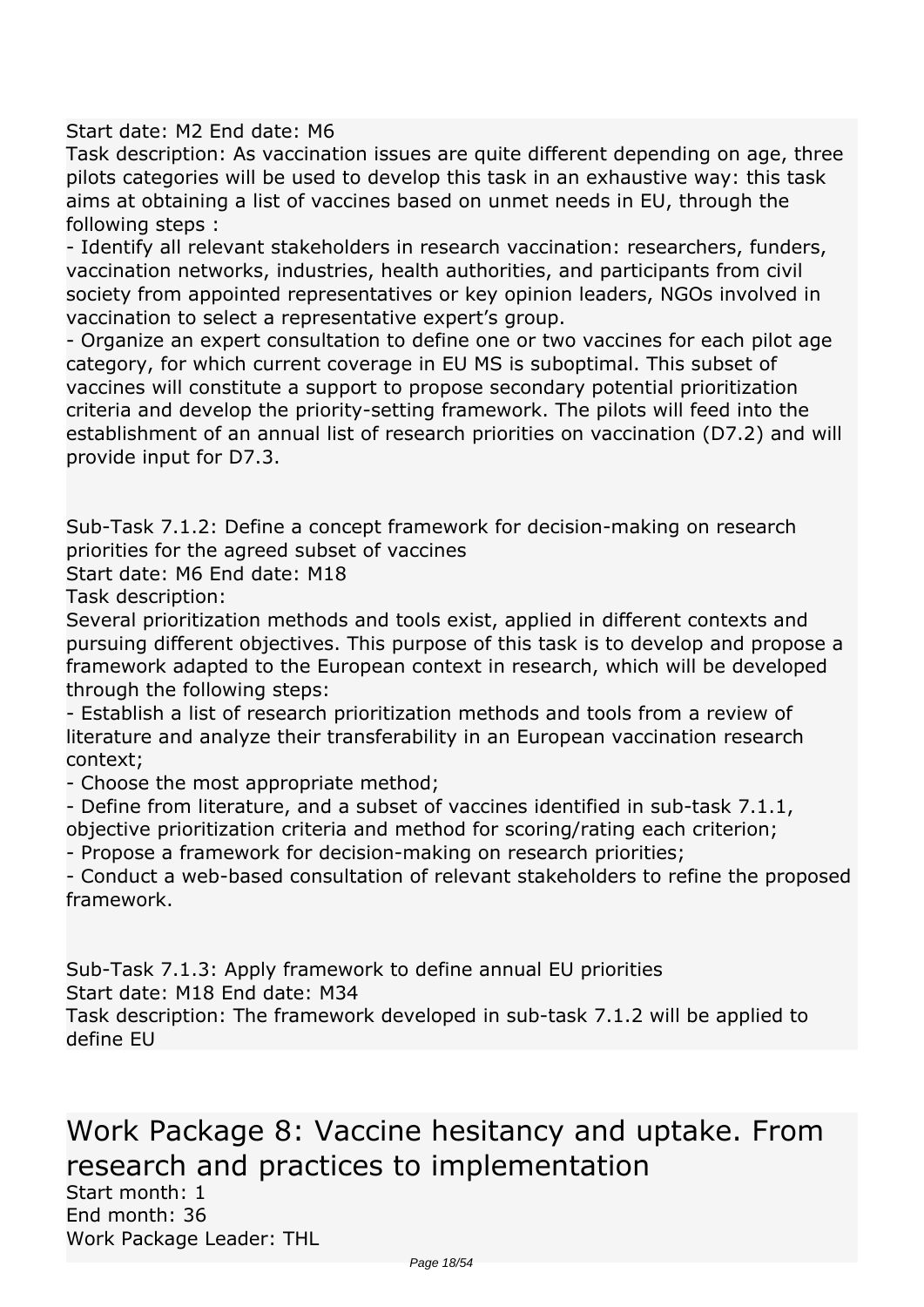*Co-WP leader: ISS (IT)*

*Quantitative and qualitative surveys and in depth interviews, targeting Member State representatives, key research and public health community informants, other stakeholders, where appropriate.*

*Survey of social media data sources. Big data analytic methods. Methods from Network Science. Use of multi-language Big Data sources.*

*Links with European projects: IMI-ADVANCE, VENICE and the Vaccine confidence project (monitor public confidence in immunization programmes, LSHTM), reminder systems*

*Task descriptions*

*Task 8.1: Barriers and enablers behind suboptimal vaccination coverage Leader: THL Contributors: INSERM, VAZG, MoCA, MoH HDPDP, SSI, HCDCP, ISS, CDPC, SAM, RIVM, FHI, NIPH, IPHS, SK MoH, NIJZ, FMS, FOHM Collaborating partners: ECDC, WHO, London School of Hygiene and Tropical Medicine (LSHTM).*

*Start date: M1 End date: M22*

*Task description This task aims at mapping and creating sustainable mechanisms for reviewing research-based knowledge, including analyses of cultural, social and behavioural determinants (barriers and enablers) behind high or low vaccination coverage and best practices. This review will encompass specific actions and interventions aimed to reduce vaccine hesitancy and increase vaccine uptake, such as tools for HCWs to encounter vaccine hesitant parents, specific campaigns, including health care workers or similar staff; lessons learned in all Member States regardless of their participation in the EU-JAV; among the stakeholders and partners, in the research community, and among policy makers, such as government technical advisors and individuals working with legislation and regulations, including in-depth mapping of knowledge and experiences from existing networks and other projects and programmes, such as VENICE III, Advance, The Vaccine Confidence Project (LSHTM). Added value of surveillance activities will be given specific attention (link with WP5). Results of this task will specifically be linked to WP3 (Evaluation) for assisting with the baseline assessment and to WP5 (Information systems) for improving surveillance and analysis of determinants of lower vaccine coverage.*

*In this task, survey tools together with qualitative interview methods are applied to determine:*

*1) what kind of research-based determinants behind high and low vaccination coverage have been identified in the European region including social, cultural and behavioural aspects*

*2) what kind of practices are known to maintain good vaccination coverage;*

*3) how have these practices been implemented in the public health work;*

*4) what lessons have been learned from implementing these practices and what scientific evidence has been produced about the impact of these practices (or interventions).*

*5) identify cases that can be presented as constructive examples of both successful and unsuccessful actions, practices and decisions.*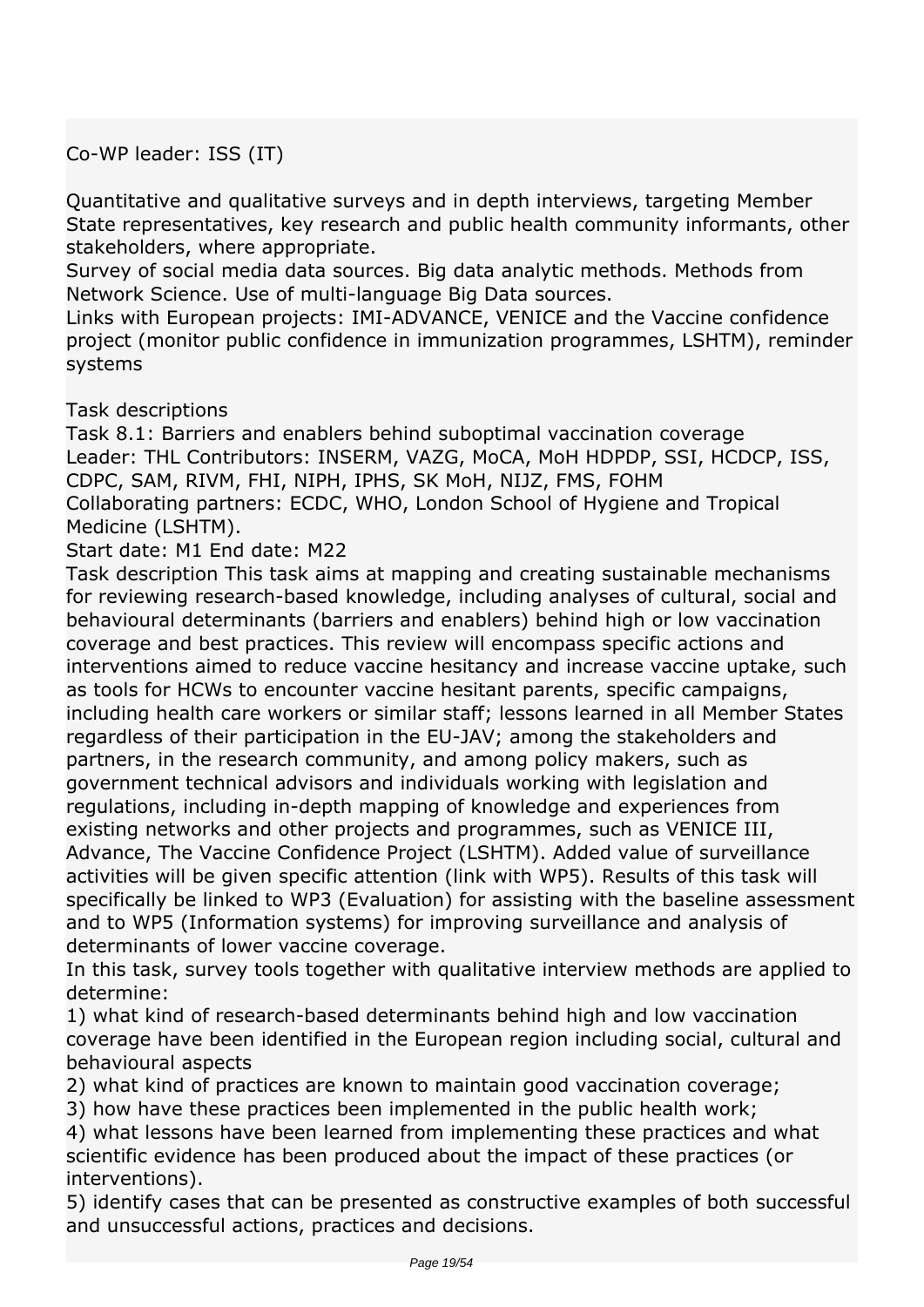*The following separate work activities will be developed and will feed into activities of task 8.2:*

*• To map the best practices and lessons learned (from a social, cultural and behavioural point of view) in vaccine hesitancy-related work in the MS and their regions and among stakeholders and partners, research community and existing and ongoing projects and programmes using a web-based survey tool with both close-ended questions and open-ended questions.*

*• To conduct in-depth interviews complementing the surveys (can be done via skype or similar). A preparatory debrief will be provided to those conducting this task to secure reliability of the results.*

*• To produce 'country reports' on the research-based determinants behind high and low vaccination coverage identified in the region. A template will be provided for the country report, which will be written in English.*

*• To produce a final report based on the separate country (stakeholder) reports*

*Task 8.2: Support for effective programme implementation Leader: THL Contributors: INSERM, VAZG, HCDCP, ISS, SAM, RIVM, FHI, DGS,*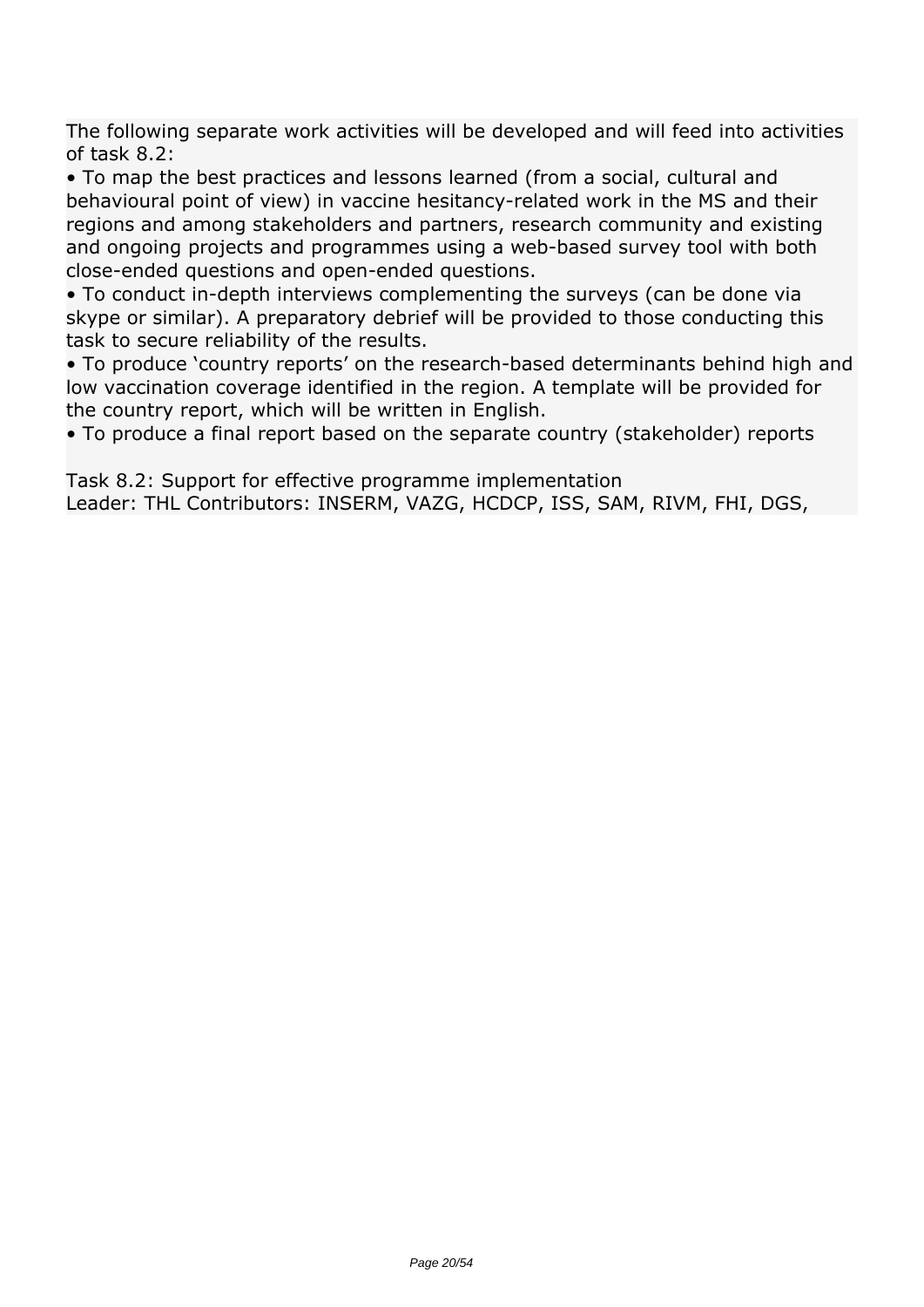#### *COORDINATOR, LEADER CONTACT AND PARTNERS*

### <span id="page-20-0"></span>*COORDINATOR*



*INSTITUT NATIONAL DE LA SANTE ET DE LA RECHERCHE MEDICALE (INSERM)*

*101 Rue de Tolbiac 75654 PARIS*

*CEDEX 13 France WEBSITE:* <http://www.inserm.fr>

### *PARTNERS*



*VLAAMS GEWEST Street: KONING ALBERT II LAAN 35 bus 10 City: 1000 BRUSSEL*

*Country: Belgium Website:* http://www.inserm.fr



*VLAAMS GEWEST Street: KONING ALBERT II LAAN 35 bus 10 City: 1000 BRUSSEL*

*Country: Belgium Website:* http://www.inserm.fr



*VLAAMS GEWEST Street: KONING ALBERT II LAAN 35 bus 10 City: 1000 BRUSSEL*

*Country: Belgium Website:* http://www.inserm.fr

*VLAAMS GEWEST Street: KONING ALBERT II LAAN 35 bus 10 City: 1000 BRUSSEL* Page 21/54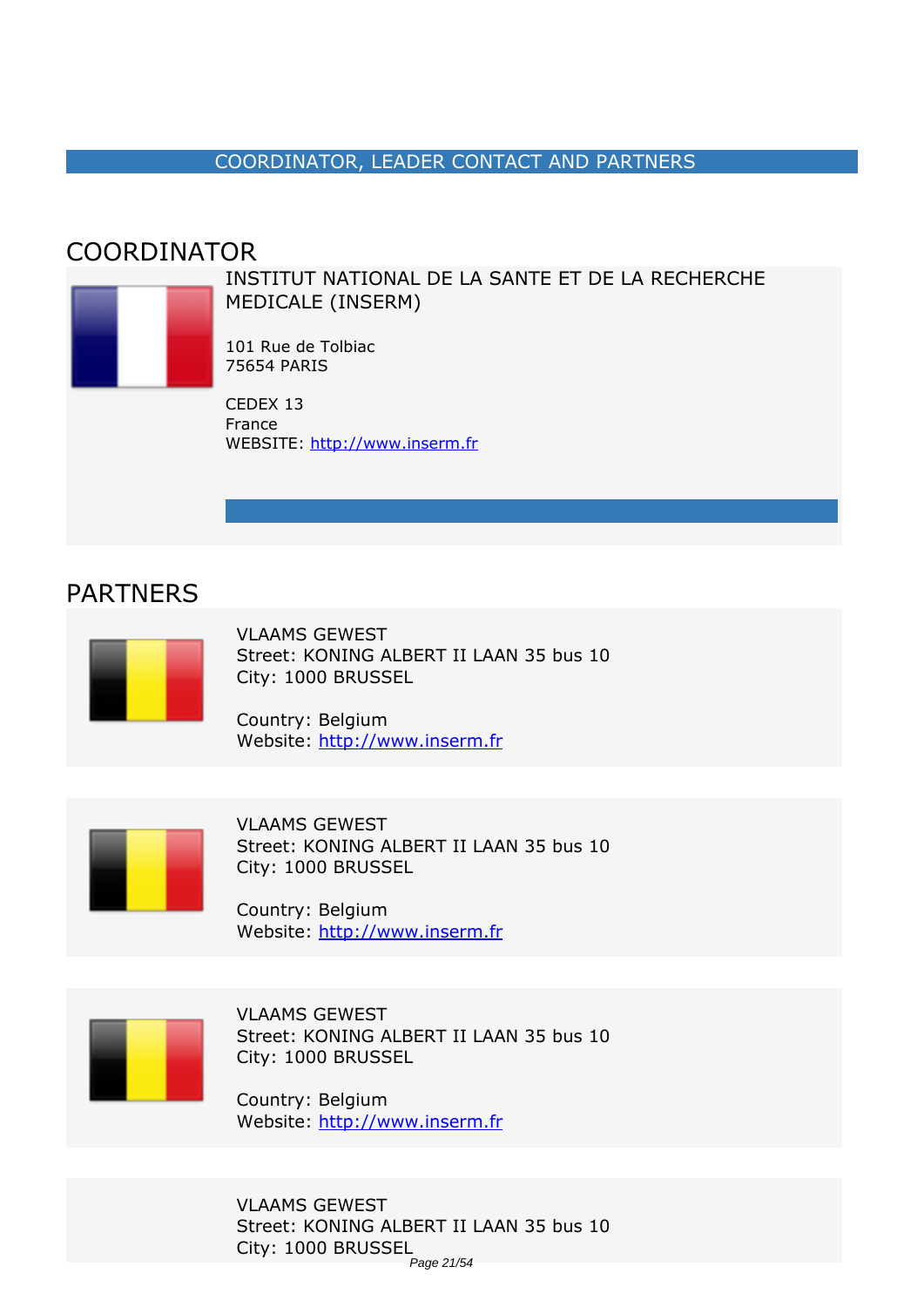

*Country: Belgium Website:* http://www.inserm.fr



*VLAAMS GEWEST Street: KONING ALBERT II LAAN 35 bus 10 City: 1000 BRUSSEL*

*Country: Belgium Website:* http://www.inserm.fr



*VLAAMS GEWEST Street: KONING ALBERT II LAAN 35 bus 10 City: 1000 BRUSSEL*

*Country: Belgium Website:* http://www.inserm.fr



*MINISTRY OF CIVIL AFFAIRS Street: Trg Bosne i Hercegovine 3 City: 71000 SARAJEVO*

*Country: Bosnia and Herzegovina Website:* http://www.inserm.fr



*MINISTRY OF CIVIL AFFAIRS Street: Trg Bosne i Hercegovine 3 City: 71000 SARAJEVO*

*Country: Bosnia and Herzegovina Website:* http://www.inserm.fr



*MINISTRY OF CIVIL AFFAIRS Street: Trg Bosne i Hercegovine 3 City: 71000 SARAJEVO*

*Country: Bosnia and Herzegovina Website:* http://www.inserm.fr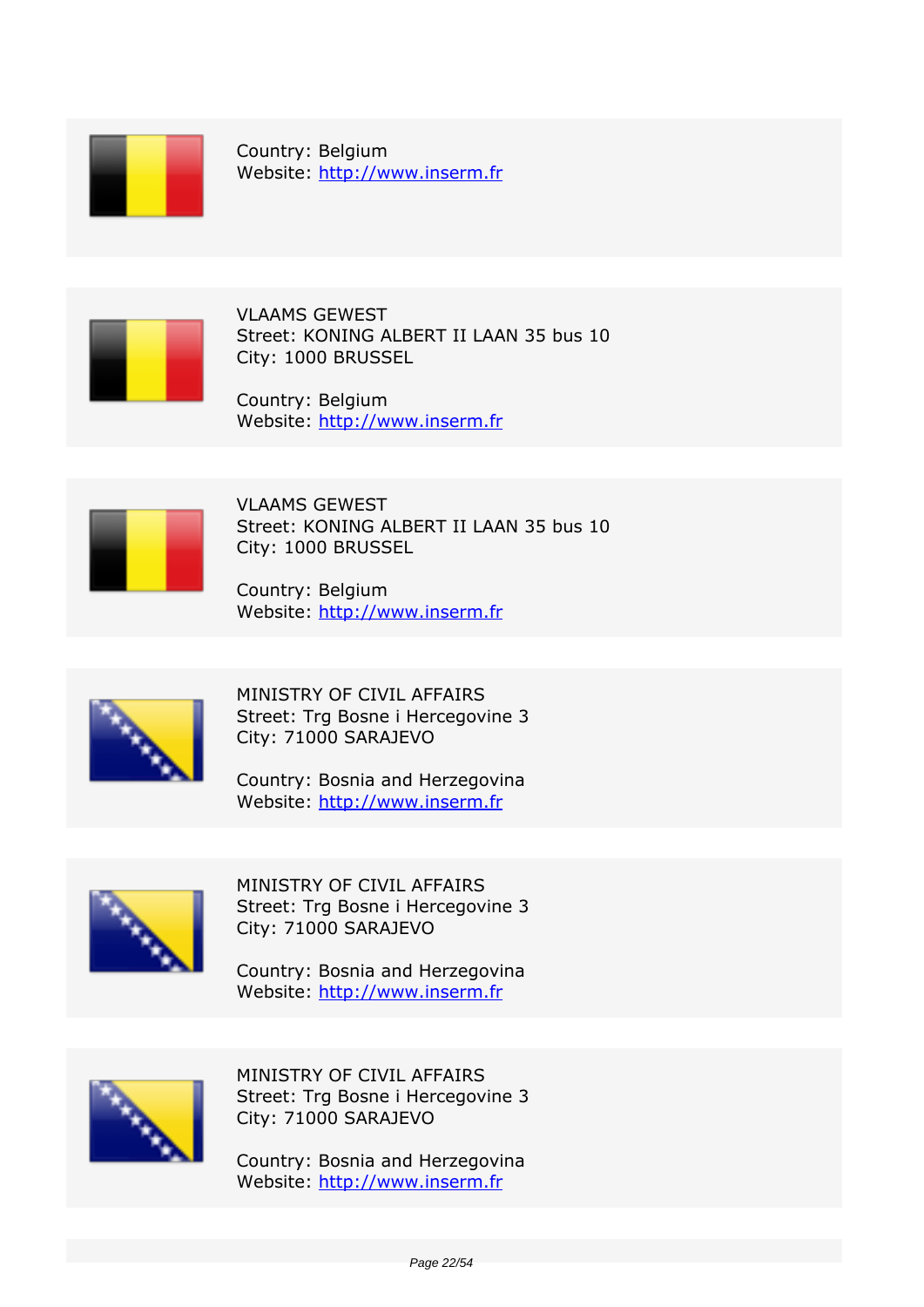

*MINISTRY OF CIVIL AFFAIRS Street: Trg Bosne i Hercegovine 3 City: 71000 SARAJEVO*

*Country: Bosnia and Herzegovina Website:* http://www.inserm.fr



*MINISTERSTVO NA ZDRAVEOPAZVANETO Street: SVETA NEDELIYA SQ. 5 City: 1000 SOFIA*

*Country: Bulgaria Website:* http://www.inserm.fr



*MINISTERSTVO NA ZDRAVEOPAZVANETO Street: SVETA NEDELIYA SQ. 5 City: 1000 SOFIA*

*Country: Bulgaria Website:* http://www.inserm.fr



*HRVATSKI ZAVOD ZA JAVNO ZDRAVSTVO Street: ROCKEFELLER STR. 7 City: 10000 ZAGREB*

*Country: Croatia Website:* http://www.inserm.fr



*HRVATSKI ZAVOD ZA JAVNO ZDRAVSTVO Street: ROCKEFELLER STR. 7 City: 10000 ZAGREB*

*Country: Croatia Website:* http://www.inserm.fr



*HRVATSKI ZAVOD ZA JAVNO ZDRAVSTVO Street: ROCKEFELLER STR. 7 City: 10000 ZAGREB*

*Country: Croatia Website:* http://www.inserm.fr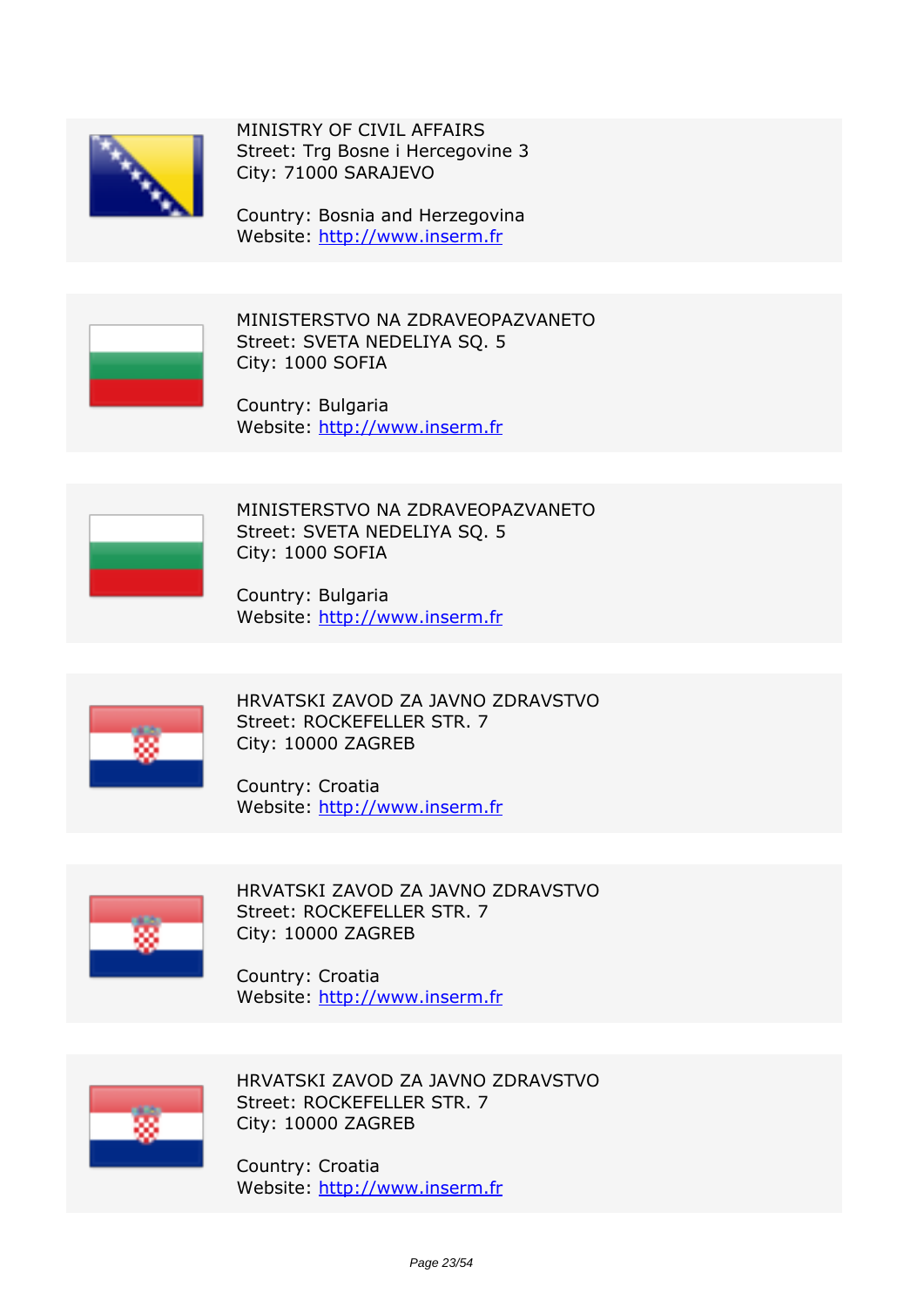

*HRVATSKI ZAVOD ZA JAVNO ZDRAVSTVO Street: ROCKEFELLER STR. 7 City: 10000 ZAGREB*

*Country: Croatia Website:* http://www.inserm.fr



*HRVATSKI ZAVOD ZA JAVNO ZDRAVSTVO Street: ROCKEFELLER STR. 7 City: 10000 ZAGREB*

*Country: Croatia Website:* http://www.inserm.fr



*HRVATSKI ZAVOD ZA JAVNO ZDRAVSTVO Street: ROCKEFELLER STR. 7 City: 10000 ZAGREB*

*Country: Croatia Website:* http://www.inserm.fr



*HRVATSKI ZAVOD ZA JAVNO ZDRAVSTVO Street: ROCKEFELLER STR. 7 City: 10000 ZAGREB*

*Country: Croatia Website:* http://www.inserm.fr



*HRVATSKI ZAVOD ZA JAVNO ZDRAVSTVO Street: ROCKEFELLER STR. 7 City: 10000 ZAGREB*

*Country: Croatia Website:* http://www.inserm.fr



*STATENS SERUM INSTITUT Street: Artellerivej 5 City: 2300 Copenhagen*

*Country: Denmark Website:* http://www.inserm.fr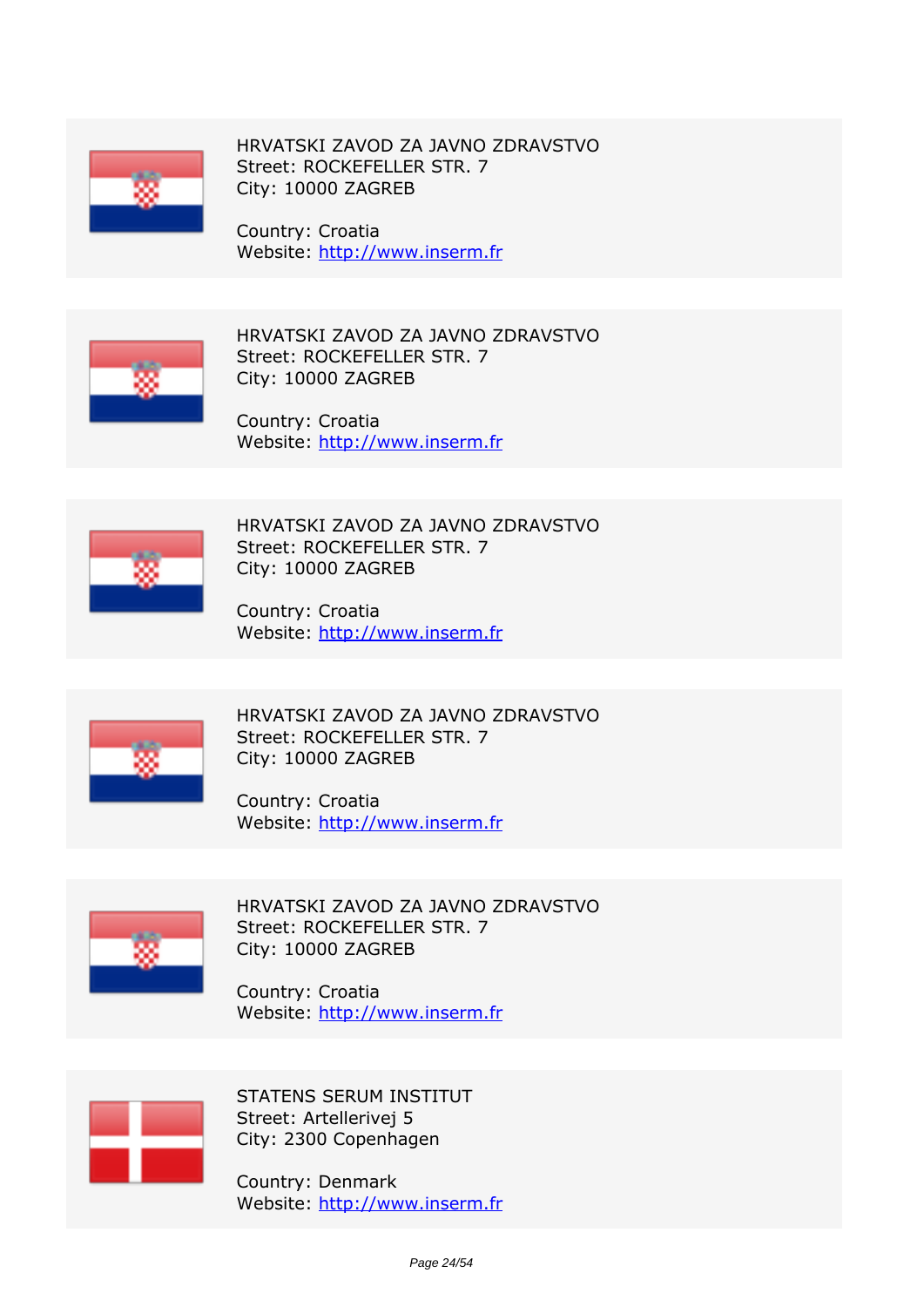

*STATENS SERUM INSTITUT Street: Artellerivej 5 City: 2300 Copenhagen*

*Country: Denmark Website:* http://www.inserm.fr



*STATENS SERUM INSTITUT Street: Artellerivej 5 City: 2300 Copenhagen*

*Country: Denmark Website:* http://www.inserm.fr



*STATENS SERUM INSTITUT Street: Artellerivej 5 City: 2300 Copenhagen*

*Country: Denmark Website:* http://www.inserm.fr



*STATENS SERUM INSTITUT Street: Artellerivej 5 City: 2300 Copenhagen*

*Country: Denmark Website:* http://www.inserm.fr



*STATENS SERUM INSTITUT Street: Artellerivej 5 City: 2300 Copenhagen*

*Country: Denmark Website:* http://www.inserm.fr



*TERVEYDEN JA HYVINVOINNIN LAITOS Street: MANNERHEIMINTIE 166 City: 00271 HELSINKI 30 Country: Finland Website:* http://www.inserm.fr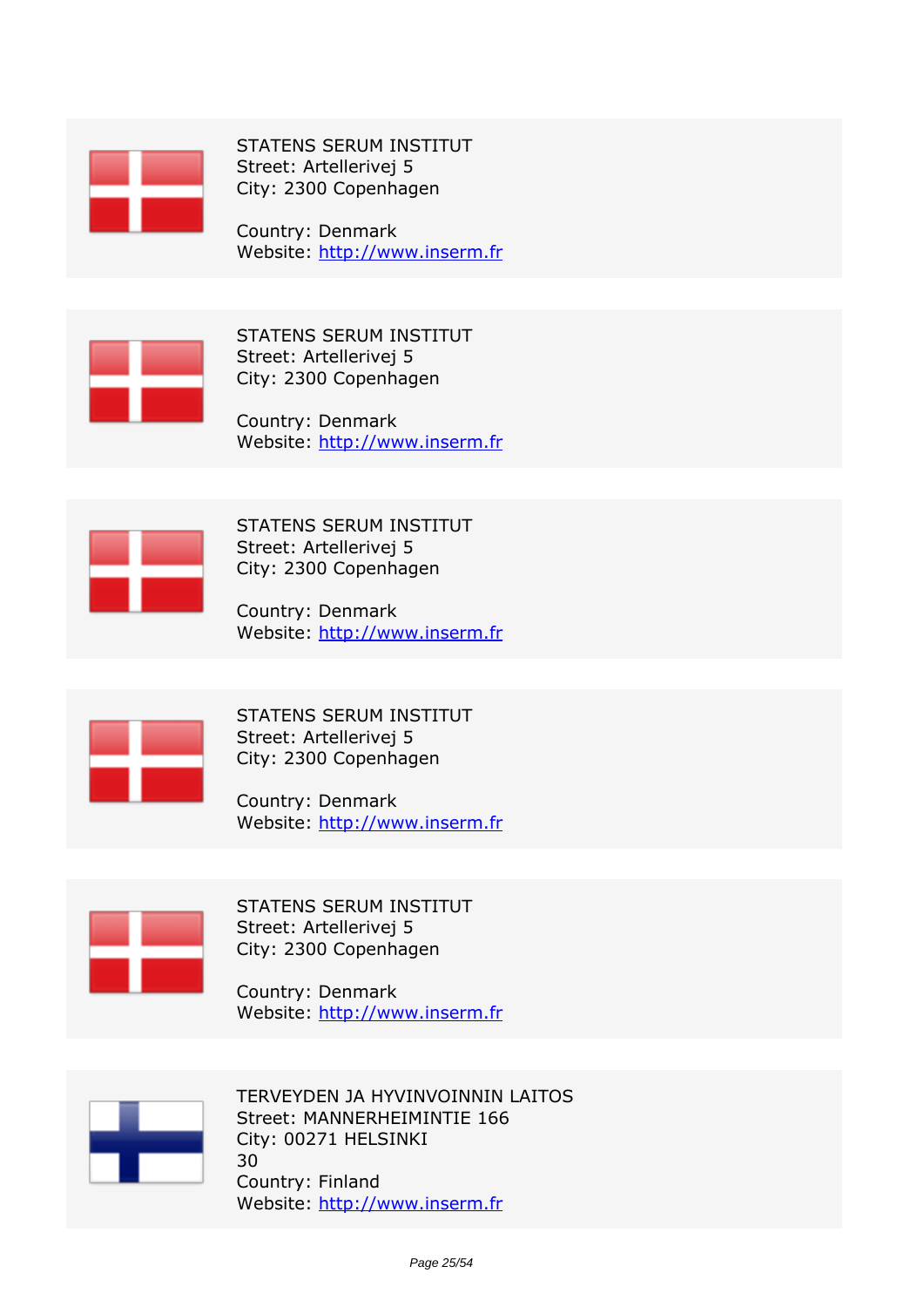

*TERVEYDEN JA HYVINVOINNIN LAITOS Street: MANNERHEIMINTIE 166 City: 00271 HELSINKI 30 Country: Finland Website:* http://www.inserm.fr



*TERVEYDEN JA HYVINVOINNIN LAITOS Street: MANNERHEIMINTIE 166 City: 00271 HELSINKI 30 Country: Finland Website:* http://www.inserm.fr



*TERVEYDEN JA HYVINVOINNIN LAITOS Street: MANNERHEIMINTIE 166 City: 00271 HELSINKI 30 Country: Finland Website:* http://www.inserm.fr



*TERVEYDEN JA HYVINVOINNIN LAITOS Street: MANNERHEIMINTIE 166 City: 00271 HELSINKI 30 Country: Finland Website:* http://www.inserm.fr



*TERVEYDEN JA HYVINVOINNIN LAITOS Street: MANNERHEIMINTIE 166 City: 00271 HELSINKI 30 Country: Finland Website:* http://www.inserm.fr



*TERVEYDEN JA HYVINVOINNIN LAITOS Street: MANNERHEIMINTIE 166 City: 00271 HELSINKI 30 Country: Finland Website:* http://www.inserm.fr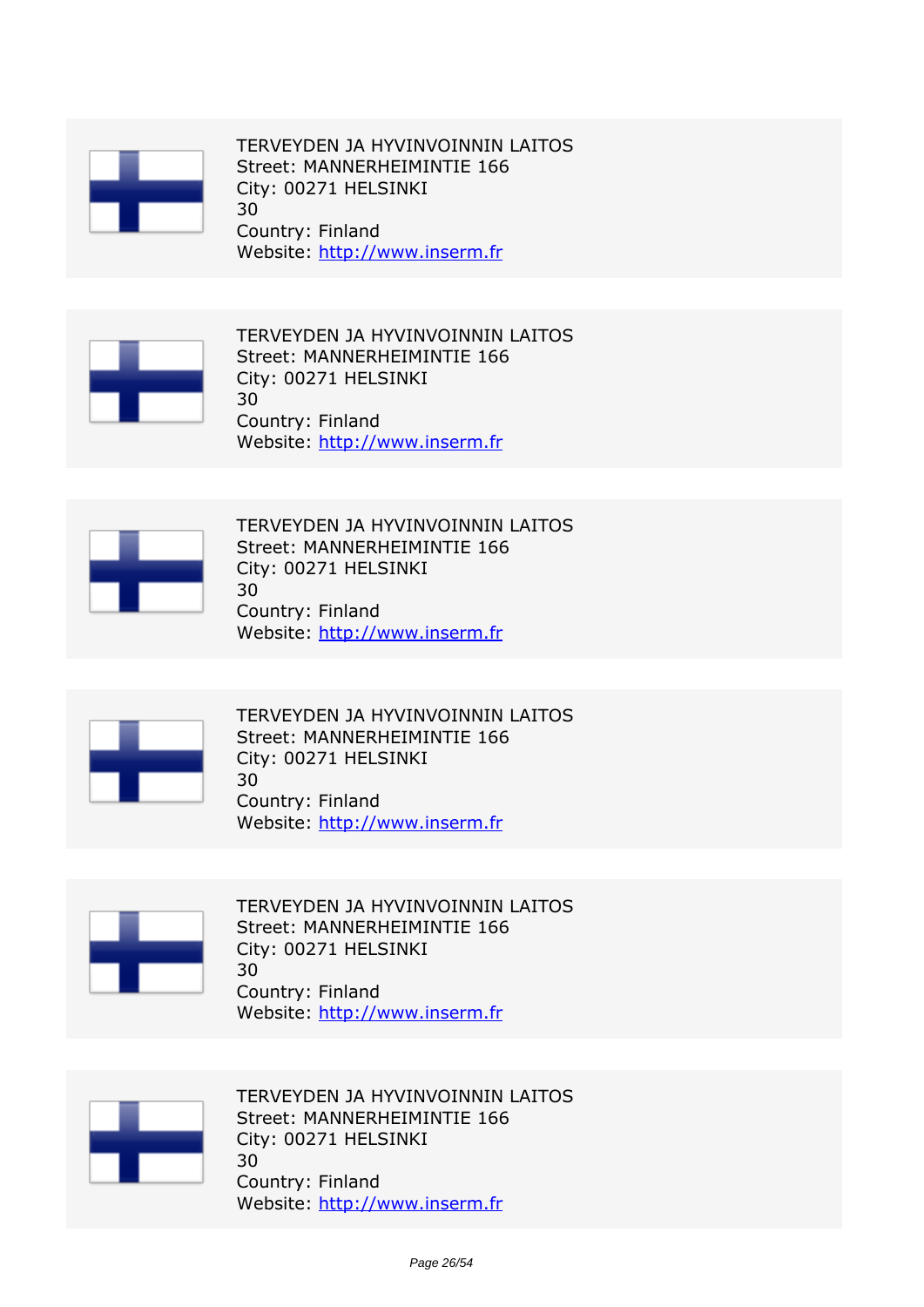

*TERVEYDEN JA HYVINVOINNIN LAITOS Street: MANNERHEIMINTIE 166 City: 00271 HELSINKI 30 Country: Finland Website:* http://www.inserm.fr



*THE NATIONAL PUBLIC HEALTH ORGANIZATION(NPHO) Street: ΑΓΡΑΦΩΝ 3-5 City: 151 23 MAROUSI*

*Country: Greece Website:* http://www.inserm.fr



*ETHNIKOS ORGANISMOS DIMOSIAS YGEIAS Street: AGRAFON 3-5 City: 151 23 MAROUSI*

*Country: Greece Website:* http://www.inserm.fr



*ETHNIKOS ORGANISMOS DIMOSIAS YGEIAS Street: AGRAFON 3-5 City: 151 23 MAROUSI*

*Country: Greece Website:* http://www.inserm.fr



*ETHNIKOS ORGANISMOS DIMOSIAS YGEIAS Street: AGRAFON 3-5 City: 151 23 MAROUSI*

*Country: Greece Website:* http://www.inserm.fr



*ETHNIKOS ORGANISMOS DIMOSIAS YGEIAS Street: AGRAFON 3-5 City: 151 23 MAROUSI*

*Country: Greece Website:* http://www.inserm.fr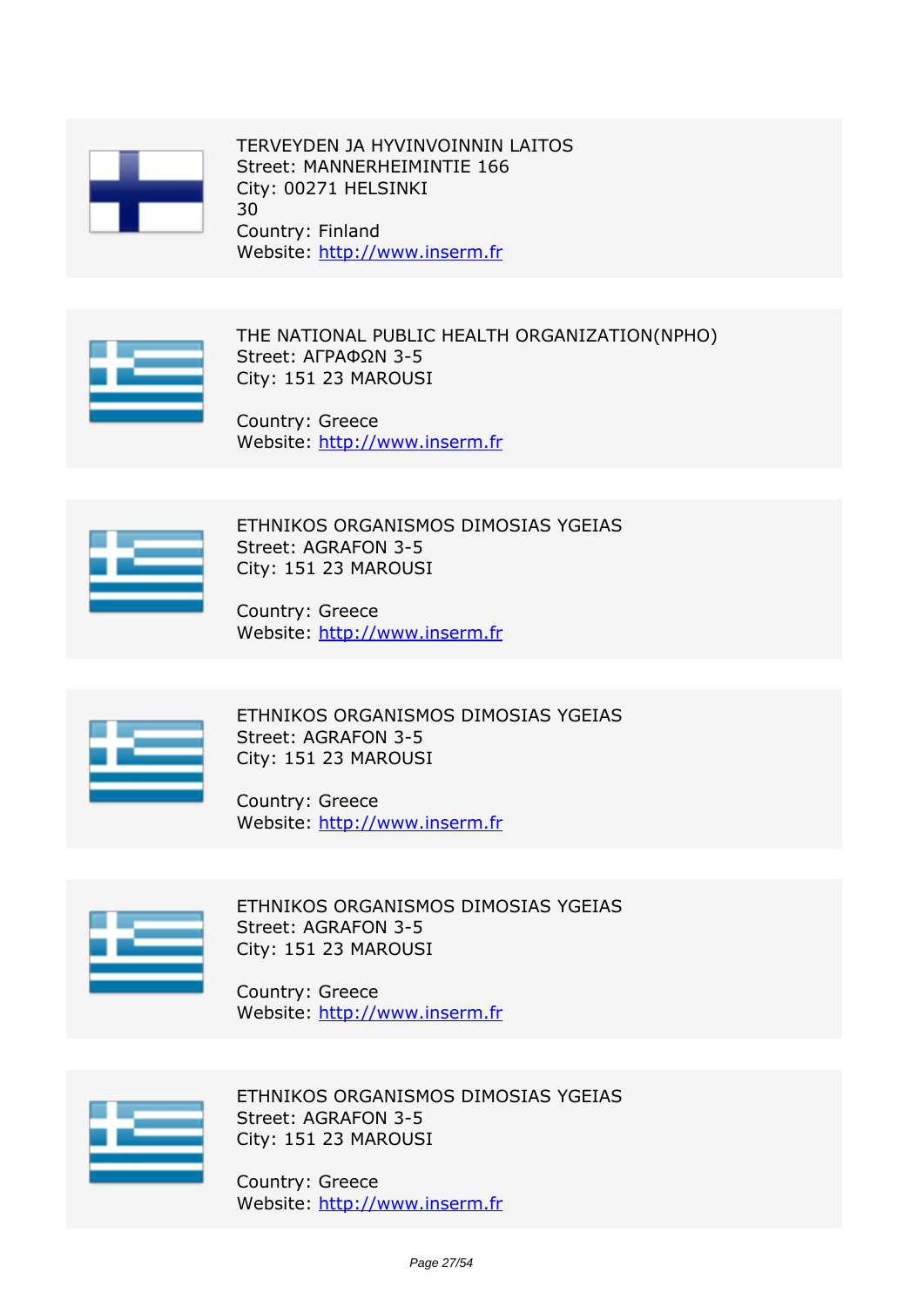

*ETHNIKOS ORGANISMOS DIMOSIAS YGEIAS Street: AGRAFON 3-5 City: 151 23 MAROUSI*

*Country: Greece Website:* http://www.inserm.fr



*KENTRO ELENCHOU & PROLIPSIS NOSIMATON Street: AGRAFON 3-5 City: 151 23 MAROUSI*

*Country: Greece Website:* http://www.inserm.fr



*KENTRO ELENCHOU & PROLIPSIS NOSIMATON Street: AGRAFON 3-5 City: 151 23 MAROUSI*

*Country: Greece Website:* http://www.inserm.fr



*KENTRO ELENCHOU & PROLIPSIS NOSIMATON Street: AGRAFON 3-5 City: 151 23 MAROUSI*

*Country: Greece Website:* http://www.inserm.fr



*KENTRO ELENCHOU & PROLIPSIS NOSIMATON Street: AGRAFON 3-5 City: 151 23 MAROUSI*

*Country: Greece Website:* http://www.inserm.fr



*KENTRO ELENCHOU & PROLIPSIS NOSIMATON Street: AGRAFON 3-5 City: 151 23 MAROUSI*

*Country: Greece Website:* http://www.inserm.fr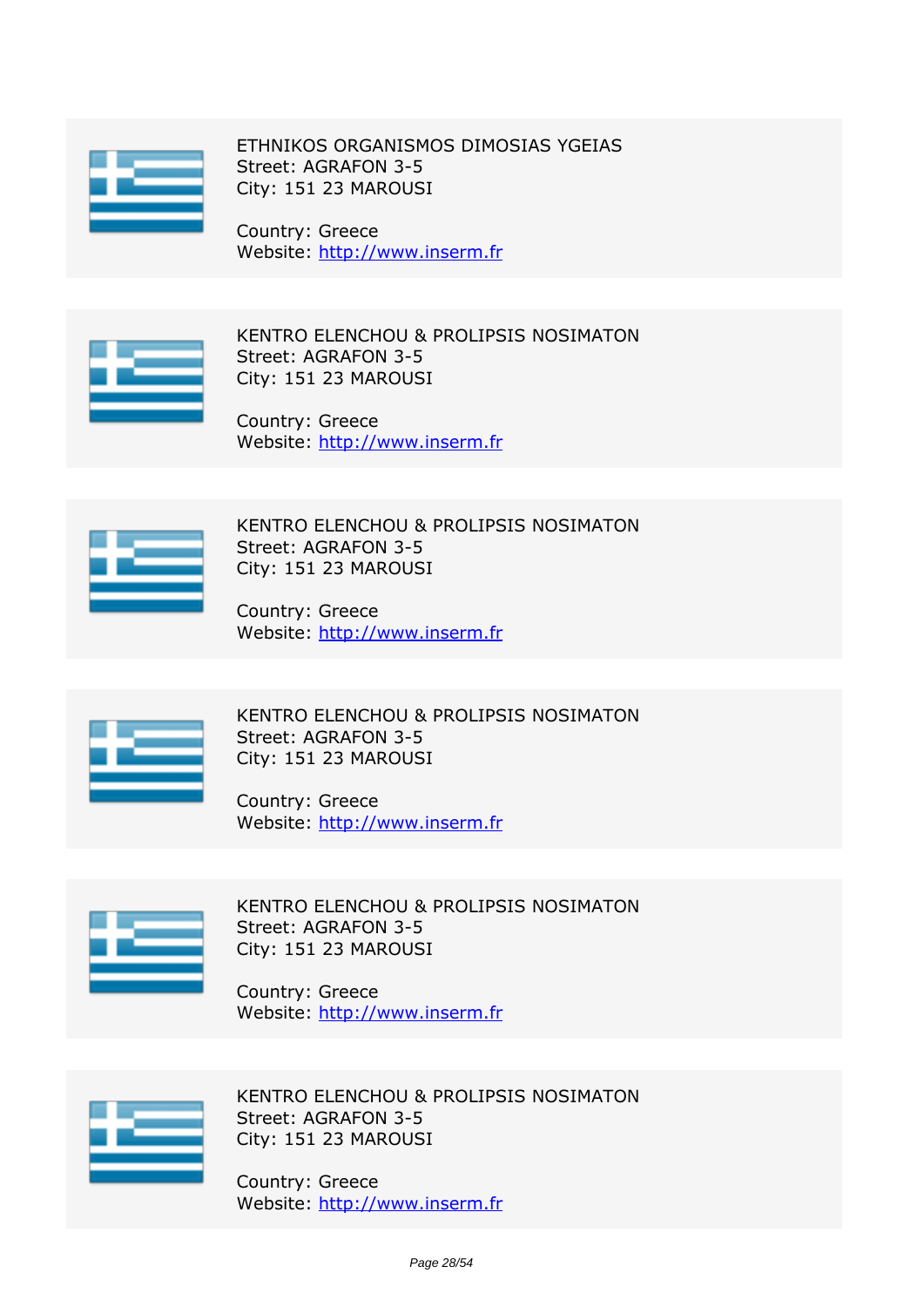

*KENTRO ELENCHOU & PROLIPSIS NOSIMATON Street: AGRAFON 3-5 City: 151 23 MAROUSI*

*Country: Greece Website:* http://www.inserm.fr



*KENTRO ELENCHOU & PROLIPSIS NOSIMATON Street: AGRAFON 3-5 City: 151 23 MAROUSI*

*Country: Greece Website:* http://www.inserm.fr



*KENTRO ELENCHOU & PROLIPSIS NOSIMATON Street: AGRAFON 3-5 City: 151 23 MAROUSI*

*Country: Greece Website:* http://www.inserm.fr



*KENTRO ELENCHOU & PROLIPSIS NOSIMATON Street: AGRAFON 3-5 City: 151 23 MAROUSI*

*Country: Greece Website:* http://www.inserm.fr



*KENTRO ELENCHOU & PROLIPSIS NOSIMATON Street: AGRAFON 3-5 City: 151 23 MAROUSI*

*Country: Greece Website:* http://www.inserm.fr



*ISTITUTO SUPERIORE DI SANITA Street: Viale Regina Elena 299 City: 00161 ROMA*

*Country: Italy Website:* http://www.inserm.fr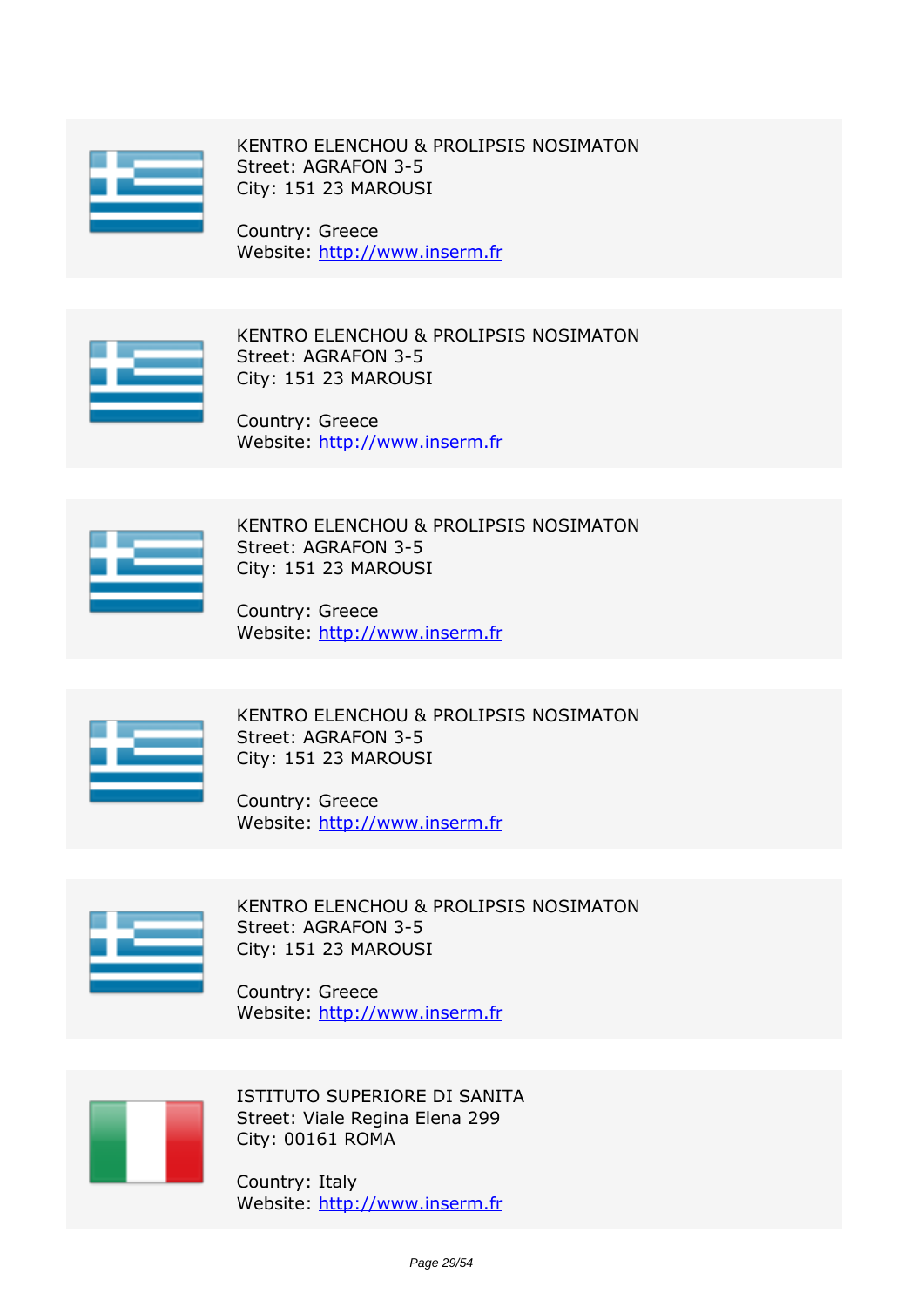

*ISTITUTO SUPERIORE DI SANITA Street: Viale Regina Elena 299 City: 00161 ROMA*

*Country: Italy Website:* http://www.inserm.fr



*ISTITUTO SUPERIORE DI SANITA Street: Viale Regina Elena 299 City: 00161 ROMA*

*Country: Italy Website:* http://www.inserm.fr



*ISTITUTO SUPERIORE DI SANITA Street: Viale Regina Elena 299 City: 00161 ROMA*

*Country: Italy Website:* http://www.inserm.fr



*ISTITUTO SUPERIORE DI SANITA Street: Viale Regina Elena 299 City: 00161 ROMA*

*Country: Italy Website:* http://www.inserm.fr



*SLIMIBU PROFILAKSES UN KONTROLES CENTRS Street: Duntes Street City: 1005 Riga*

*Country: Latvia Website:* http://www.inserm.fr



*SLIMIBU PROFILAKSES UN KONTROLES CENTRS Street: Duntes Street City: 1005 Riga*

*Country: Latvia Website:* http://www.inserm.fr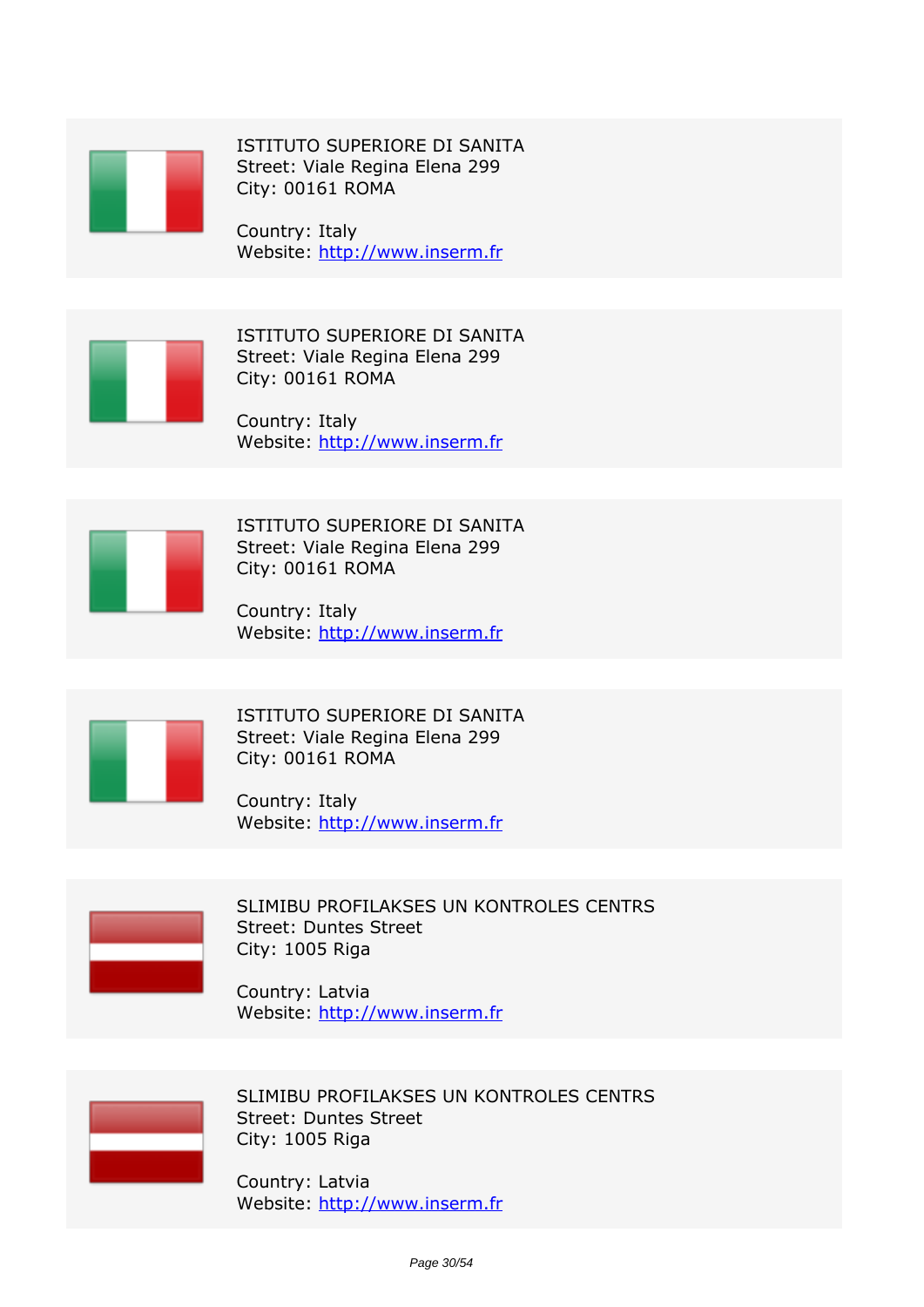

*SLIMIBU PROFILAKSES UN KONTROLES CENTRS Street: Duntes Street City: 1005 Riga*

*Country: Latvia Website:* http://www.inserm.fr



*SLIMIBU PROFILAKSES UN KONTROLES CENTRS Street: Duntes Street City: 1005 Riga*

*Country: Latvia Website:* http://www.inserm.fr



*SLIMIBU PROFILAKSES UN KONTROLES CENTRS Street: Duntes Street City: 1005 Riga*

*Country: Latvia Website:* http://www.inserm.fr



*SLIMIBU PROFILAKSES UN KONTROLES CENTRS Street: Duntes Street City: 1005 Riga*

*Country: Latvia Website:* http://www.inserm.fr



*SLIMIBU PROFILAKSES UN KONTROLES CENTRS Street: Duntes Street City: 1005 Riga*

*Country: Latvia Website:* http://www.inserm.fr



*SLIMIBU PROFILAKSES UN KONTROLES CENTRS Street: Duntes Street City: 1005 Riga*

*Country: Latvia Website:* http://www.inserm.fr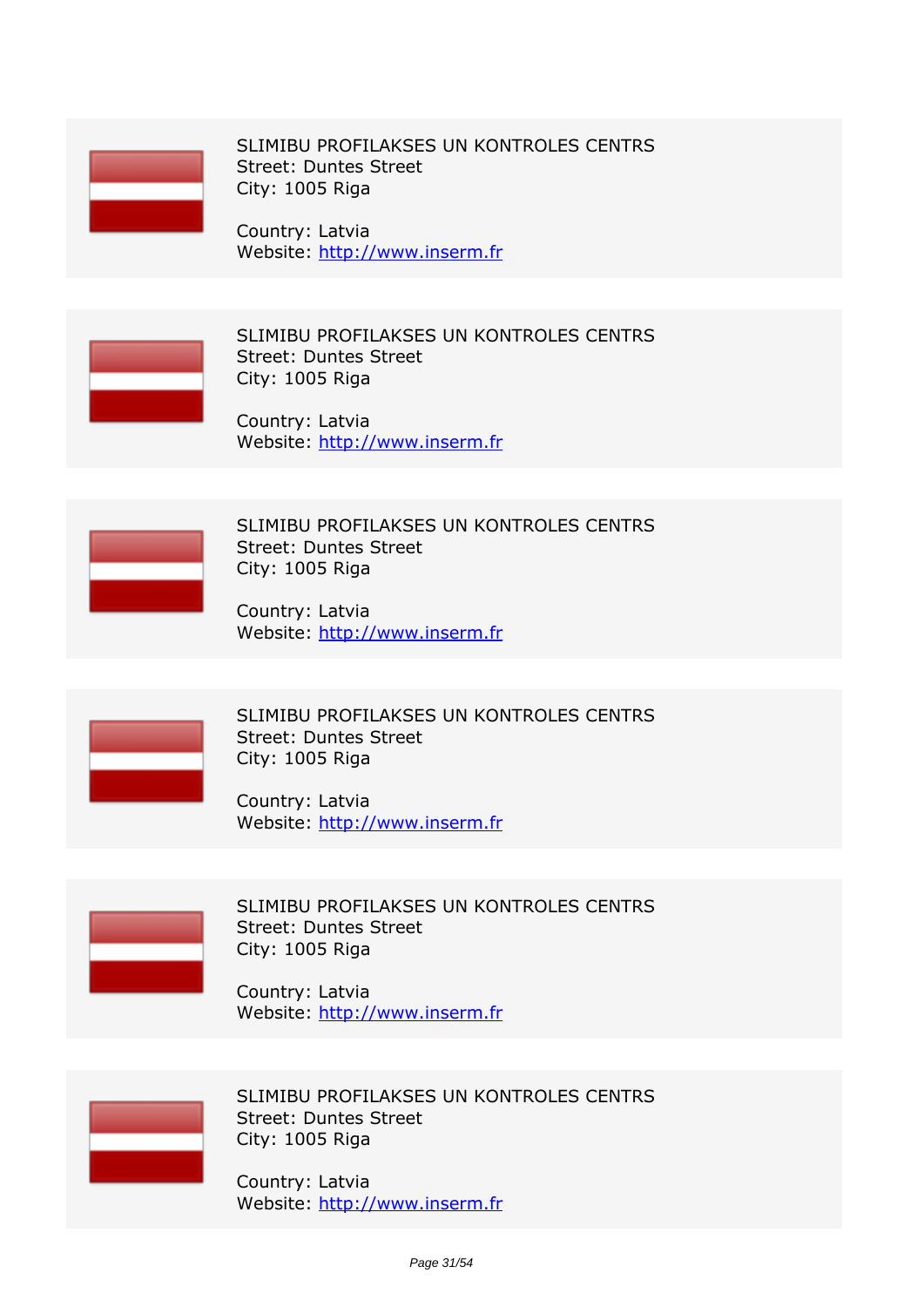

*SLIMIBU PROFILAKSES UN KONTROLES CENTRS Street: Duntes Street City: 1005 Riga*

*Country: Latvia Website:* http://www.inserm.fr



*LIETUVOS RESPUBLIKOS SVEIKATOS APSAUGOS MINISTERIJA Street: Vilniaus St. City: 01506 Vilnius*

*Country: Lithuania Website:* http://www.inserm.fr



*LIETUVOS RESPUBLIKOS SVEIKATOS APSAUGOS MINISTERIJA Street: Vilniaus St. City: 01506 Vilnius*

*Country: Lithuania Website:* http://www.inserm.fr



*Ministry for Health - Government of Malta Street: Palazzo Castellania, 15 Merchants Street City: VLT 1171 Valletta*

*Country: Malta Website:* http://www.inserm.fr



*Ministry for Health - Government of Malta Street: Palazzo Castellania, 15 Merchants Street City: VLT 1171 Valletta*

*Country: Malta Website:* http://www.inserm.fr



*Ministry for Health - Government of Malta Street: Palazzo Castellania, 15 Merchants Street City: VLT 1171 Valletta*

*Country: Malta Website:* http://www.inserm.fr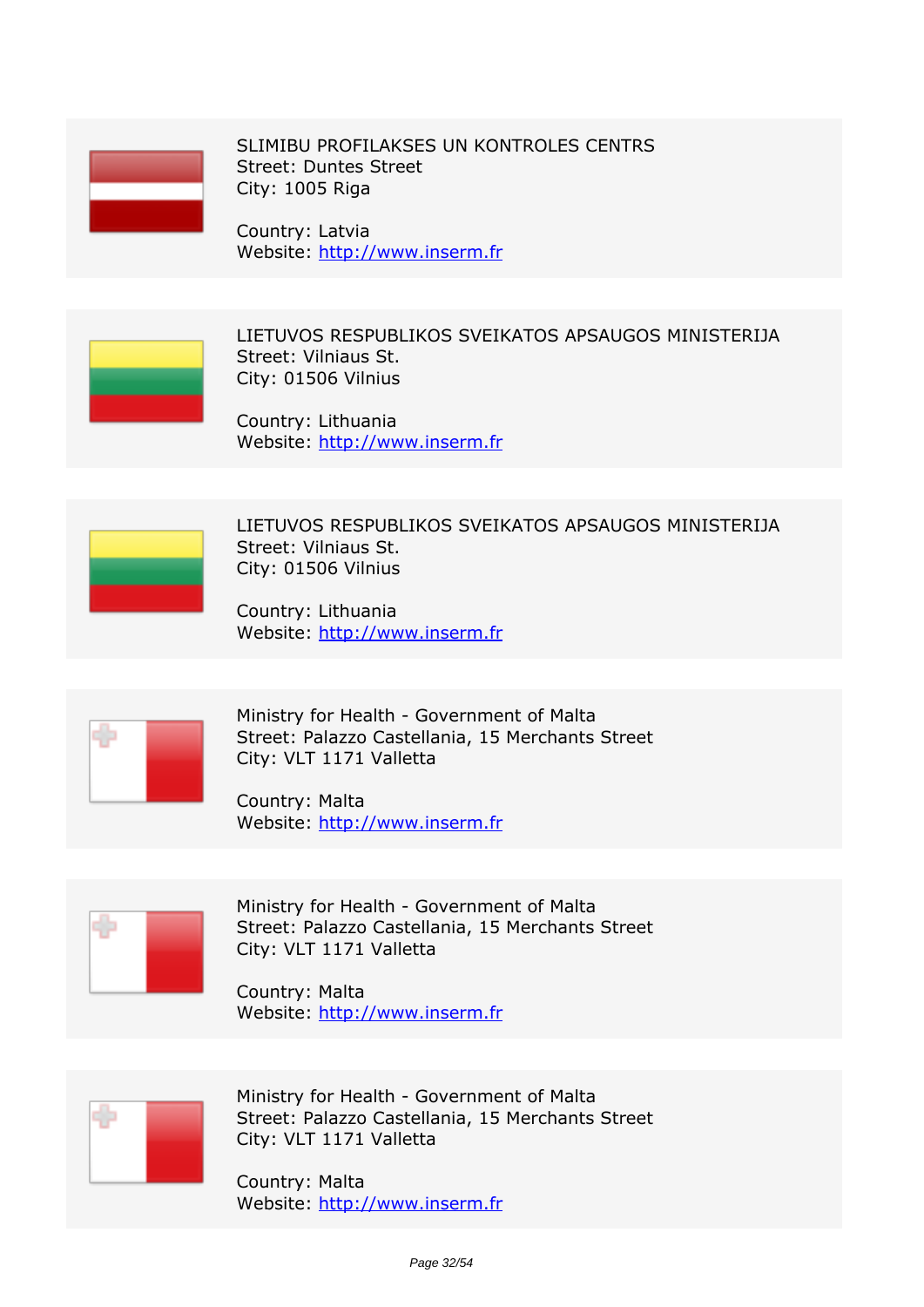*1*

*RIJKSINSTITUUT VOOR VOLKSGEZONDHEID EN MILIEU Street: Antonie Van Leeuwenhoeklaan 9 City: 3721 MA BILTHOVEN*

*Country: Netherlands Website:* http://www.inserm.fr



*RIJKSINSTITUUT VOOR VOLKSGEZONDHEID EN MILIEU Street: Antonie Van Leeuwenhoeklaan 9 City: 3721 MA BILTHOVEN 1*

*Country: Netherlands Website:* http://www.inserm.fr



*RIJKSINSTITUUT VOOR VOLKSGEZONDHEID EN MILIEU Street: Antonie Van Leeuwenhoeklaan 9 City: 3721 MA BILTHOVEN 1*

*Country: Netherlands Website:* http://www.inserm.fr



*RIJKSINSTITUUT VOOR VOLKSGEZONDHEID EN MILIEU Street: Antonie Van Leeuwenhoeklaan 9 City: 3721 MA BILTHOVEN 1*

*Country: Netherlands Website:* http://www.inserm.fr



*RIJKSINSTITUUT VOOR VOLKSGEZONDHEID EN MILIEU Street: Antonie Van Leeuwenhoeklaan 9 City: 3721 MA BILTHOVEN 1*

*Country: Netherlands Website:* http://www.inserm.fr



*RIJKSINSTITUUT VOOR VOLKSGEZONDHEID EN MILIEU Street: Antonie Van Leeuwenhoeklaan 9 City: 3721 MA BILTHOVEN 1*

*Country: Netherlands Website:* http://www.inserm.fr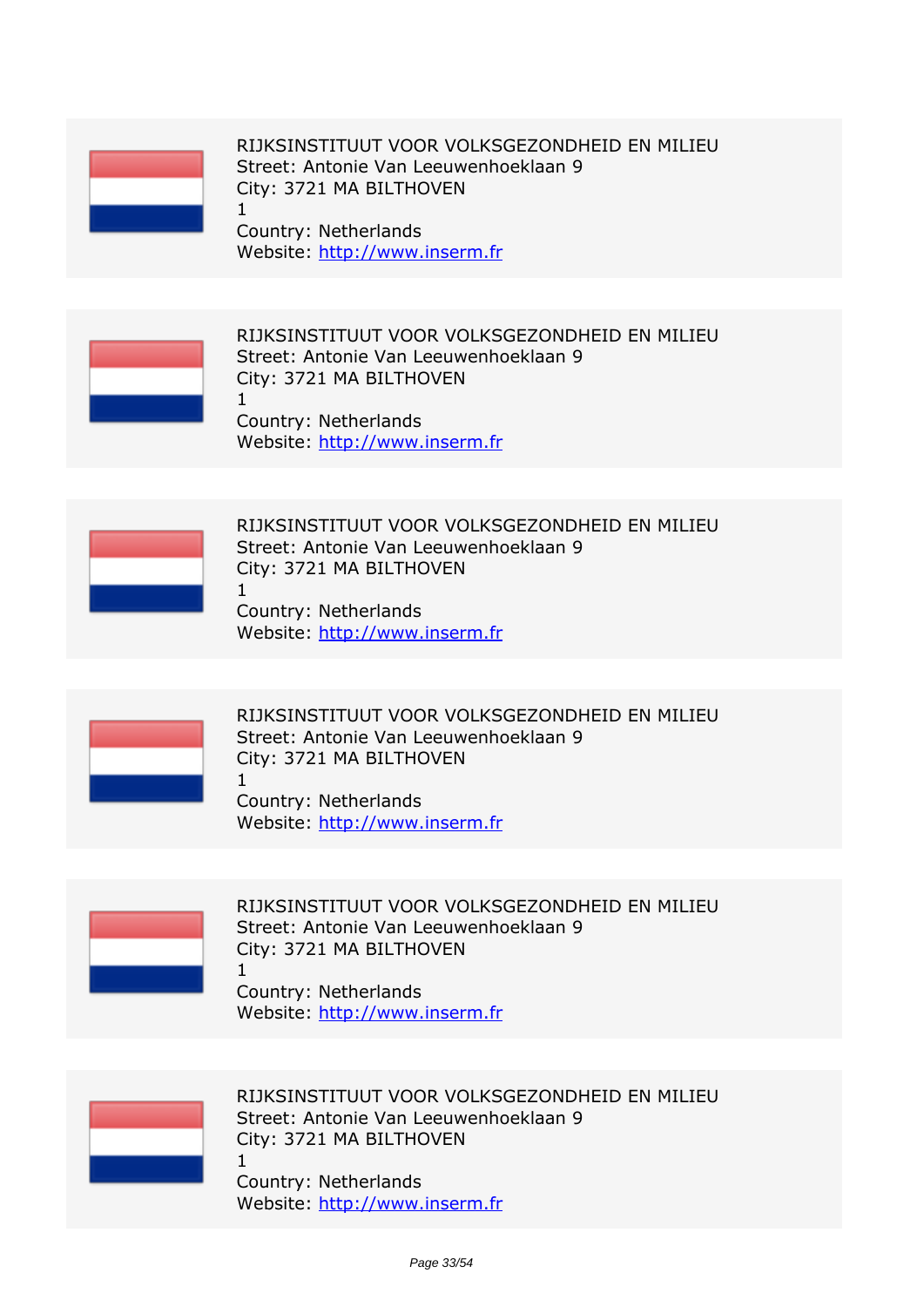*1*

*RIJKSINSTITUUT VOOR VOLKSGEZONDHEID EN MILIEU Street: Antonie Van Leeuwenhoeklaan 9 City: 3721 MA BILTHOVEN*

*Country: Netherlands Website:* http://www.inserm.fr



*RIJKSINSTITUUT VOOR VOLKSGEZONDHEID EN MILIEU Street: Antonie Van Leeuwenhoeklaan 9 City: 3721 MA BILTHOVEN 1*

*Country: Netherlands Website:* http://www.inserm.fr



*RIJKSINSTITUUT VOOR VOLKSGEZONDHEID EN MILIEU Street: Antonie Van Leeuwenhoeklaan 9 City: 3721 MA BILTHOVEN 1*

*Country: Netherlands Website:* http://www.inserm.fr



*RIJKSINSTITUUT VOOR VOLKSGEZONDHEID EN MILIEU Street: Antonie Van Leeuwenhoeklaan 9 City: 3721 MA BILTHOVEN 1*

*Country: Netherlands Website:* http://www.inserm.fr



*FOLKEHELSEINSTITUTTET Street: Marcus Thranesgate 6 City: 0473 OSLO*

*Country: Norway Website:* http://www.inserm.fr



*FOLKEHELSEINSTITUTTET Street: Marcus Thranesgate 6 City: 0473 OSLO*

*Country: Norway Website:* http://www.inserm.fr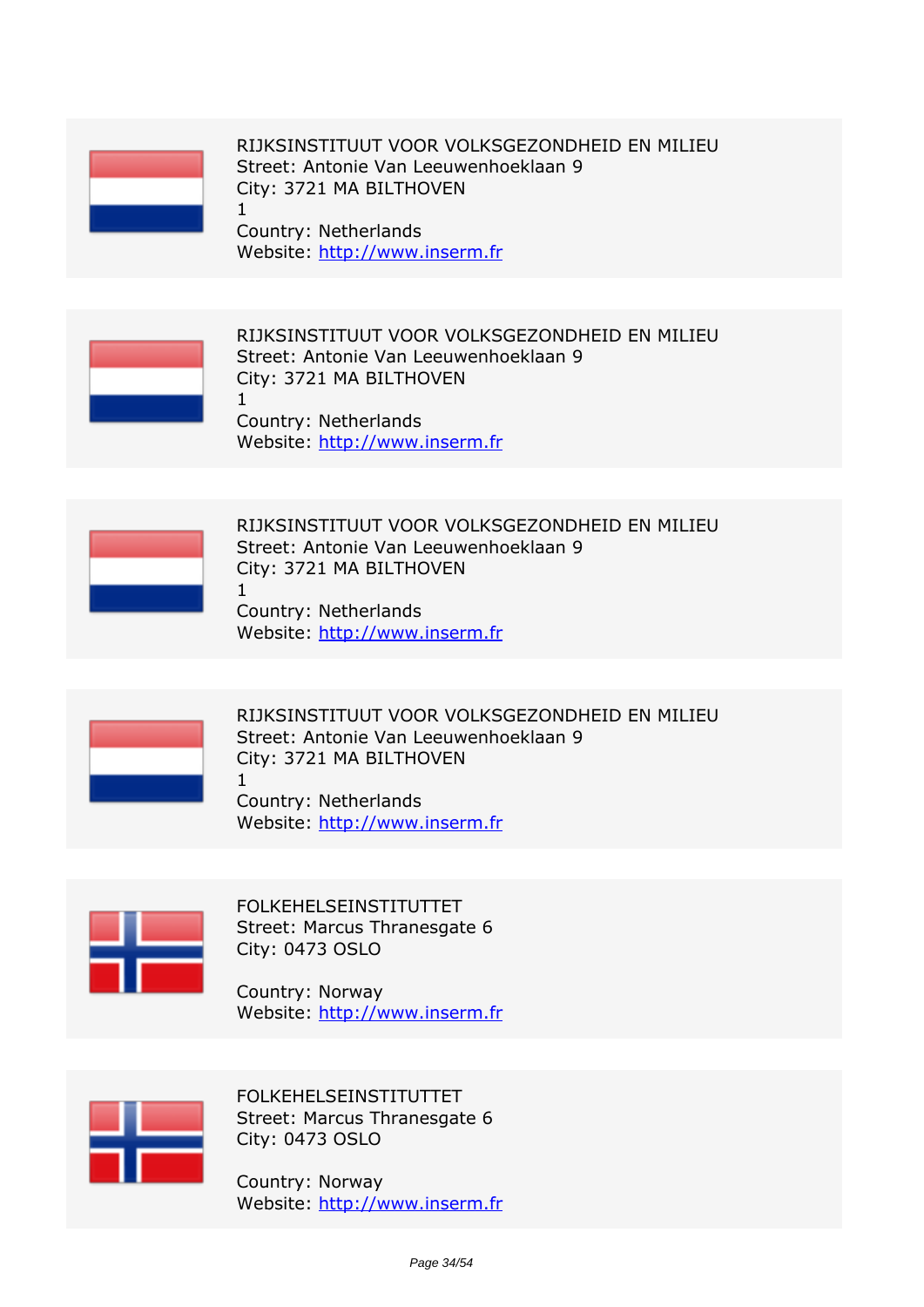

*FOLKEHELSEINSTITUTTET Street: Marcus Thranesgate 6 City: 0473 OSLO*

*Country: Norway Website:* http://www.inserm.fr



*FOLKEHELSEINSTITUTTET Street: Marcus Thranesgate 6 City: 0473 OSLO*

*Country: Norway Website:* http://www.inserm.fr



*FOLKEHELSEINSTITUTTET Street: Marcus Thranesgate 6 City: 0473 OSLO*

*Country: Norway Website:* http://www.inserm.fr



*FOLKEHELSEINSTITUTTET Street: Marcus Thranesgate 6 City: 0473 OSLO*

*Country: Norway Website:* http://www.inserm.fr



*FOLKEHELSEINSTITUTTET Street: Marcus Thranesgate 6 City: 0473 OSLO*

*Country: Norway Website:* http://www.inserm.fr



*FOLKEHELSEINSTITUTTET Street: Marcus Thranesgate 6 City: 0473 OSLO*

*Country: Norway Website:* http://www.inserm.fr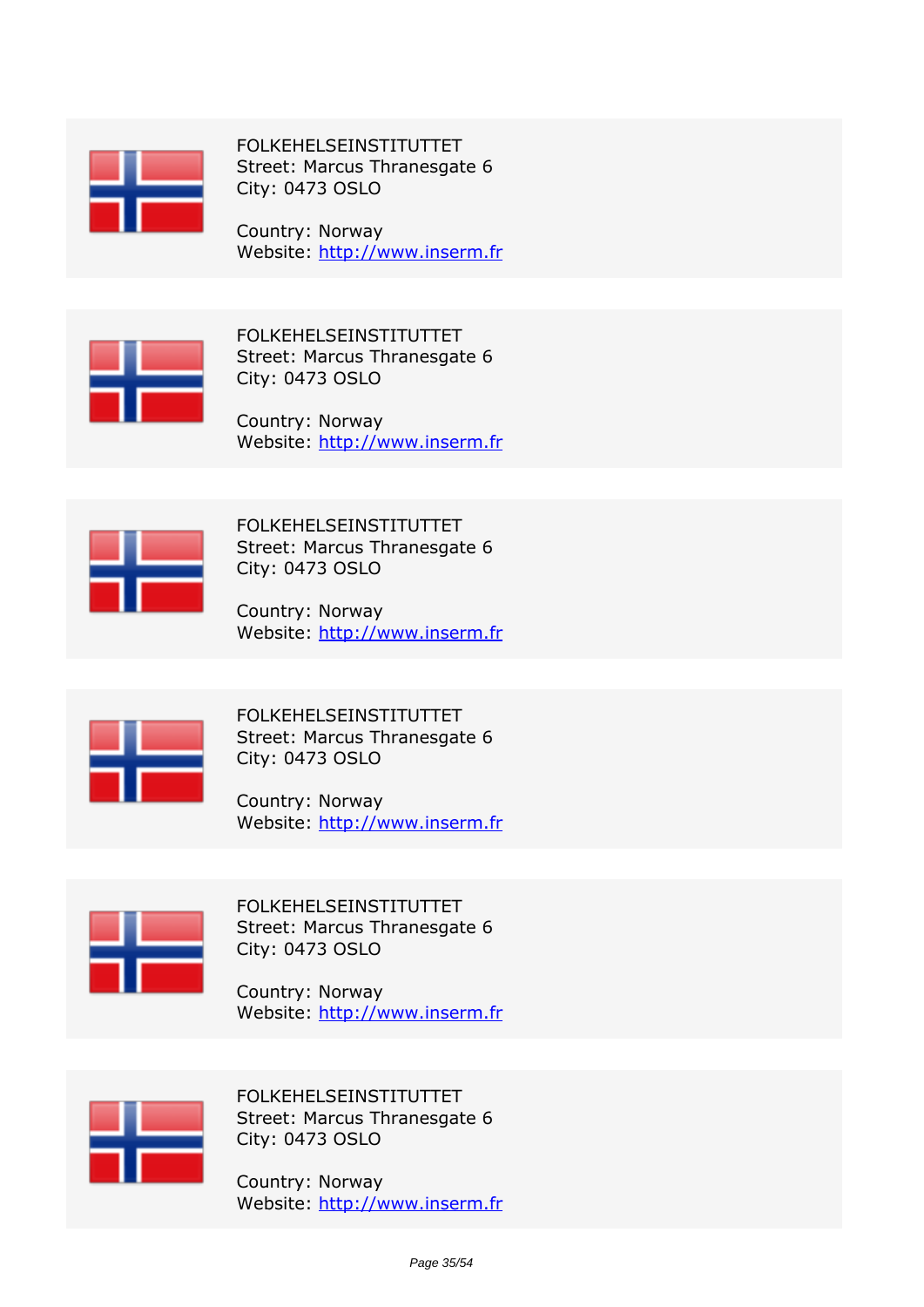

*FOLKEHELSEINSTITUTTET Street: Marcus Thranesgate 6 City: 0473 OSLO*

*Country: Norway Website:* http://www.inserm.fr



*FOLKEHELSEINSTITUTTET Street: Marcus Thranesgate 6 City: 0473 OSLO*

*Country: Norway Website:* http://www.inserm.fr



*FOLKEHELSEINSTITUTTET Street: Marcus Thranesgate 6 City: 0473 OSLO*

*Country: Norway Website:* http://www.inserm.fr



*INSTITUTUL NATIONAL DE SANATATE PUBLICA Street: STR DR LEONTE ANASTASIEVICI 1-3 City: 050463 BUCURESTI*

*Country: Romania Website:* http://www.inserm.fr



*INSTITUTUL NATIONAL DE SANATATE PUBLICA Street: STR DR LEONTE ANASTASIEVICI 1-3 City: 050463 BUCURESTI*

*Country: Romania Website:* http://www.inserm.fr



*INSTITUTUL NATIONAL DE SANATATE PUBLICA Street: STR DR LEONTE ANASTASIEVICI 1-3 City: 050463 BUCURESTI*

*Country: Romania Website:* http://www.inserm.fr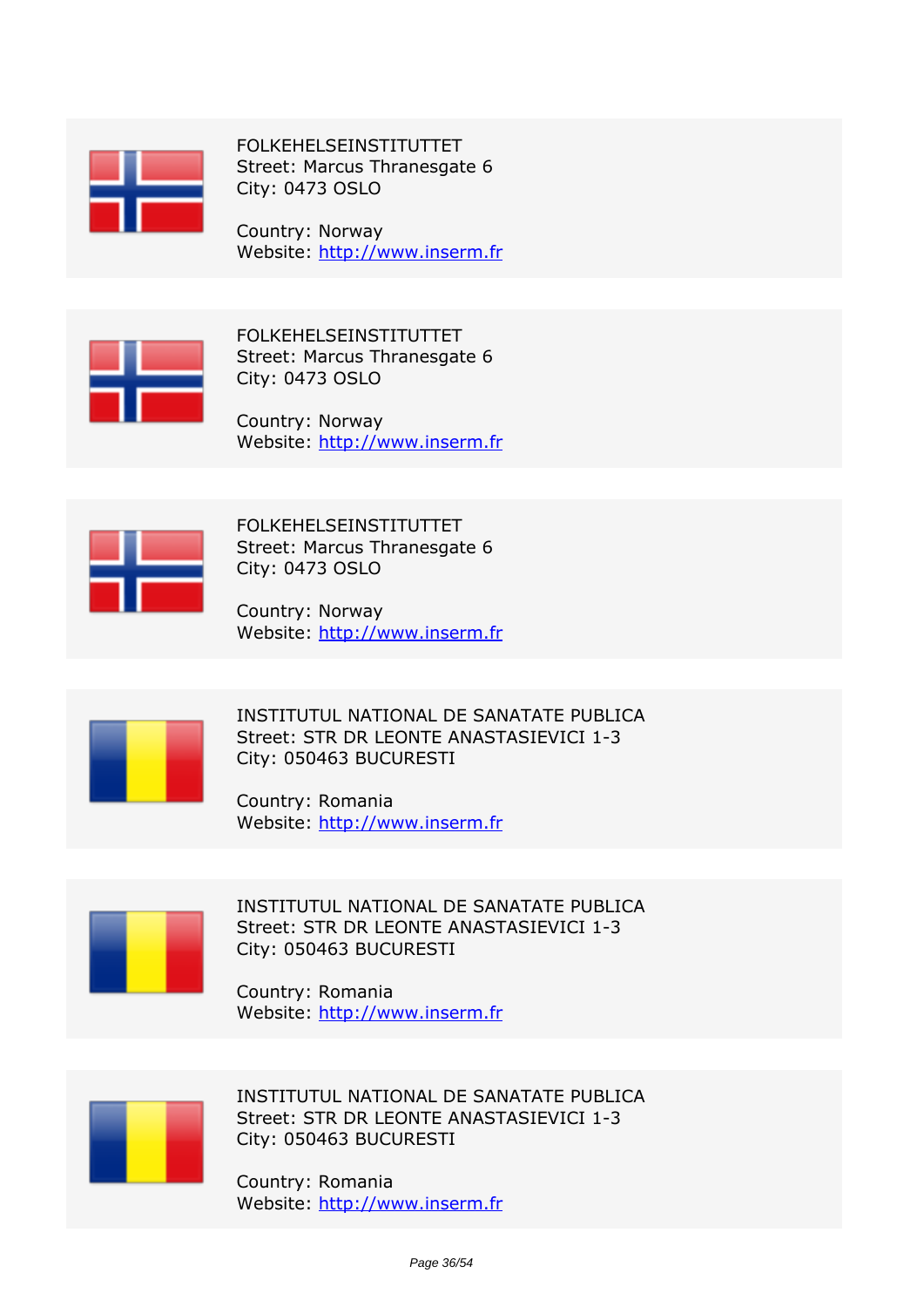

*INSTITUT ZA JAVNO ZDRAVLJE SRBIJE 'MILAN JOVANOVIC - BATUT' Street: Dr Subotica 5 City: 11000 Belgrade*

*Country: Serbia Website:* http://www.inserm.fr



*INSTITUT ZA JAVNO ZDRAVLJE SRBIJE 'MILAN JOVANOVIC - BATUT' Street: Dr Subotica 5 City: 11000 Belgrade*

*Country: Serbia Website:* http://www.inserm.fr



*INSTITUT ZA JAVNO ZDRAVLJE SRBIJE 'MILAN JOVANOVIC - BATUT' Street: Dr Subotica 5 City: 11000 Belgrade*

*Country: Serbia Website:* http://www.inserm.fr



*INSTITUT ZA JAVNO ZDRAVLJE SRBIJE 'MILAN JOVANOVIC - BATUT' Street: Dr Subotica 5 City: 11000 Belgrade*

*Country: Serbia Website:* http://www.inserm.fr



*INSTITUT ZA JAVNO ZDRAVLJE SRBIJE 'MILAN JOVANOVIC - BATUT' Street: Dr Subotica 5 City: 11000 Belgrade*

*Country: Serbia Website:* http://www.inserm.fr

*INSTITUT ZA JAVNO ZDRAVLJE SRBIJE 'MILAN JOVANOVIC - BATUT' Street: Dr Subotica 5* Page 37/54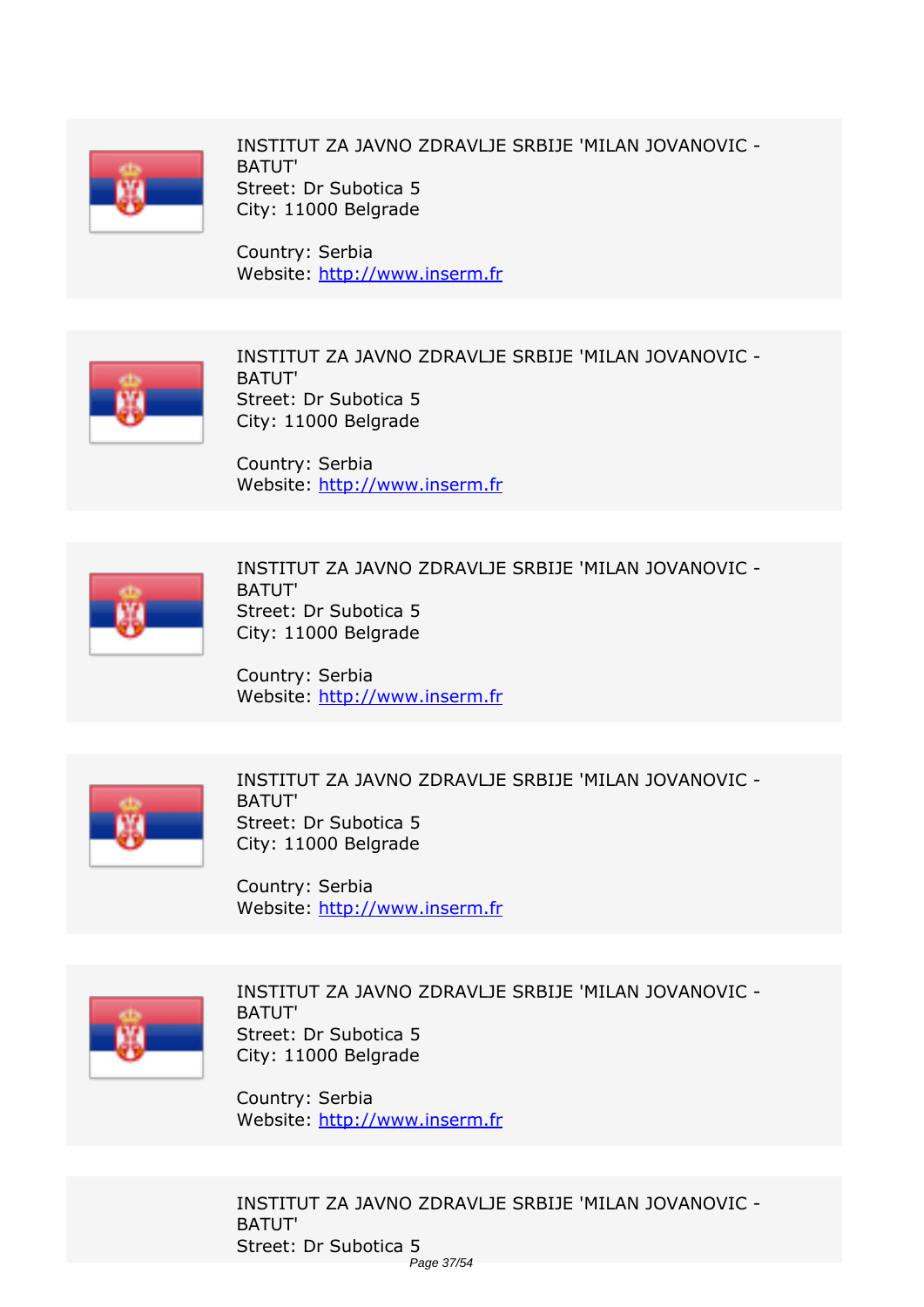

*City: 11000 Belgrade*

*Country: Serbia Website:* http://www.inserm.fr



*INSTITUT ZA JAVNO ZDRAVLJE SRBIJE 'MILAN JOVANOVIC - BATUT' Street: Dr Subotica 5 City: 11000 Belgrade*

*Country: Serbia Website:* http://www.inserm.fr



*MINISTERSTVO ZDRAVOTNICTVA SLOVENSKEJ REPUBLIKY Street: Lipova 5181/23 City: 900 27 Bernolakovo*

*Country: Slovakia Website:* http://www.inserm.fr



*MINISTERSTVO ZDRAVOTNICTVA SLOVENSKEJ REPUBLIKY Street: Lipova 5181/23 City: 900 27 Bernolakovo*

*Country: Slovakia Website:* http://www.inserm.fr



*MINISTERSTVO ZDRAVOTNICTVA SLOVENSKEJ REPUBLIKY Street: Lipova 5181/23 City: 900 27 Bernolakovo*

*Country: Slovakia Website:* http://www.inserm.fr



*MINISTERSTVO ZDRAVOTNICTVA SLOVENSKEJ REPUBLIKY Street: Lipova 5181/23 City: 900 27 Bernolakovo*

*Country: Slovakia Website:* http://www.inserm.fr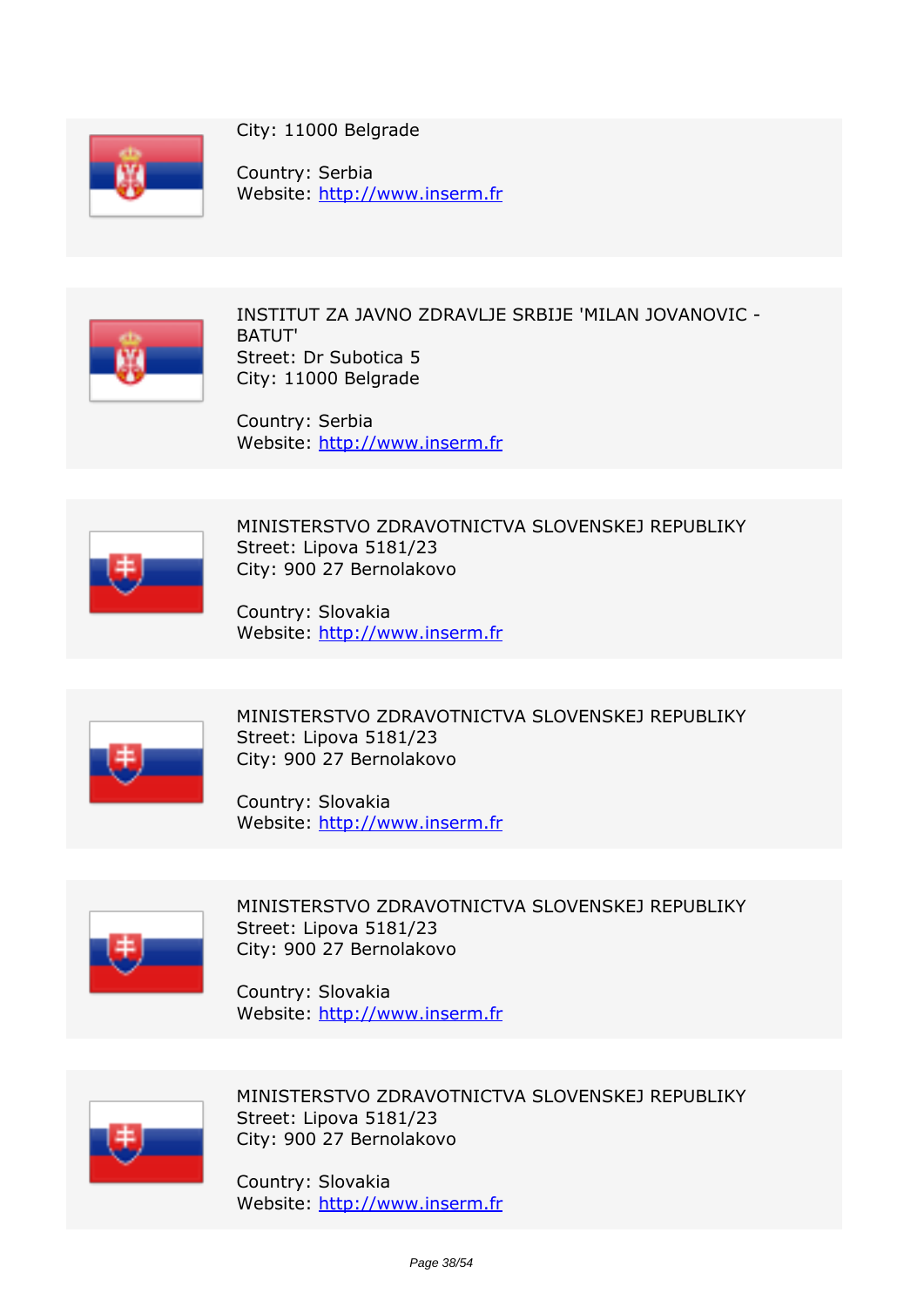

*MINISTERSTVO ZDRAVOTNICTVA SLOVENSKEJ REPUBLIKY Street: Lipova 5181/23 City: 900 27 Bernolakovo*

*Country: Slovakia Website:* http://www.inserm.fr



*NACIONALNI INSTITUT ZA JAVNO ZDRAVJE Street: TRUBARJEVA City: 1000 LJUBLJANA*

*Country: Slovenia Website:* http://www.inserm.fr



*NACIONALNI INSTITUT ZA JAVNO ZDRAVJE Street: TRUBARJEVA City: 1000 LJUBLJANA*

*Country: Slovenia Website:* http://www.inserm.fr



*NACIONALNI INSTITUT ZA JAVNO ZDRAVJE Street: TRUBARJEVA City: 1000 LJUBLJANA*

*Country: Slovenia Website:* http://www.inserm.fr



*NACIONALNI INSTITUT ZA JAVNO ZDRAVJE Street: TRUBARJEVA City: 1000 LJUBLJANA*

*Country: Slovenia Website:* http://www.inserm.fr



*NACIONALNI INSTITUT ZA JAVNO ZDRAVJE Street: TRUBARJEVA City: 1000 LJUBLJANA*

*Country: Slovenia Website:* http://www.inserm.fr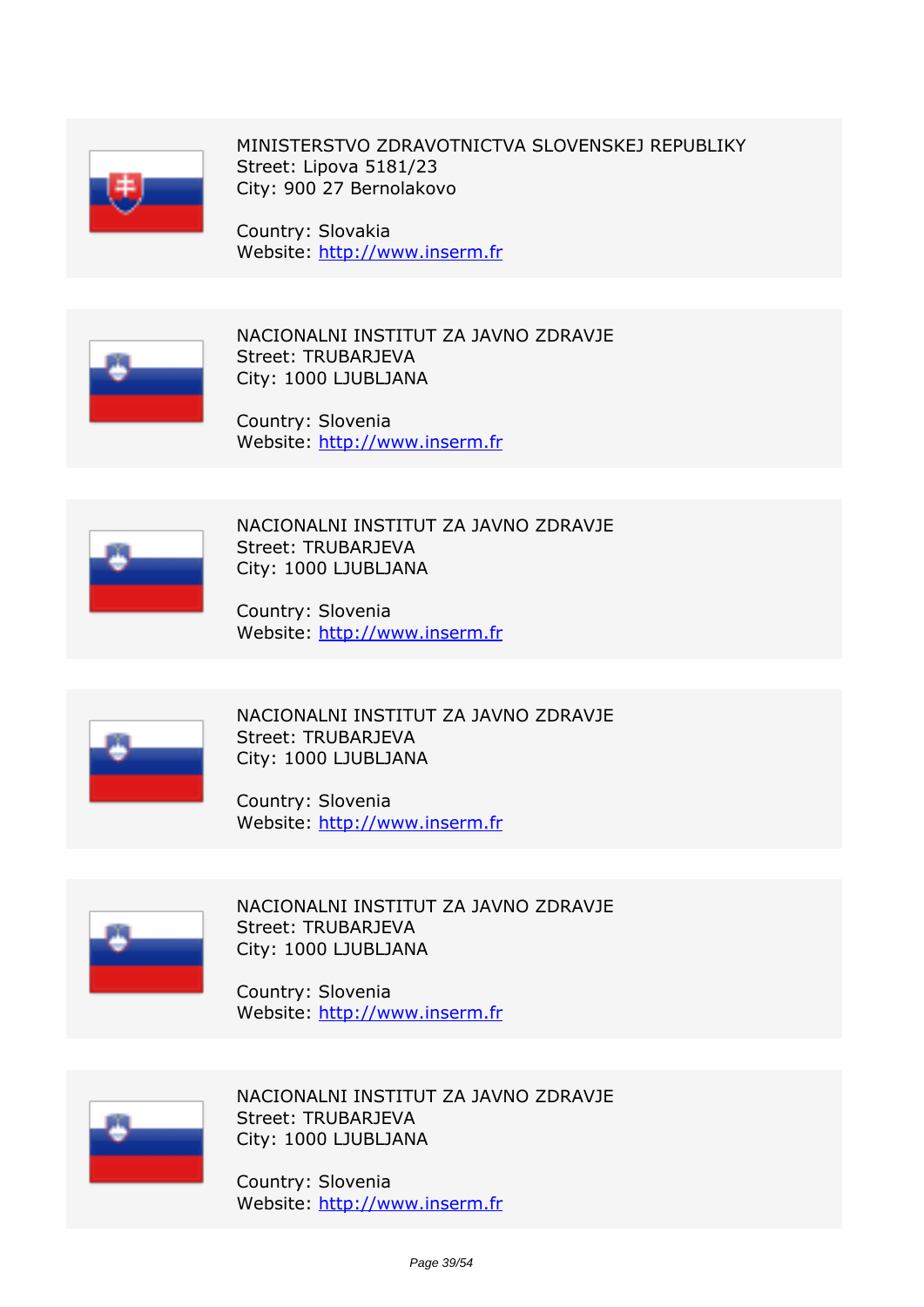

*NACIONALNI INSTITUT ZA JAVNO ZDRAVJE Street: TRUBARJEVA City: 1000 LJUBLJANA*

*Country: Slovenia Website:* http://www.inserm.fr



*NACIONALNI INSTITUT ZA JAVNO ZDRAVJE Street: TRUBARJEVA City: 1000 LJUBLJANA*

*Country: Slovenia Website:* http://www.inserm.fr



*NACIONALNI INSTITUT ZA JAVNO ZDRAVJE Street: TRUBARJEVA City: 1000 LJUBLJANA*

*Country: Slovenia Website:* http://www.inserm.fr



*NACIONALNI INSTITUT ZA JAVNO ZDRAVJE Street: TRUBARJEVA City: 1000 LJUBLJANA*

*Country: Slovenia Website:* http://www.inserm.fr



*FUNDACION PUBLICA MIGUEL SERVET Street: C/IRUNLARREA 3 City: 31008 PAMPLONA*

*Country: Spain Website:* http://www.inserm.fr



*FUNDACION PUBLICA MIGUEL SERVET Street: C/IRUNLARREA 3 City: 31008 PAMPLONA*

*Country: Spain Website:* http://www.inserm.fr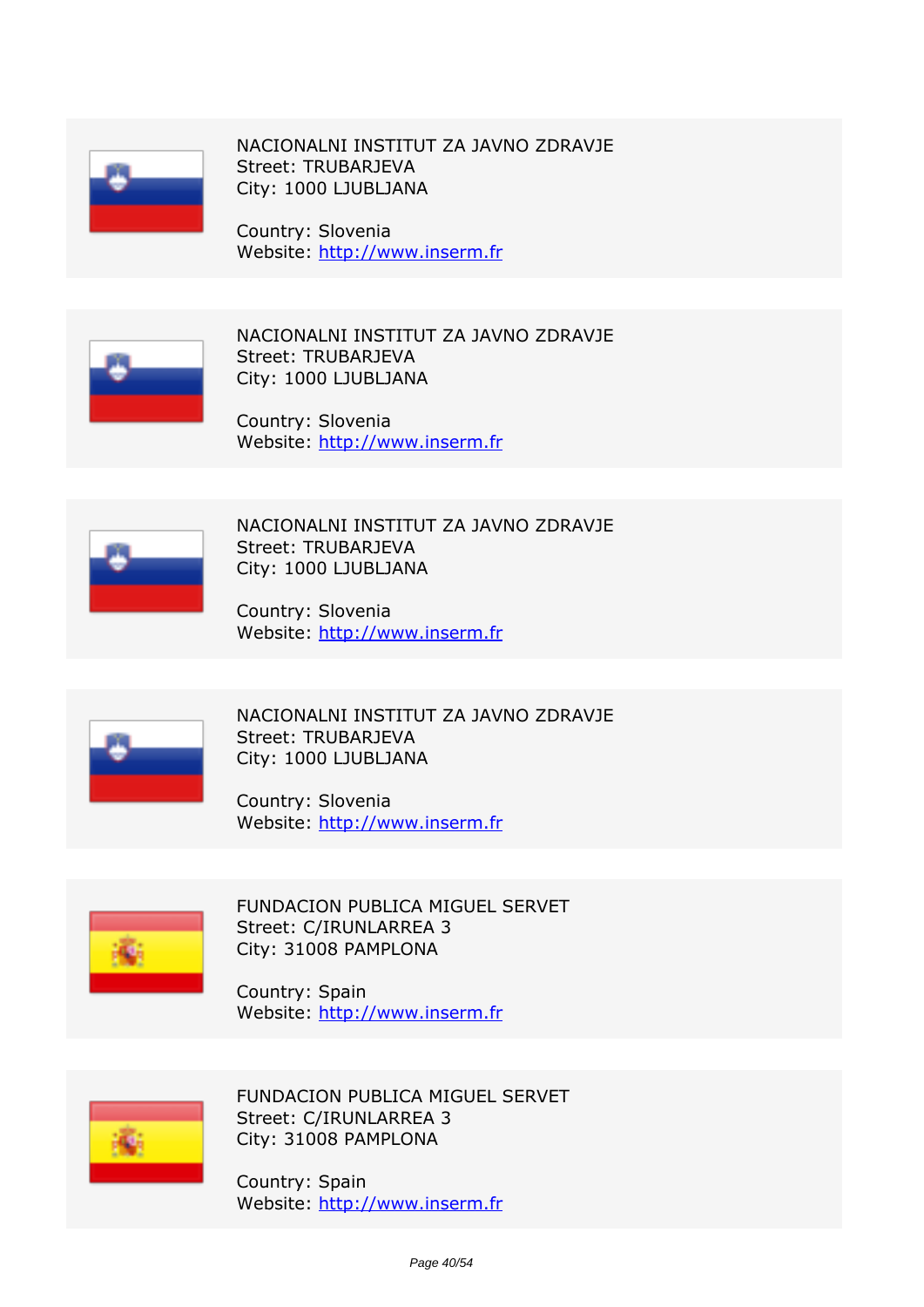

*FUNDACION PUBLICA MIGUEL SERVET Street: C/IRUNLARREA 3 City: 31008 PAMPLONA*

*Country: Spain Website:* http://www.inserm.fr



*FUNDACION PUBLICA MIGUEL SERVET Street: C/IRUNLARREA 3 City: 31008 PAMPLONA*

*Country: Spain Website:* http://www.inserm.fr



*FUNDACION PUBLICA MIGUEL SERVET Street: C/IRUNLARREA 3 City: 31008 PAMPLONA*

*Country: Spain Website:* http://www.inserm.fr



*FUNDACION PUBLICA MIGUEL SERVET Street: C/IRUNLARREA 3 City: 31008 PAMPLONA*

*Country: Spain Website:* http://www.inserm.fr



*FUNDACION PUBLICA MIGUEL SERVET Street: C/IRUNLARREA 3 City: 31008 PAMPLONA*

*Country: Spain Website:* http://www.inserm.fr



*FOLKHALSOMYNDIGHETEN Street: SE-17182 City: SE-17182 Solna*

*Country: Sweden Website:* http://www.inserm.fr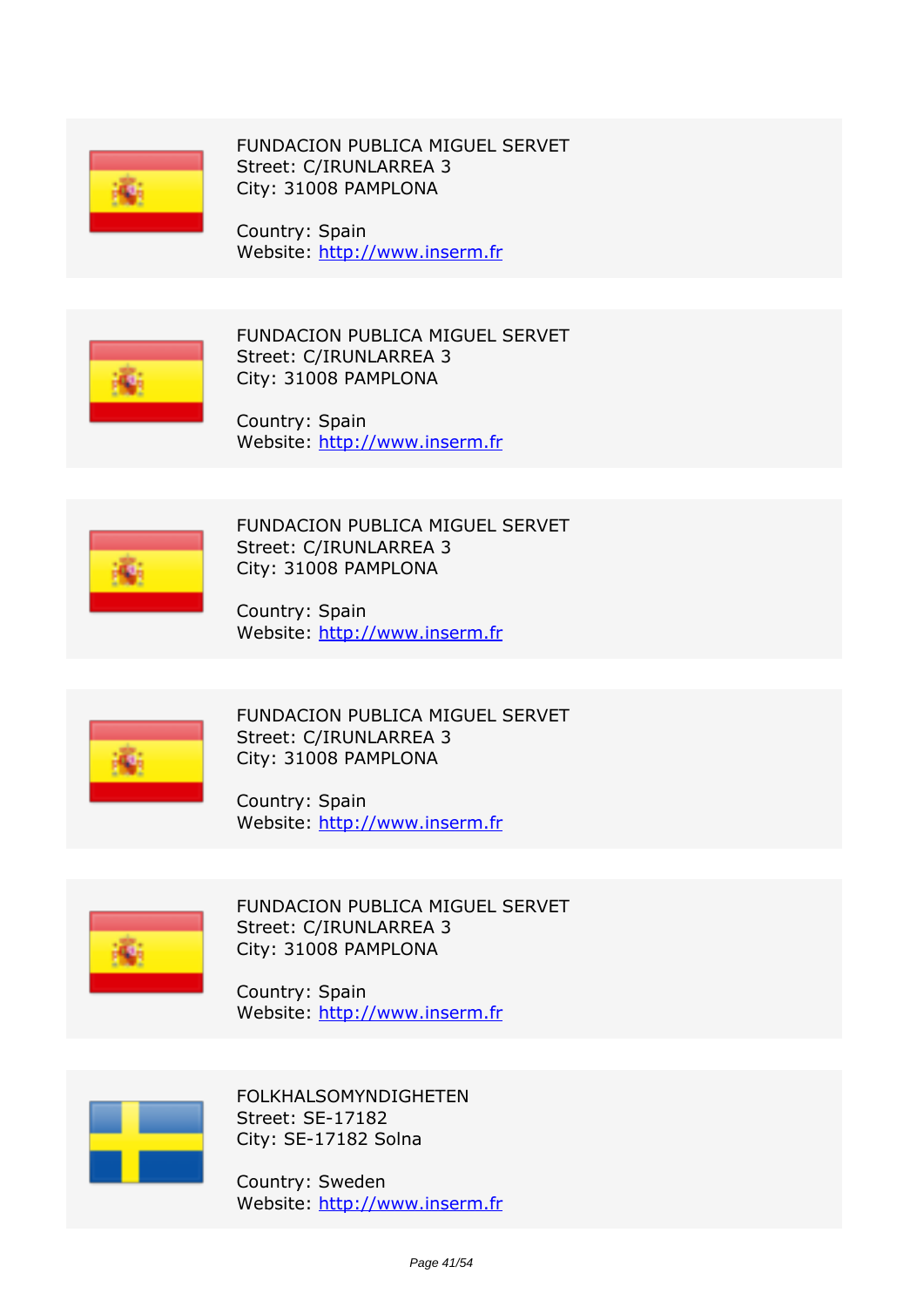

*FOLKHALSOMYNDIGHETEN Street: SE-17182 City: SE-17182 Solna*

*Country: Sweden Website:* http://www.inserm.fr



*FOLKHALSOMYNDIGHETEN Street: SE-17182 City: SE-17182 Solna*

*Country: Sweden Website:* http://www.inserm.fr



*FOLKHALSOMYNDIGHETEN Street: SE-17182 City: SE-17182 Solna*

*Country: Sweden Website:* http://www.inserm.fr



*FOLKHALSOMYNDIGHETEN Street: SE-17182 City: SE-17182 Solna*

*Country: Sweden Website:* http://www.inserm.fr



*FOLKHALSOMYNDIGHETEN Street: SE-17182 City: SE-17182 Solna*

*Country: Sweden Website:* http://www.inserm.fr



*FOLKHALSOMYNDIGHETEN Street: SE-17182 City: SE-17182 Solna*

*Country: Sweden Website:* http://www.inserm.fr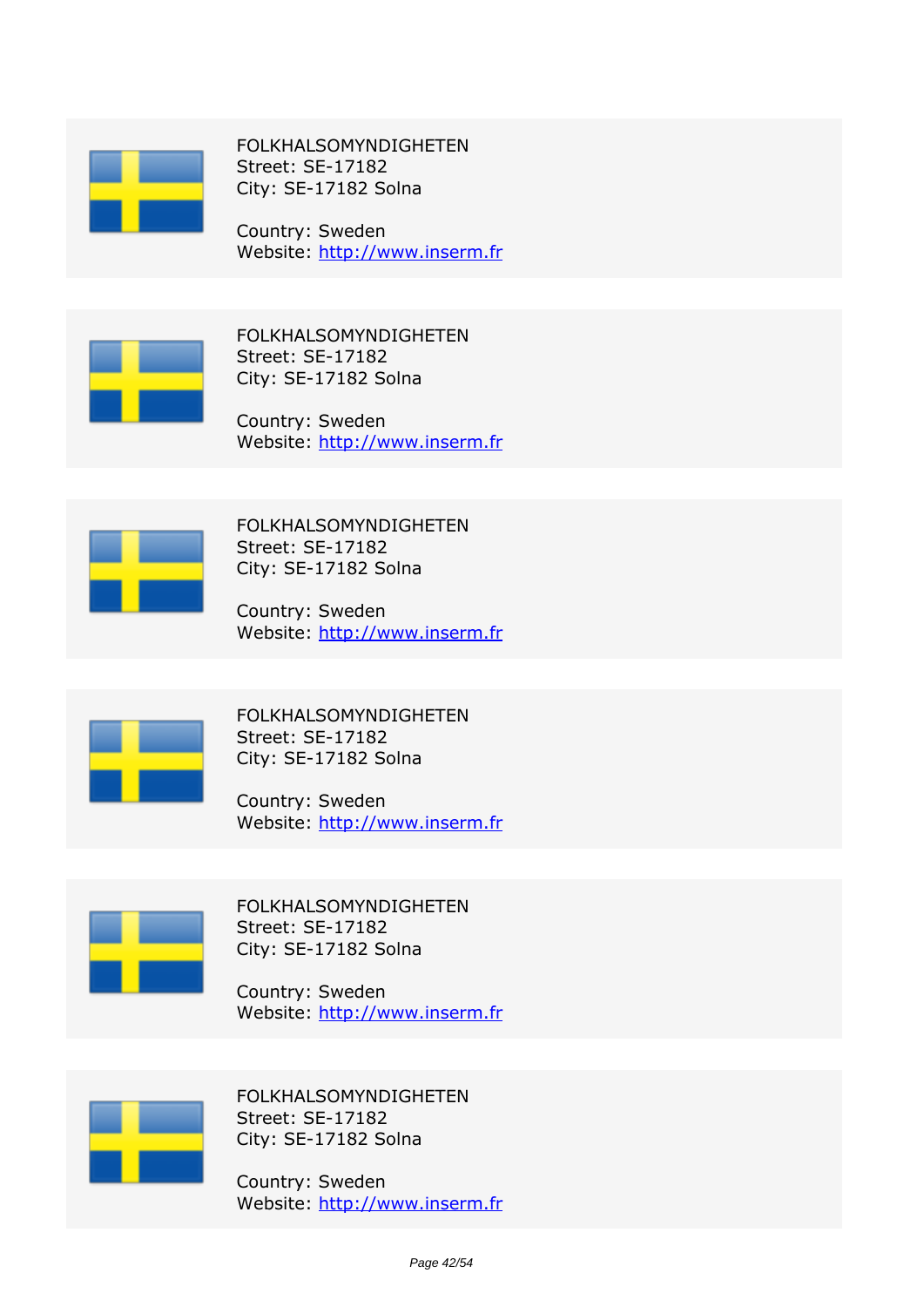

*FOLKHALSOMYNDIGHETEN Street: SE-17182 City: SE-17182 Solna*

*Country: Sweden Website:* http://www.inserm.fr



*FOLKHALSOMYNDIGHETEN Street: SE-17182 City: SE-17182 Solna*

*Country: Sweden Website:* http://www.inserm.fr



*FOLKHALSOMYNDIGHETEN Street: SE-17182 City: SE-17182 Solna*

*Country: Sweden Website:* http://www.inserm.fr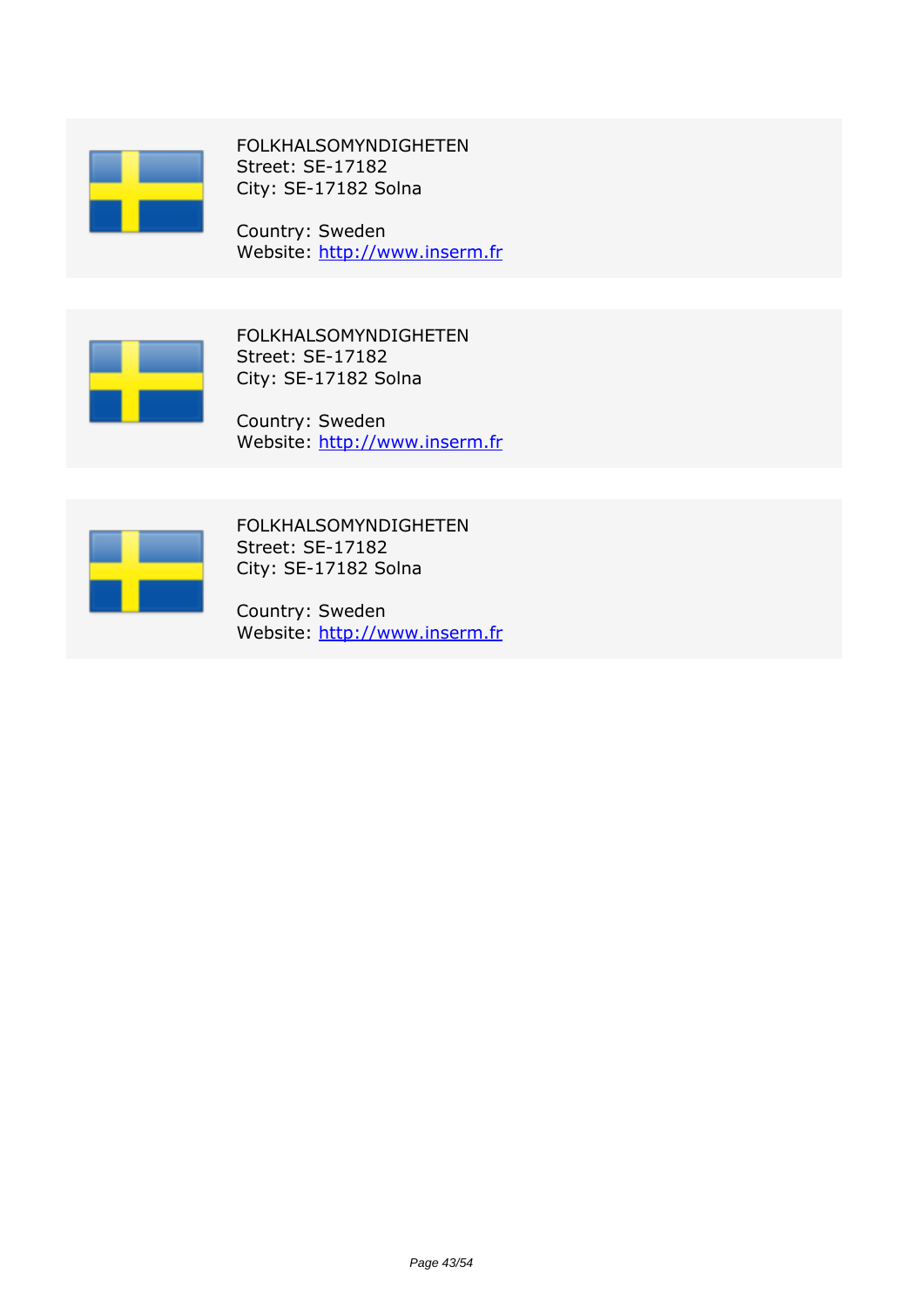#### *OUTPUTS*

#### <span id="page-43-0"></span>*Layman version of the final report HCDCP*

*European Joint Action on Vaccination (EU-JAV) Expected on: 31/03/2022 This is a short (e.g. 10 pages) version of the final report, written for the interested public as a target group*

# *Annual meeting & meeting reports*

*INSERM European Joint Action on Vaccination (EU-JAV) Expected on: 31/03/2022 Meeting minutes and list of attendees*

### *(MD) Final report INSERM*

*European Joint Action on Vaccination (EU-JAV) Expected on: 31/03/2022 This report describes the project implementation and the results achieved. The deliverables are annexed*

## *Final Dissemination Report*

*HCDCP European Joint Action on Vaccination (EU-JAV) Expected on: 31/03/2022 Dissemination activities in the first 18 months of project lifetime*

## *Final evaluation report*

*FoHM*

*European Joint Action on Vaccination (EU-JAV) Expected on: 31/03/2022*

*Final evaluation report including the comprehensive assessment if all aims and objectives were met. The final report will include a tool that can be used to evaluate the project impact beyond its duration*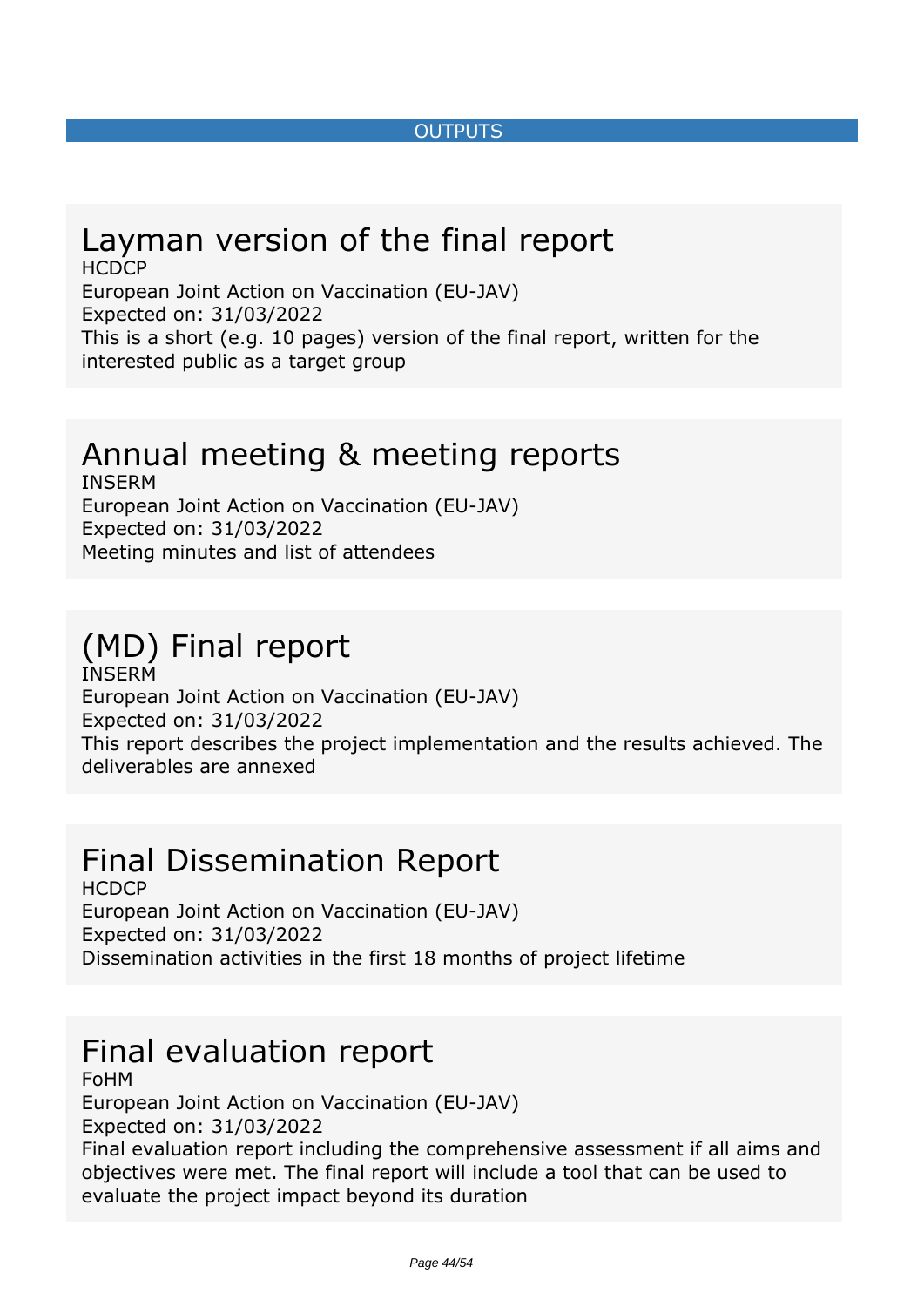# *Final report: Integration into national policies & sustainability" plan*

*INSERM*

*European Joint Action on Vaccination (EU-JAV)*

*Expected on: 31/03/2022*

*Draft 1: Outline of the report including topics as vaccine hesitancy (WP8), harmonization of vaccine schedules and vaccine surveillance tools (WP5), vaccine supply and preparedness (WP6) and vaccine R&D priority setting framework (WP7) Draft 2: Preliminary draft, including overview of the priorities identified by the MS and to the outcomes and the deliverables of the WPs5-8 that need to be promoted at the national level (M30) Final & validated recommendations (Final Version) – M36*

### *Report on In-service vaccinology trainingsmodule VAZG*

*European Joint Action on Vaccination (EU-JAV) Expected on: 31/07/2021 Test in one pilot country the developed in-service trainings-module*

### *Report on cooperation between NITAGs ISS*

*European Joint Action on Vaccination (EU-JAV) Expected on: 31/03/2022 Report on the possibility to establish a strengthened cooperation structure between NITAGs*

### *Functional specifications for pilot platform CIPH*

*European Joint Action on Vaccination (EU-JAV) Expected on: 01/12/2019 Outline of core functionalities for information sharing and vaccine coverage assessment pilot platform, based on input from stakeholders*

# *Final report evidence-base of National immunization programmes: analysis and*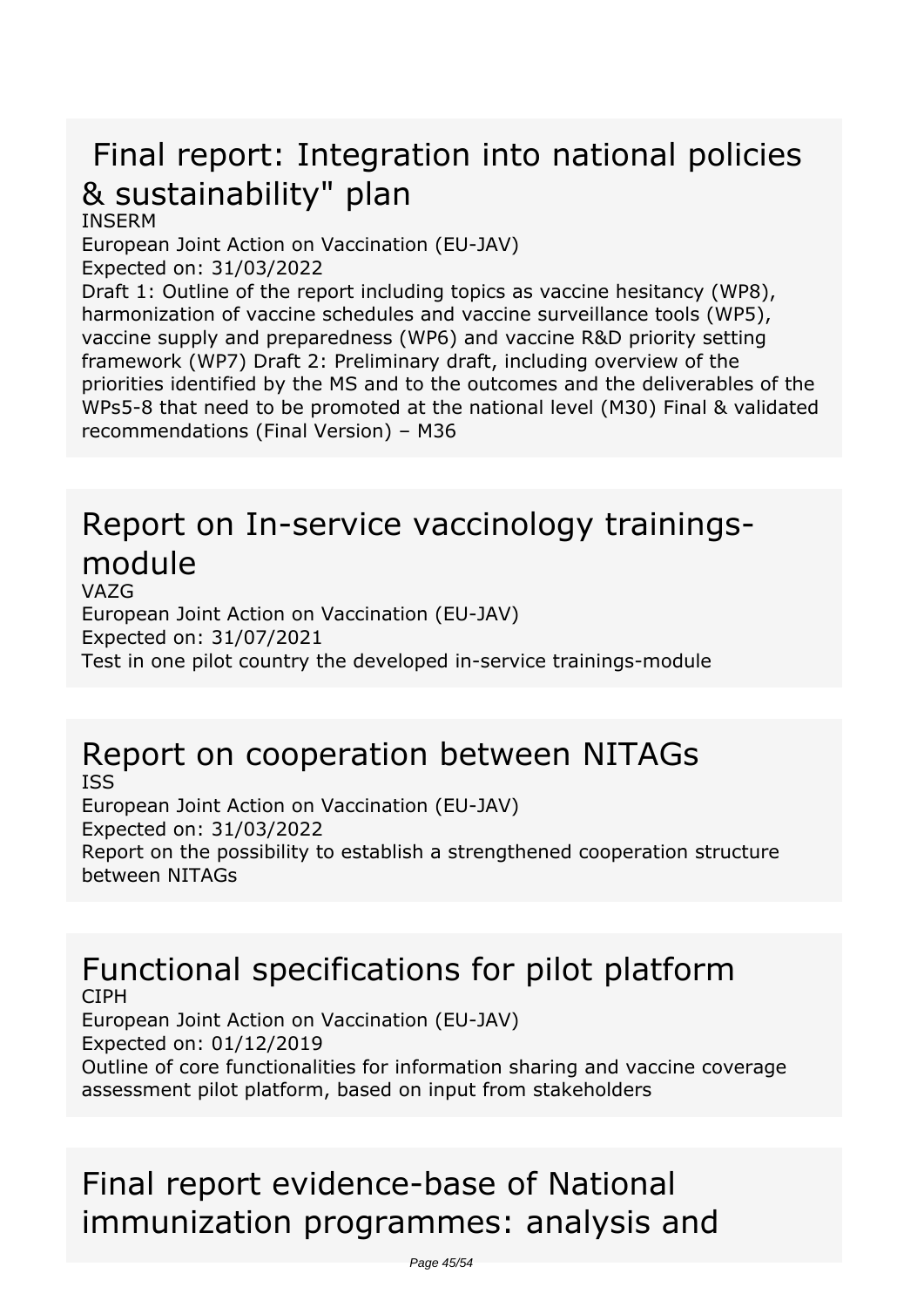## *recommendations*

*INSERM European Joint Action on Vaccination (EU-JAV) Expected on: 31/03/2022 Report on the information collected from the countries involved in both the pilot and extended studies. The report will include analysis and recommendations*

## *Report on interoperability of IIS's in the EU*

### *area*

*CIPH European Joint Action on Vaccination (EU-JAV) Expected on: 01/06/2020 Report on data collection procedures, datasets used and interoperability assessment of IIS's in EU area, based on the survey and interview process to be conducted as part of Task 5.1*

## *Report on interoperability of IIS's in the EU area*

*SSI European Joint Action on Vaccination (EU-JAV) Expected on: 31/01/2022 Report on data collection procedures, datasets used and interoperability assessment of IIS's in EU area, based on the survey and interview process to be conducted as part of Task 5.1*

### *Report on previous experience about vaccine shortages and responses of EU countries ISS*

*European Joint Action on Vaccination (EU-JAV) Expected on: 01/06/2019 Review previous experiences on vaccines shortage and to evaluate the response at EU level*

## *Guidelines on procedures to estimate vaccine needs and procurement in EU ISS*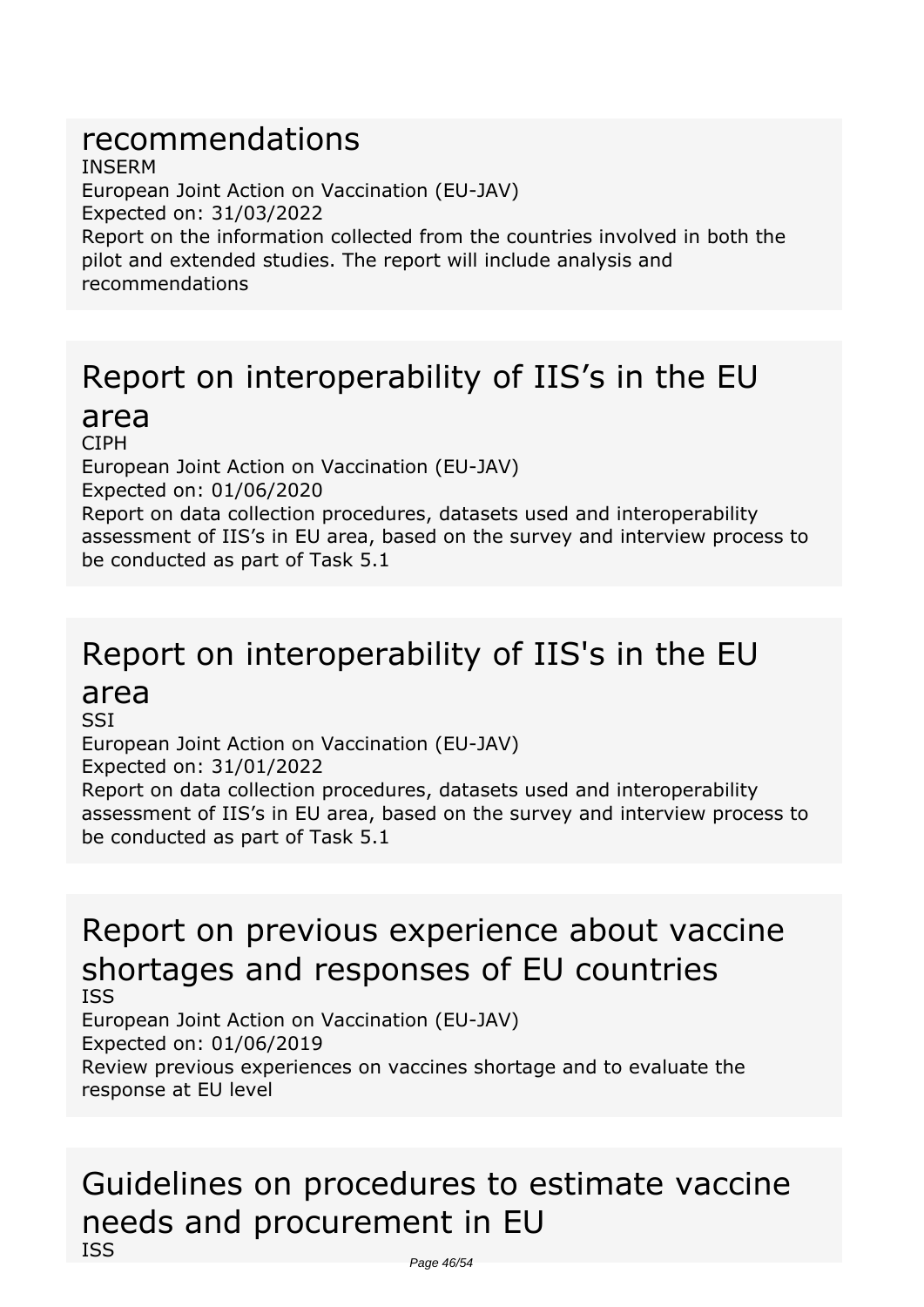*European Joint Action on Vaccination (EU-JAV) Expected on: 01/12/2020 Elaborate procedures and methods to estimate demand and procurement of vaccines in the different countries in the short and long term (5-10 years) and share information among MSs collecting information from relevant Stakeholders (e.g. National public health authorities, ECDC, WHO, EMA, Industries).*

## *Cross-border measles vaccination campaign report*

*FoHM*

*European Joint Action on Vaccination (EU-JAV) Expected on: 31/03/2022 Report that describes the feasibility of conducting coordinated cross-border measles vaccination campaigns*

# *Guidelines on procedures to estimate vaccine needs and procurement in EU*

*FHI*

*European Joint Action on Vaccination (EU-JAV) Expected on: 31/01/2022*

*Elaborate procedures and methods to estimate demand and procurement of vaccines in the different countries in the short and long term (5-10 years) and share information among MSs collecting information from relevant Stakeholders (e.g. National public health authorities, ECDC, WHO, EMA, Industries).*

*Report Guidelines/Best practices to establish priorities for vaccine and vaccination research to increase vaccination coverage*

*FHI*

*European Joint Action on Vaccination (EU-JAV)*

*Expected on: 01/12/2019*

*Guidelines/Best practices to establish priorities for vaccine and vaccination research to increase vaccination coverage*

# *Annual list of research prioritiesy on*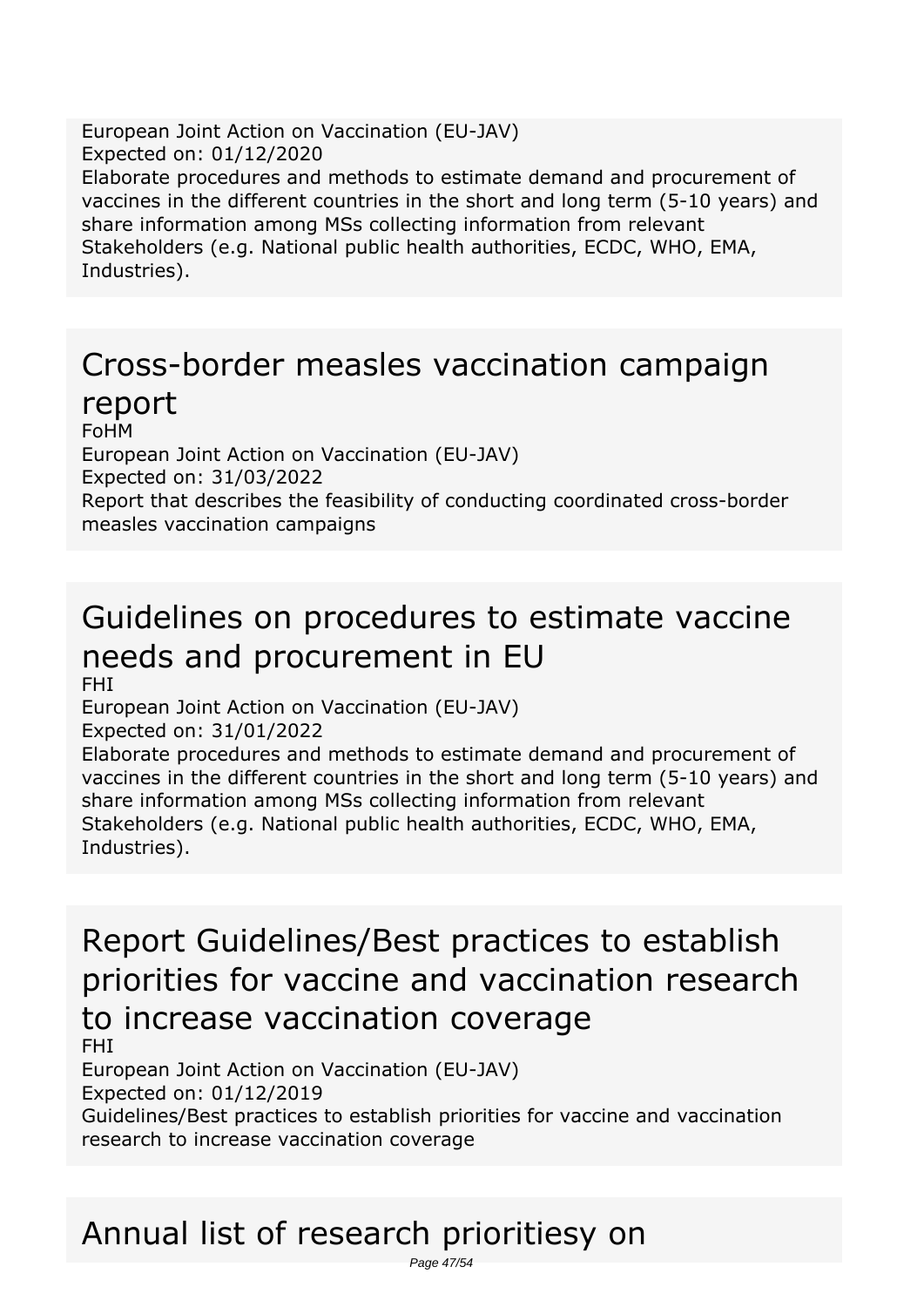#### *vaccination INSERM European Joint Action on Vaccination (EU-JAV) Expected on: 01/06/2021 Summarize and disseminate annual list of R&D priorities*

# *Final report and recommendation of Task 6.2 Mechanisms of management of forecasting, supply and stocks*

*FHI*

*European Joint Action on Vaccination (EU-JAV) Expected on: 31/03/2022*

*Final report and recommendation on a European plan, feasibility and a concept to build a European system to prevent shortages and secure supply*

### *Best practices and lessons learnt report THL*

*European Joint Action on Vaccination (EU-JAV)*

*Expected on: 01/06/2020*

*A final report on the mapping on best practices and lessons learned in MS and among stakeholders and partners*

# *Appraisal report on dissemination tools and activities*

*THL*

*European Joint Action on Vaccination (EU-JAV) Expected on: 01/03/2021*

*Critical appraisal report of the functionality of the dissemination tools and the platform developed and used in 8.2*

# *Appraisal report on dissemination tools and activities*

*ISS*

*European Joint Action on Vaccination (EU-JAV) Expected on: 31/03/2022 Critical appraisal report of the functionality of the dissemination tools and the platform developed and used in 8.2* Page 48/54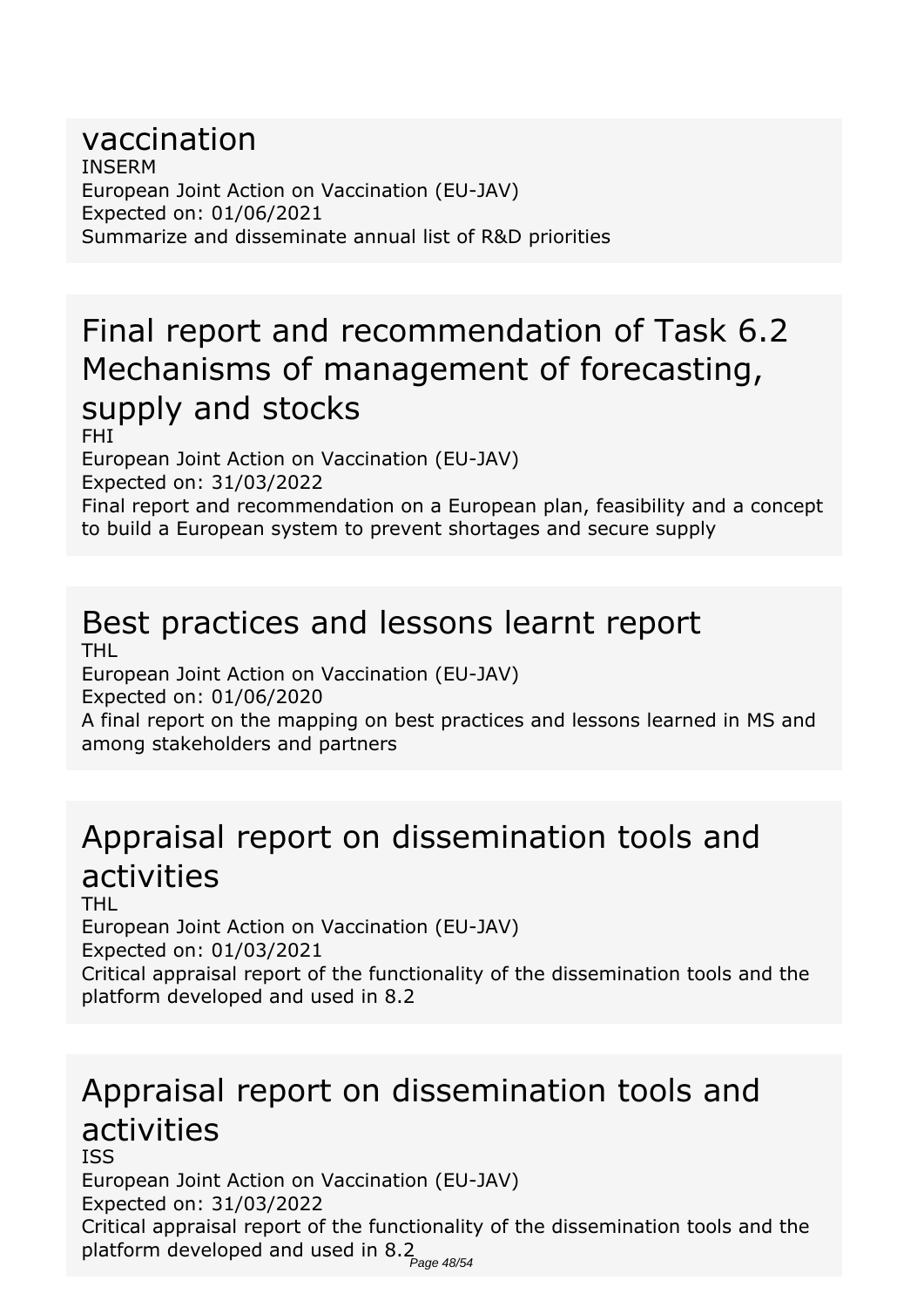# *Report on collective attention data analysis and on the Immunization Opinion and Sentiment Analysis Framework and Methods*

*ISS*

*European Joint Action on Vaccination (EU-JAV)*

*Expected on: 31/03/2022*

*This report will present the collection of data from the web sources available, relevant for surveillance of vaccine confidence analysis of social media content and users (information needs, sentiment towards vaccinations gaps to be addressed, influential players, tools and analysis methods), and will include guidelines, based on collected data, to advice and inform communication campaigns.)*

### *Design and development of visualization tools ISS*

*European Joint Action on Vaccination (EU-JAV) Expected on: 31/03/2022 A vaccine confidence monitoring platform freely accessible will be delivered*

## *Report on reminder systems*

*SSI European Joint Action on Vaccination (EU-JAV) Published on: 14/06/2022 Report that describes existing reminder systems and provide recommendations for future systems*

## *Report on a proposal for shared funding mechanism*

*FHI*

*European Joint Action on Vaccination (EU-JAV) Published on: 17/12/2021*

*Analysis of funding gaps and hurdles for cooperation among funders. Propose possibilities to mitigate these, and develop a roadmap of initiatives to ensure sustainable mechanisms for shared funding on common priorities for unmet populations in need.*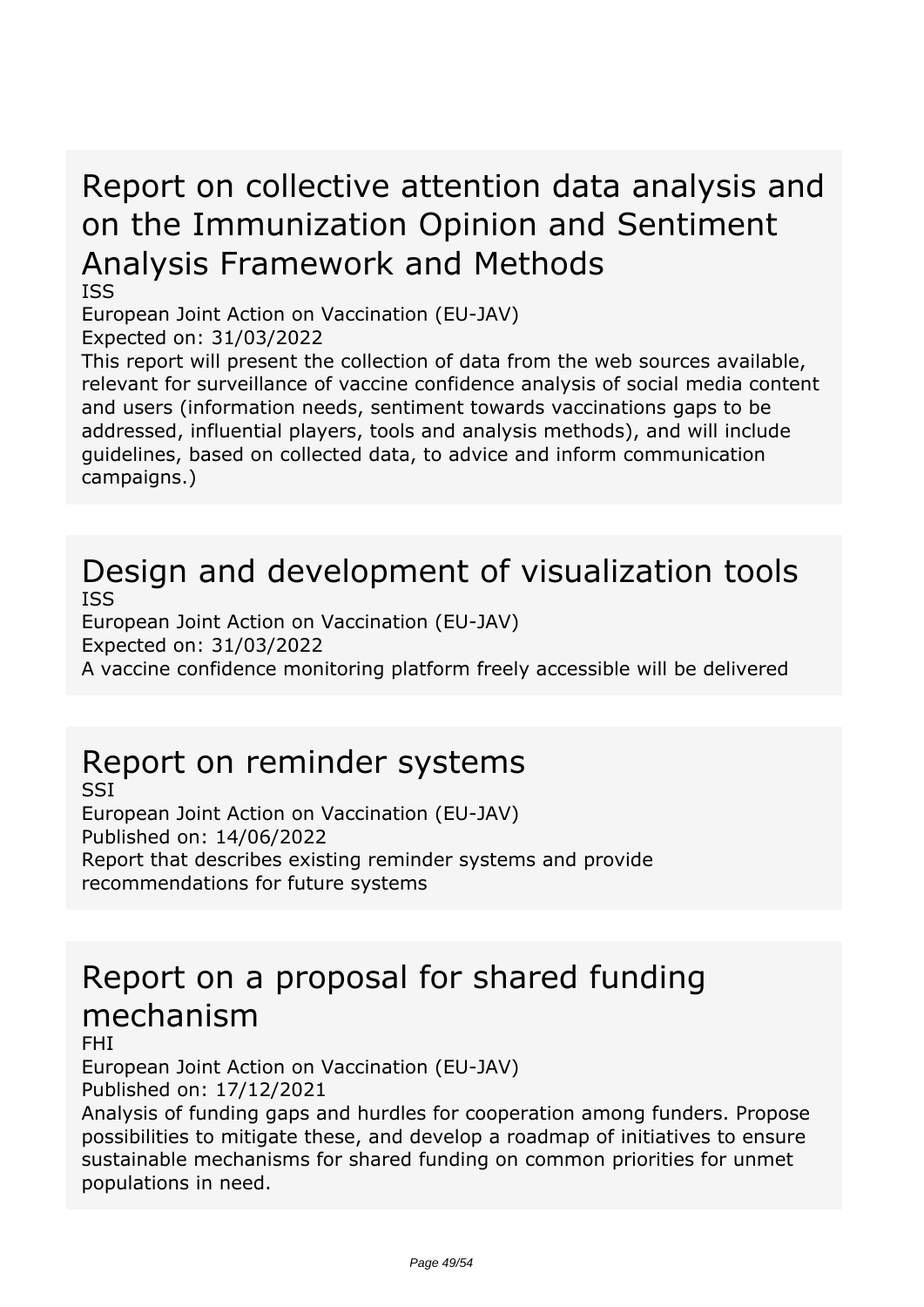### *Report on the communication pilot launched INSERM*

*European Joint Action on Vaccination (EU-JAV) Published on: 16/12/2021 Description of common actions of the Youth ambassadors & school contest*

## *Interim Dissemination Report*

*HCDCP European Joint Action on Vaccination (EU-JAV) Published on: 05/11/2021 Dissemination activities in the first 35 months of project lifetime*

## *Dissemination Plan*

*HCDCP European Joint Action on Vaccination (EU-JAV) Published on: 06/09/2021 Plan outlining dissemination practices and timelines*

# *Methodology and plan for pilot study and draft plan for extended study*

*INSERM*

*European Joint Action on Vaccination (EU-JAV) Published on: 06/09/2021 Methodology on how the pilot study will be conducted (tools, roles, timelines, resources) and a proposal for how the extended study could be conducted*

## *Report on the financial mechanism for centralized procurement*

*FHI*

*European Joint Action on Vaccination (EU-JAV) Published on: 06/09/2021*

*Analyse and evaluate the financing mechanisms to ensure sustainable supply of the different countries for the purchase of vaccines*

### *Annual list of research prioritiesy on* Page 50/54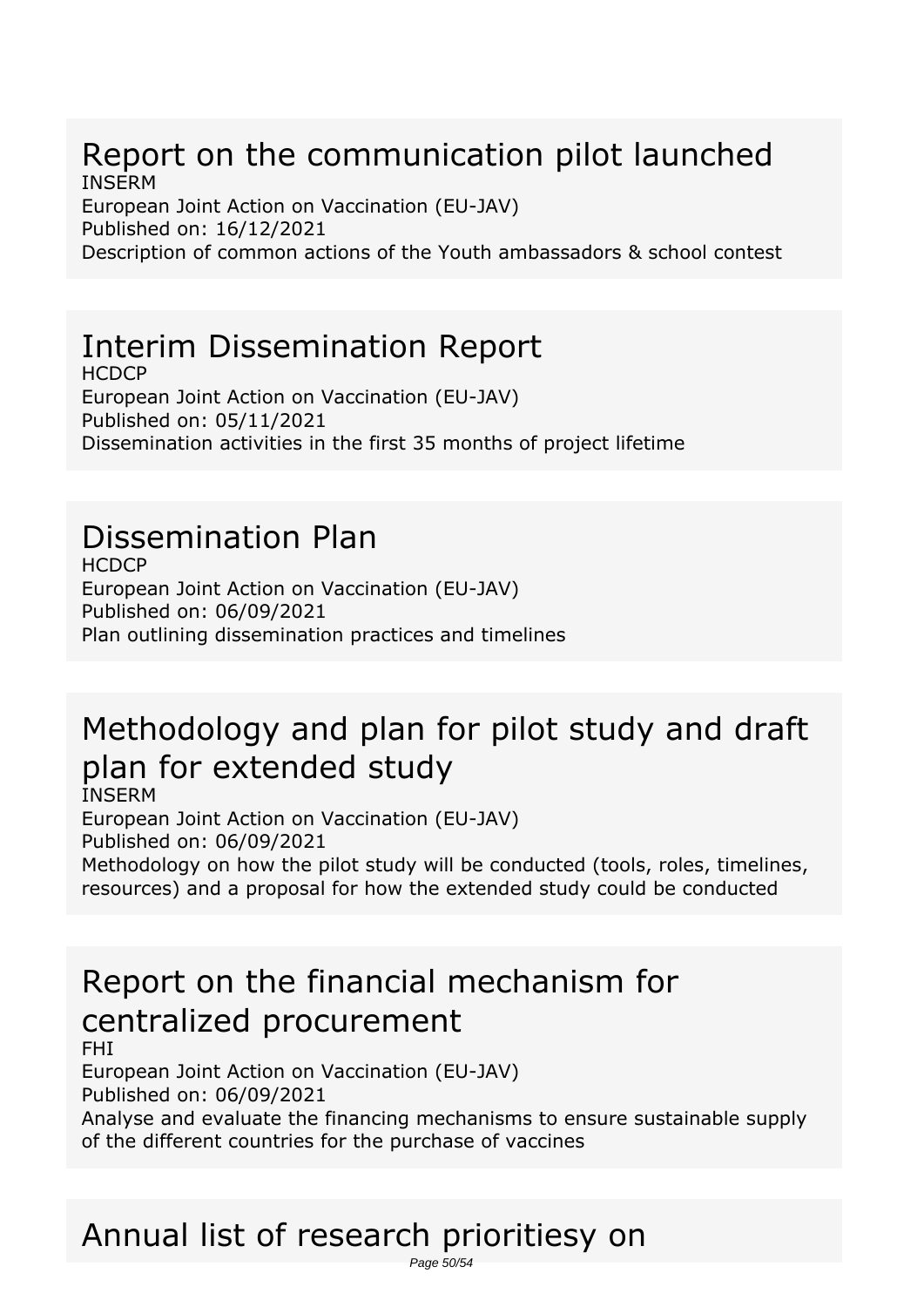#### *vaccination INSERM European Joint Action on Vaccination (EU-JAV) Published on: 06/09/2021 Summarize and disseminate annual list of R&D priorities*

### *Best practices and lessons learnt report ISS*

*European Joint Action on Vaccination (EU-JAV) Published on: 30/07/2021 A final report on the mapping on best practices and lessons learned in MS and among stakeholders and partners*

# *Stakeholder Analysis Report*

*HCDCP European Joint Action on Vaccination (EU-JAV) Published on: 28/06/2021 Report of the mapping of national and international stakeholders & networks involved in vaccinations*

# *(MD) Interim report*

*INSERM European Joint Action on Vaccination (EU-JAV) Published on: 24/06/2021 This report describes the activities carried out, milestones and results achieved in the first half of the project. Deliverables can be attached as annexes.*

## *Report on Standardized estimations of vaccination coverage*

*FoHM European Joint Action on Vaccination (EU-JAV) Published on: 21/06/2021 Report that describes the experience from providing MMR European Vaccination coverage estimates on a common platform (task 5.2)*

# *Midterm evaluation report*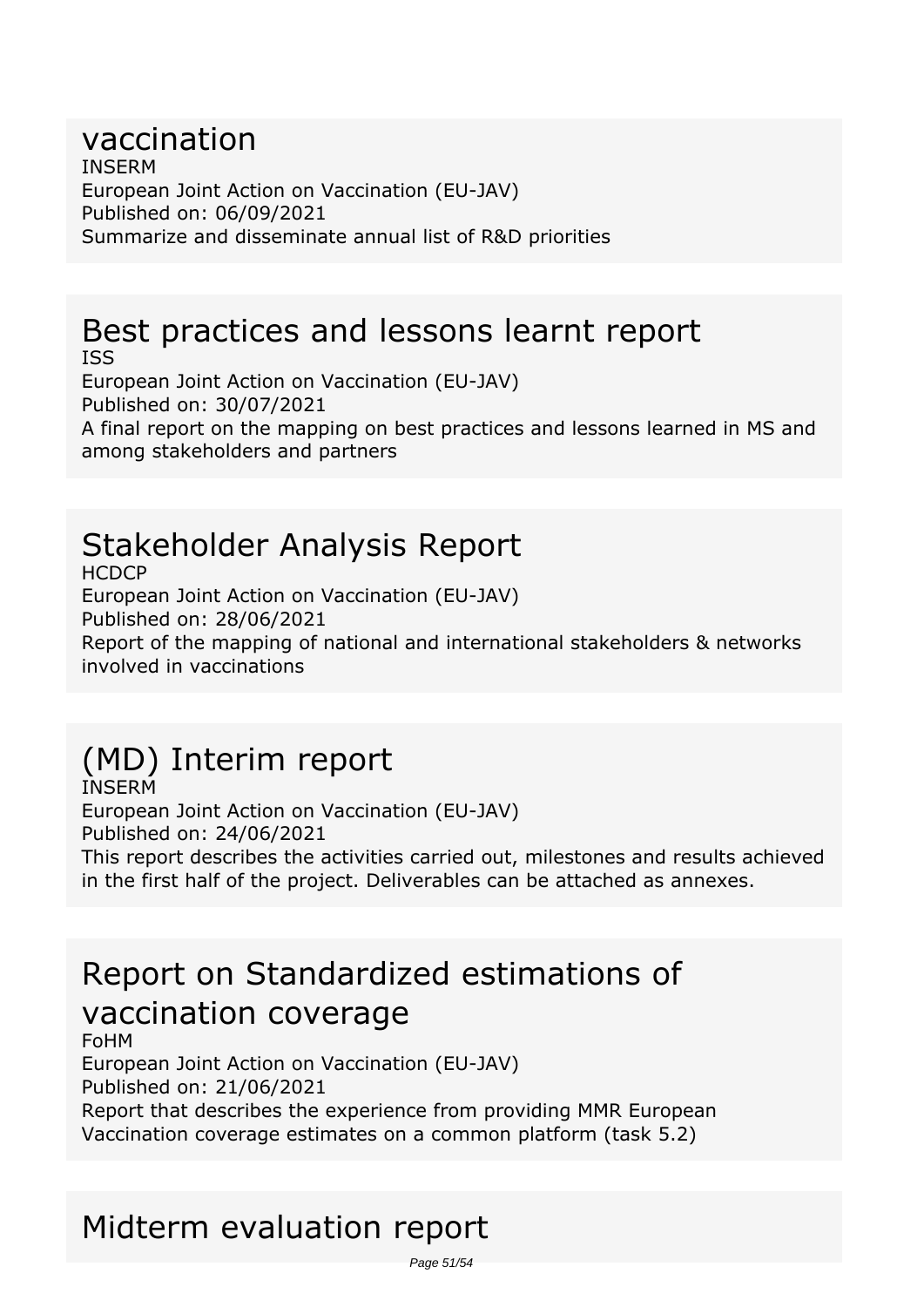*FoHM European Joint Action on Vaccination (EU-JAV) Published on: 09/03/2021 Interim report serving to fine tune and adjust activities and priorities in the second half of the JA*

# *Functional specifications for pilot platform*

*SSI European Joint Action on Vaccination (EU-JAV) Published on: 06/11/2020 Outline of core functionalities for information sharing and vaccine coverage assessment pilot platform, based on input from stakeholders*

## *Report Guidelines/Best practices to establish priorities for vaccine and vaccination research to increase vaccination coverage FHI*

*European Joint Action on Vaccination (EU-JAV) Published on: 06/11/2020 Guidelines/Best practices to establish priorities for vaccine and vaccination*

*research to increase vaccination coverage*

*Report on possibilities, gaps and options for building a "concept type" for regional or European virtual stockpiles on vaccine management needs and stocks*

*FHI*

*European Joint Action on Vaccination (EU-JAV) Published on: 21/08/2020*

*Explore the possibilities, gaps and options for building a "concept and prototype" for a regional or European data warehouse for virtual stockpiling and vaccine management needs and stocks, including challenges or hurdles in the legal framework within the MS, their responsibilities and mandates*

### *Terms of reference of vaccine network INSERM*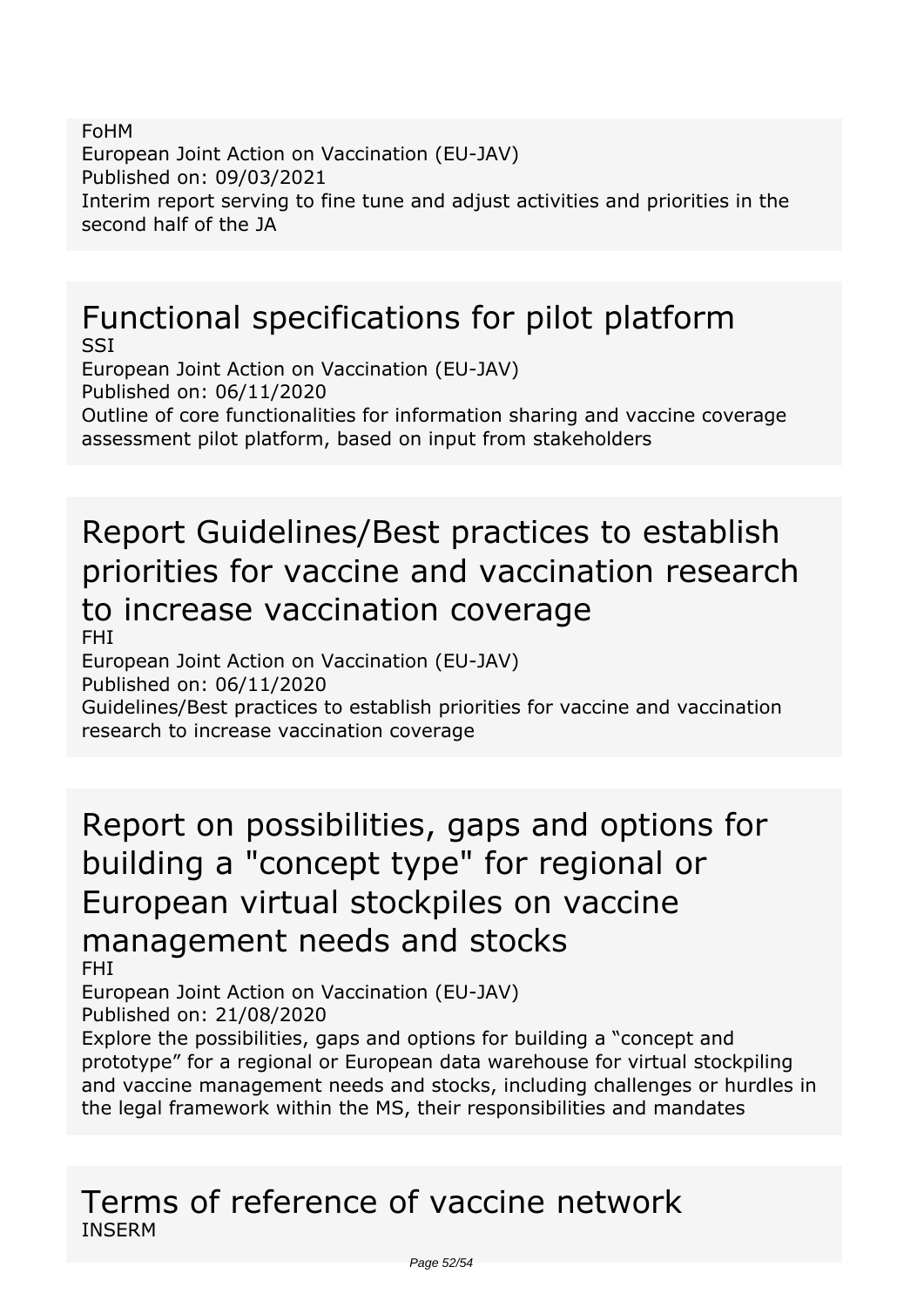*European Joint Action on Vaccination (EU-JAV) Published on: 29/10/2019 List of members, code of practice and work agenda*

## *Project Leaflet*

*HCDCP European Joint Action on Vaccination (EU-JAV) Published on: 02/09/2019 A leaflet to promote the project must be produced at the beginning*

### *Report on previous experience about vaccine shortages and responses of EU countries ISS*

*European Joint Action on Vaccination (EU-JAV) Published on: 07/08/2019 Review previous experiences on vaccines shortage and to evaluate the response at EU level*

# *Report on the anticipated needs to ensure sufficient size of supply and stockpiles, including their sustainability*

*FHI*

*European Joint Action on Vaccination (EU-JAV) Published on: 31/07/2019*

*Recommended mechanisms for a) defining the anticipated needs (i.e. geographical issues), ensuring sufficient size of supply and stockpiles and b) harmonization of packages including their sustainability*

# *Evaluation plan*

*FoHM European Joint Action on Vaccination (EU-JAV) Published on: 12/02/2019*

*A developed and approved evaluation plan including objectives, methodology, indicators and time plan. The evaluation plan will be based on a baseline assessment*